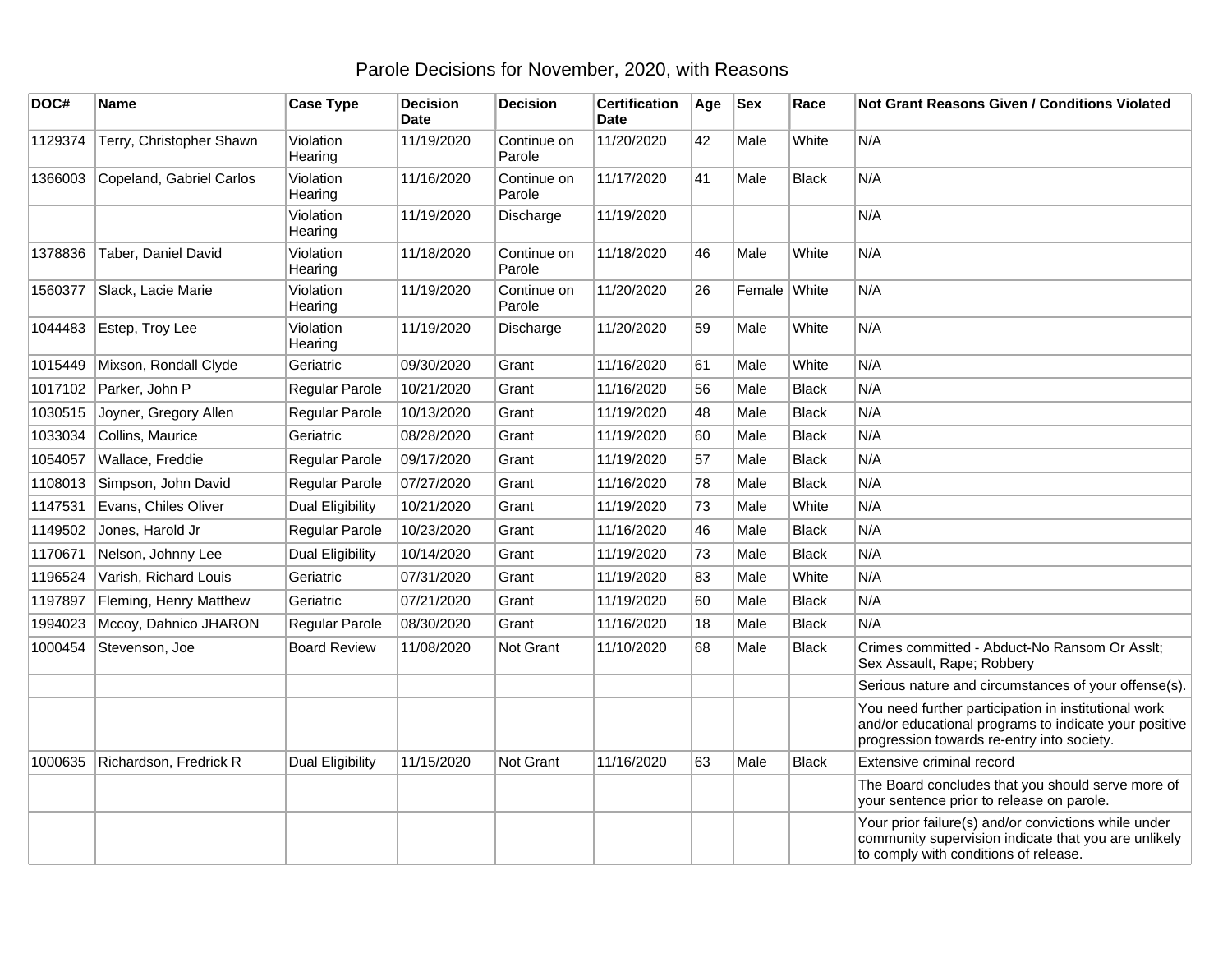| DOC#    | <b>Name</b>             | <b>Case Type</b> | <b>Decision</b><br><b>Date</b> | <b>Decision</b>  | <b>Certification</b><br>Date | Age | <b>Sex</b> | Race         | <b>Not Grant Reasons Given / Conditions Violated</b>                                                                                                        |
|---------|-------------------------|------------------|--------------------------------|------------------|------------------------------|-----|------------|--------------|-------------------------------------------------------------------------------------------------------------------------------------------------------------|
| 1001373 | McFarland, Donnie       | Geriatric        | 11/15/2020                     | Not Grant        | 11/16/2020                   | 63  | Male       | <b>Black</b> | Crimes committed - Homicide-2Nd-Degree; Grand<br>Larceny Auto                                                                                               |
|         |                         |                  |                                |                  |                              |     |            |              | Release at this time would diminish seriousness of<br>crime                                                                                                 |
|         |                         |                  |                                |                  |                              |     |            |              | The Board concludes that you should serve more of<br>your sentence prior to release on parole.                                                              |
| 1001540 | Goodwin, James L        | Regular Parole   | 11/01/2020                     | Not Grant        | 11/06/2020                   | 40  | Male       | <b>Black</b> | Release at this time would diminish seriousness of<br>crime                                                                                                 |
|         |                         |                  |                                |                  |                              |     |            |              | Serious nature and circumstances of your offense(s).                                                                                                        |
|         |                         |                  |                                |                  |                              |     |            |              | The Board concludes that you should serve more of<br>your sentence prior to release on parole.                                                              |
|         |                         |                  |                                |                  |                              |     |            |              | You need further participation in institutional work<br>and/or educational programs to indicate your positive<br>progression towards re-entry into society. |
|         |                         |                  |                                |                  |                              |     |            |              | You need to show a longer period of stable<br>adjustment.                                                                                                   |
| 1001556 | Matthews, Walter Louis  | Geriatric        | 11/01/2020                     | Not Grant        | 11/06/2020                   | 73  | Male       | <b>Black</b> | Crimes committed - Malicious Wounding                                                                                                                       |
|         |                         |                  |                                |                  |                              |     |            |              | History of violence.                                                                                                                                        |
|         |                         |                  |                                |                  |                              |     |            |              | The Board concludes that you should serve more of<br>your sentence prior to release on parole.                                                              |
|         |                         |                  |                                |                  |                              |     |            |              | You need to show a longer period of stable<br>adjustment.                                                                                                   |
| 1001574 | Farrakhan, Rachman      | Dual Eligibility | 11/13/2020                     | <b>Not Grant</b> | 11/16/2020                   | 70  | Male       | <b>Black</b> | The Board concludes that you should serve more of<br>your sentence prior to release on parole.                                                              |
|         |                         |                  |                                |                  |                              |     |            |              | You need further participation in institutional work<br>and/or educational programs to indicate your positive<br>progression towards re-entry into society. |
| 1002281 | Ritenour, Franklin Todd | Geriatric        | 11/11/2020                     | <b>Not Grant</b> | 11/12/2020                   | 67  | Male       | White        | Release at this time would diminish seriousness of<br>crime                                                                                                 |
|         |                         |                  |                                |                  |                              |     |            |              | The Board concludes that you should serve more of<br>your sentence prior to release on parole.                                                              |
|         |                         |                  |                                |                  |                              |     |            |              | The Board considers you to be a risk to the<br>community.                                                                                                   |
| 1003228 | Mitchell, Damyon Lecar  | Regular Parole   | 11/01/2020                     | <b>Not Grant</b> | 11/06/2020                   | 42  | Male       | <b>Black</b> | Crimes committed - Murder: 1st Degree; Robbery;<br>Firearm: Use In Commission Of Felony, 1st Off                                                            |
|         |                         |                  |                                |                  |                              |     |            |              | The Board concludes that you should serve more of<br>your sentence prior to release on parole.                                                              |
|         |                         |                  |                                |                  |                              |     |            |              | Your prior failure(s) and/or convictions while under<br>community supervision indicate that you are unlikely<br>to comply with conditions of release.       |
| 1003781 | Crook, Robert L Sr.     | Geriatric        | 11/01/2020                     | Not Grant        | 11/06/2020                   | 65  | Male       | White        | Extensive criminal record                                                                                                                                   |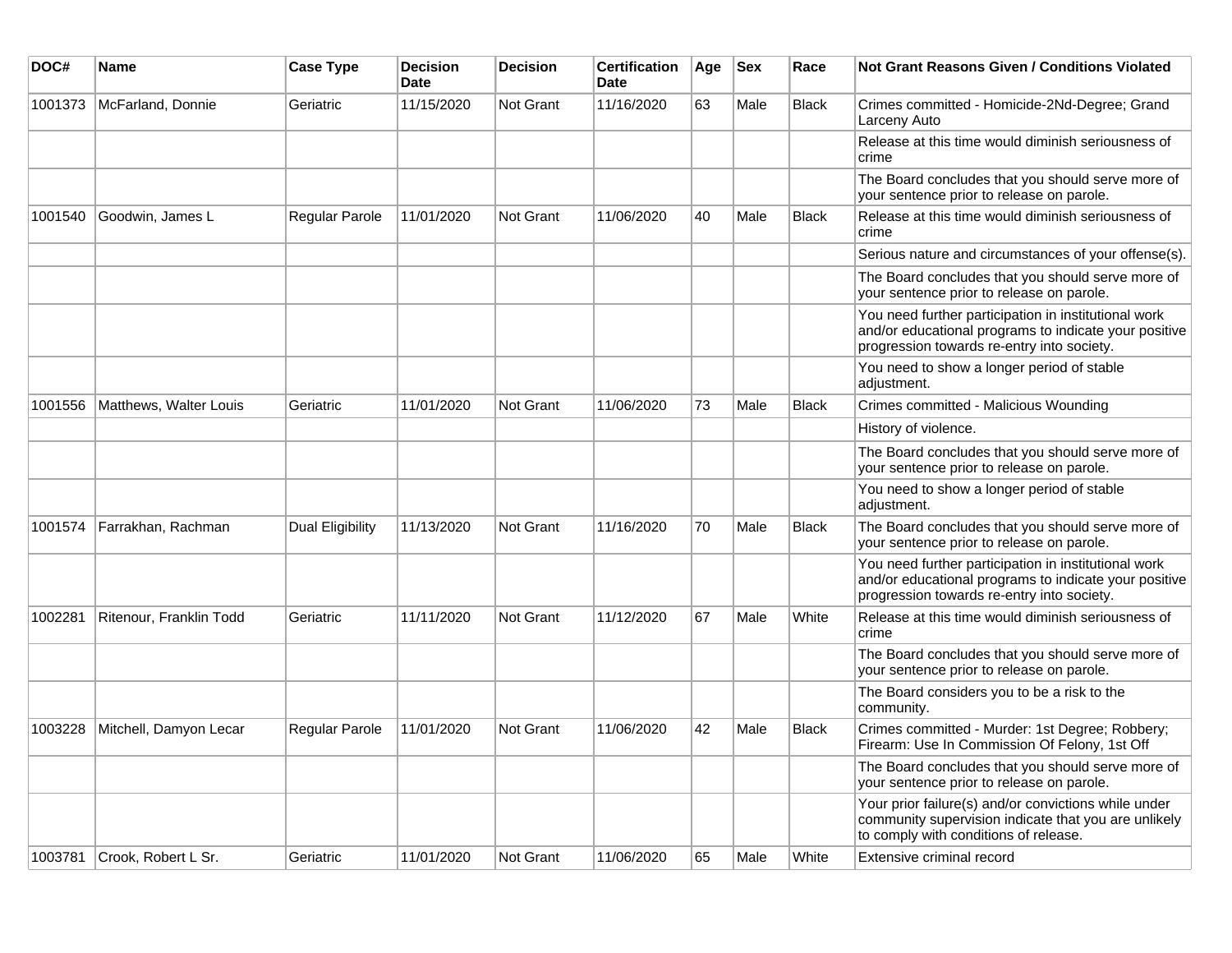| DOC#    | <b>Name</b>               | <b>Case Type</b> | <b>Decision</b><br><b>Date</b> | <b>Decision</b>  | <b>Certification</b><br><b>Date</b> | Age | <b>Sex</b> | Race         | Not Grant Reasons Given / Conditions Violated                                                                                                               |
|---------|---------------------------|------------------|--------------------------------|------------------|-------------------------------------|-----|------------|--------------|-------------------------------------------------------------------------------------------------------------------------------------------------------------|
| 1003781 | Crook, Robert L Sr.       | Geriatric        | 11/01/2020                     | Not Grant        | 11/06/2020                          | 65  | Male       | White        | The Board concludes that you should serve more of<br>your sentence prior to release on parole.                                                              |
|         |                           |                  |                                |                  |                                     |     |            |              | The Board considers you to be a risk to the<br>community.                                                                                                   |
|         |                           |                  |                                |                  |                                     |     |            |              | You need to show a longer period of stable<br>adjustment.                                                                                                   |
| 1004354 | Hannah, Harold Walter Jr. | Geriatric        | 11/01/2020                     | Not Grant        | 11/06/2020                          | 73  | Male       | <b>Black</b> | Crimes committed - Penetrate W/Inanimate Object;<br>Penetrate W/Inanimate Object; Penetrate<br>W/Inanimate Object                                           |
|         |                           |                  |                                |                  |                                     |     |            |              | Release at this time would diminish seriousness of<br>crime                                                                                                 |
|         |                           |                  |                                |                  |                                     |     |            |              | Serious nature and circumstances of your offense(s).                                                                                                        |
|         |                           |                  |                                |                  |                                     |     |            |              | The Board concludes that you should serve more of<br>your sentence prior to release on parole.                                                              |
| 1004687 | Armel, Julian Kenneth Jr. | Dual Eligibility | 11/10/2020                     | <b>Not Grant</b> | 11/11/2020                          | 71  | Male       | White        | Extensive criminal record                                                                                                                                   |
|         |                           |                  |                                |                  |                                     |     |            |              | Release at this time would diminish seriousness of<br>crime                                                                                                 |
|         |                           |                  |                                |                  |                                     |     |            |              | Serious nature and circumstances of your offense(s).                                                                                                        |
|         |                           |                  |                                |                  |                                     |     |            |              | You need further participation in institutional work<br>and/or educational programs to indicate your positive<br>progression towards re-entry into society. |
|         |                           |                  |                                |                  |                                     |     |            |              | Your prior failure(s) and/or convictions while under<br>community supervision indicate that you are unlikely<br>to comply with conditions of release.       |
| 1006455 | Solis, Jose German        | Regular Parole   | 11/01/2020                     | <b>Not Grant</b> | 11/02/2020                          | 56  | Male       | White        | Considering your offense and your institutional<br>records, the Board concludes that you should serve<br>more of your sentence before being paroled.        |
|         |                           |                  |                                |                  |                                     |     |            |              | Crimes committed - Homicide-1st Degree; Robbery;<br><b>Assault And Battery</b>                                                                              |
|         |                           |                  |                                |                  |                                     |     |            |              | The Board concludes that you should serve more of<br>your sentence prior to release on parole.                                                              |
| 1007197 | Johnson, Jack Wilson      | Regular Parole   | 11/18/2020                     | <b>Not Grant</b> | 11/23/2020                          | 66  | Male       | <b>Black</b> | Crimes committed - Sex Assault, Rape; Sex Assault,<br>Rape; Sex Asslt-Sodomy-Girl                                                                           |
|         |                           |                  |                                |                  |                                     |     |            |              | Extensive criminal record                                                                                                                                   |
|         |                           |                  |                                |                  |                                     |     |            |              | Serious nature and circumstances of your offense(s).                                                                                                        |
|         |                           |                  |                                |                  |                                     |     |            |              | The Board concludes that you should serve more of<br>your sentence prior to release on parole.                                                              |
| 1007234 | Messick, John             | Geriatric        | 11/01/2020                     | Not Grant        | 11/06/2020                          | 65  | Male       | White        | Extensive criminal record                                                                                                                                   |
|         |                           |                  |                                |                  |                                     |     |            |              | The Board concludes that you should serve more of<br>your sentence prior to release on parole.                                                              |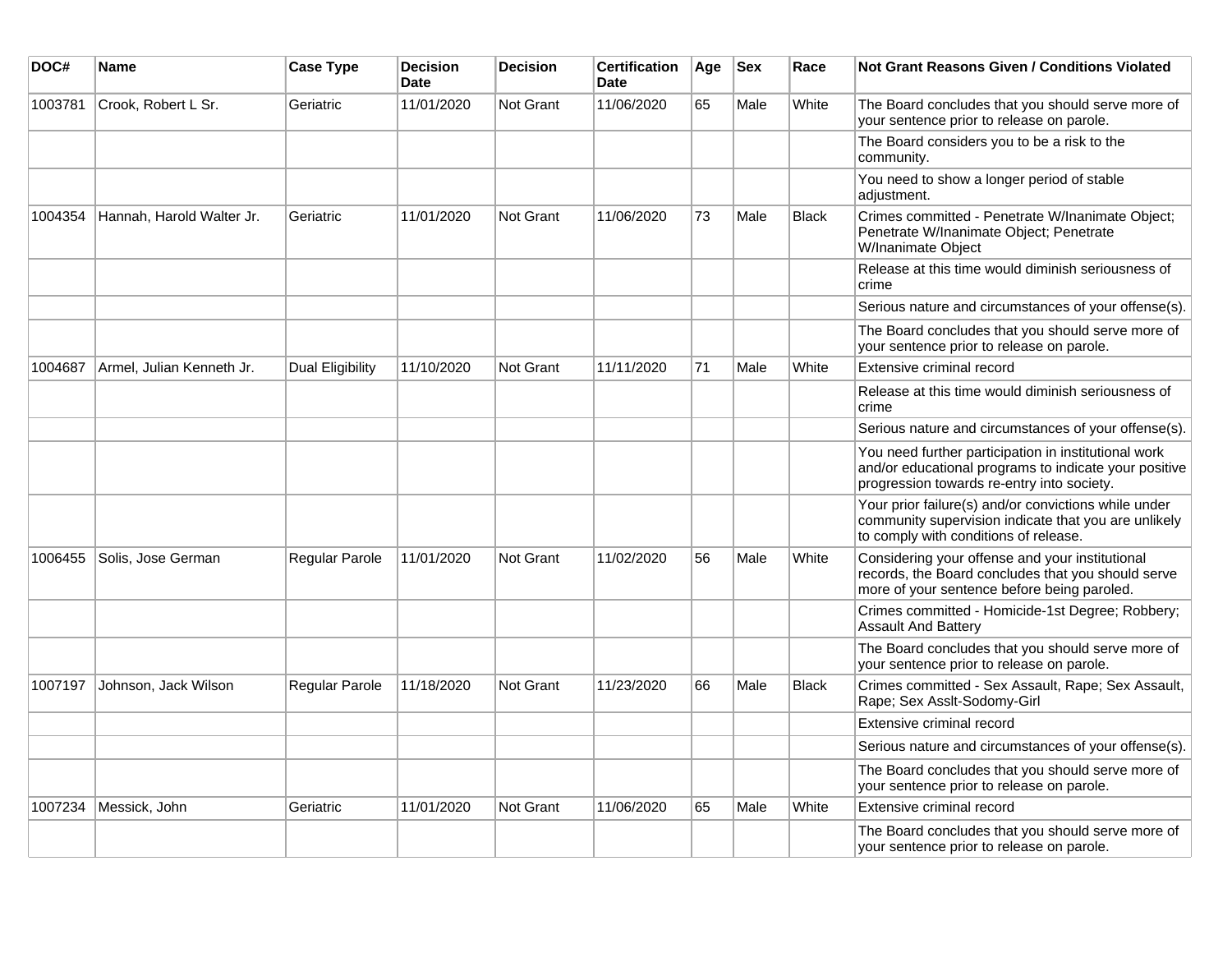| DOC#    | <b>Name</b>            | <b>Case Type</b>      | <b>Decision</b><br>Date | <b>Decision</b> | <b>Certification</b><br>Date | Age | <b>Sex</b> | Race         | Not Grant Reasons Given / Conditions Violated                                                                                                         |
|---------|------------------------|-----------------------|-------------------------|-----------------|------------------------------|-----|------------|--------------|-------------------------------------------------------------------------------------------------------------------------------------------------------|
| 1007234 | Messick, John          | Geriatric             | 11/01/2020              | Not Grant       | 11/06/2020                   | 65  | Male       | White        | Your prior failure(s) and/or convictions while under<br>community supervision indicate that you are unlikely<br>to comply with conditions of release. |
| 1009148 | Luck, Michael          | Regular Parole        | 11/08/2020              | Not Grant       | 11/11/2020                   | 57  | Male       | White        | Crimes committed - Murder: 1st Degree; Robbery:<br>Street W/ Use Of Gun Or Simulated Gun; Firearm:<br>Use In Commission Of Felony, 1st Off            |
|         |                        |                       |                         |                 |                              |     |            |              | Release at this time would diminish seriousness of<br>crime                                                                                           |
|         |                        |                       |                         |                 |                              |     |            |              | The Board concludes that you should serve more of<br>your sentence prior to release on parole.                                                        |
| 1009888 | Lampkin, Glenn Lonnie  | Geriatric             | 11/01/2020              | Not Grant       | 11/06/2020                   | 60  | Male       | <b>Black</b> | Release at this time would diminish seriousness of<br>crime                                                                                           |
|         |                        |                       |                         |                 |                              |     |            |              | Serious nature and circumstances of your offense(s).                                                                                                  |
|         |                        |                       |                         |                 |                              |     |            |              | The Board concludes that you should serve more of<br>your sentence prior to release on parole.                                                        |
|         |                        |                       |                         |                 |                              |     |            |              | You need to show a longer period of stable<br>adjustment.                                                                                             |
| 1010569 | Herbert, Cortez Alonzo | Regular Parole        | 11/19/2020              | Not Grant       | 11/23/2020                   | 53  | Male       | <b>Black</b> | No Interest in Parole                                                                                                                                 |
| 1011891 | Carr, Randolph Lavon   | Regular Parole        | 11/01/2020              | Not Grant       | 11/06/2020                   | 50  | Male       | <b>Black</b> | Crimes committed - Homicide-1st Degree; Use Of<br>Firearm In Felony                                                                                   |
|         |                        |                       |                         |                 |                              |     |            |              | Release at this time would diminish seriousness of<br>crime                                                                                           |
|         |                        |                       |                         |                 |                              |     |            |              | Serious nature and circumstances of your offense(s).                                                                                                  |
|         |                        |                       |                         |                 |                              |     |            |              | The Board concludes that you should serve more of<br>your sentence prior to release on parole.                                                        |
| 1012673 | Herbin, Jervon Lamant  | <b>Regular Parole</b> | 11/11/2020              | Not Grant       | 11/12/2020                   | 57  | Male       | <b>Black</b> | Extensive criminal record                                                                                                                             |
|         |                        |                       |                         |                 |                              |     |            |              | History of violence.                                                                                                                                  |
|         |                        |                       |                         |                 |                              |     |            |              | Release at this time would diminish seriousness of<br>crime                                                                                           |
|         |                        |                       |                         |                 |                              |     |            |              | The Board concludes that you should serve more of<br>your sentence prior to release on parole.                                                        |
| 1014427 | Williams, Eric Lamont  | Regular Parole        | 11/01/2020              | Not Grant       | 11/06/2020                   | 58  | Male       | <b>Black</b> | History of substance abuse.                                                                                                                           |
|         |                        |                       |                         |                 |                              |     |            |              | The Board concludes that you should serve more of<br>your sentence prior to release on parole.                                                        |
|         |                        |                       |                         |                 |                              |     |            |              | Your prior failure(s) and/or convictions while under<br>community supervision indicate that you are unlikely<br>to comply with conditions of release. |
| 1017579 | Medina, Paublo Vega    | Dual Eligibility      | 11/17/2020              | Not Grant       | 11/23/2020                   | 61  | Male       | <b>Black</b> | Extensive criminal record                                                                                                                             |
|         |                        |                       |                         |                 |                              |     |            |              | History of substance abuse.                                                                                                                           |
|         |                        |                       |                         |                 |                              |     |            |              | Release at this time would diminish seriousness of<br>crime                                                                                           |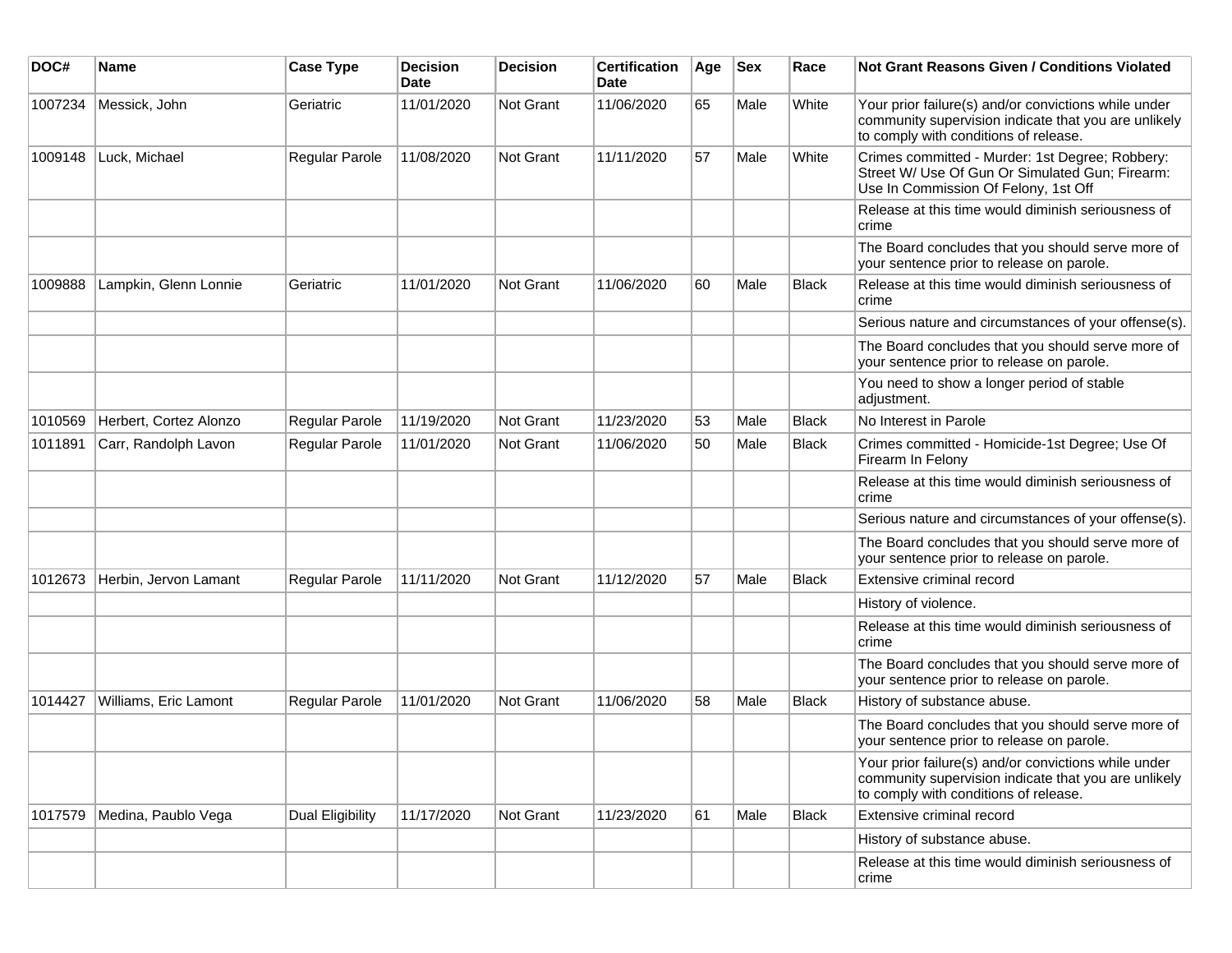| DOC#    | Name                            | <b>Case Type</b>        | <b>Decision</b><br>Date | <b>Decision</b> | <b>Certification</b><br>Date | Age | <b>Sex</b> | Race         | Not Grant Reasons Given / Conditions Violated                                                                                                         |
|---------|---------------------------------|-------------------------|-------------------------|-----------------|------------------------------|-----|------------|--------------|-------------------------------------------------------------------------------------------------------------------------------------------------------|
| 1017579 | Medina, Paublo Vega             | <b>Dual Eligibility</b> | 11/17/2020              | Not Grant       | 11/23/2020                   | 61  | Male       | <b>Black</b> | The Board concludes that you should serve more of<br>your sentence prior to release on parole.                                                        |
|         |                                 |                         |                         |                 |                              |     |            |              | The Board considers you to be a risk to the<br>community.                                                                                             |
| 1017789 | Warren, Lee Hunter III          | Regular Parole          | 11/07/2020              | Not Grant       | 11/10/2020                   | 45  | Male       | <b>Black</b> | Crimes committed - Robbery; Robbery: On Or Near<br><b>Street; Cocaine-Possess</b>                                                                     |
|         |                                 |                         |                         |                 |                              |     |            |              | The Board concludes that you should serve more of<br>your sentence prior to release on parole.                                                        |
|         |                                 |                         |                         |                 |                              |     |            |              | Your prior failure(s) and/or convictions while under<br>community supervision indicate that you are unlikely<br>to comply with conditions of release. |
| 1018409 | Bradford, Robert                | Dual Eligibility        | 11/08/2020              | Not Grant       | 11/10/2020                   | 68  | Male       | <b>Black</b> | Extensive criminal record                                                                                                                             |
|         |                                 |                         |                         |                 |                              |     |            |              | The Board concludes that you should serve more of<br>your sentence prior to release on parole.                                                        |
|         |                                 |                         |                         |                 |                              |     |            |              | The Board considers you to be a risk to the<br>community.                                                                                             |
|         |                                 |                         |                         |                 |                              |     |            |              | Your prior failure(s) and/or convictions while under<br>community supervision indicate that you are unlikely<br>to comply with conditions of release. |
| 1019378 | Brown, David Jr.                | <b>Regular Parole</b>   | 11/01/2020              | Not Grant       | 11/06/2020                   | 57  | Male       | <b>Black</b> | Crimes committed - Sex Assault, Rape; Assault;<br>Burglary                                                                                            |
|         |                                 |                         |                         |                 |                              |     |            |              | Release at this time would diminish seriousness of<br>crime                                                                                           |
|         |                                 |                         |                         |                 |                              |     |            |              | Serious nature and circumstances of your offense(s).                                                                                                  |
|         |                                 |                         |                         |                 |                              |     |            |              | The Board concludes that you should serve more of<br>your sentence prior to release on parole.                                                        |
| 1020425 | Johnson, Lewis Edward           | <b>Regular Parole</b>   | 11/18/2020              | Not Grant       | 11/23/2020                   | 60  | Male       | <b>Black</b> | Crimes committed - Homicide-1st Degree                                                                                                                |
|         |                                 |                         |                         |                 |                              |     |            |              | History of violence.                                                                                                                                  |
|         |                                 |                         |                         |                 |                              |     |            |              | Serious nature and circumstances of your offense(s).                                                                                                  |
|         |                                 |                         |                         |                 |                              |     |            |              | The Board concludes that you should serve more of<br>your sentence prior to release on parole.                                                        |
|         |                                 |                         |                         |                 |                              |     |            |              | Your prior failure(s) and/or convictions while under<br>community supervision indicate that you are unlikely<br>to comply with conditions of release. |
|         | 1022073 Balthazr, Scotty Norman | Regular Parole          | 11/12/2020              | Not Grant       | 11/12/2020                   | 52  | Male       | White        | Crimes committed - Breaking And Entering; Breaking<br>And Entering; Breaking And Entering                                                             |
|         |                                 |                         |                         |                 |                              |     |            |              | The Board concludes that you should serve more of<br>your sentence prior to release on parole.                                                        |
| 1022902 | Abraham, Wesley                 | Regular Parole          | 11/09/2020              | Not Grant       | 11/11/2020                   | 43  | Male       | Black        | Considering your offense and your institutional<br>records, the Board concludes that you should serve<br>more of your sentence before being paroled.  |
|         |                                 |                         |                         |                 |                              |     |            |              | History of violence.                                                                                                                                  |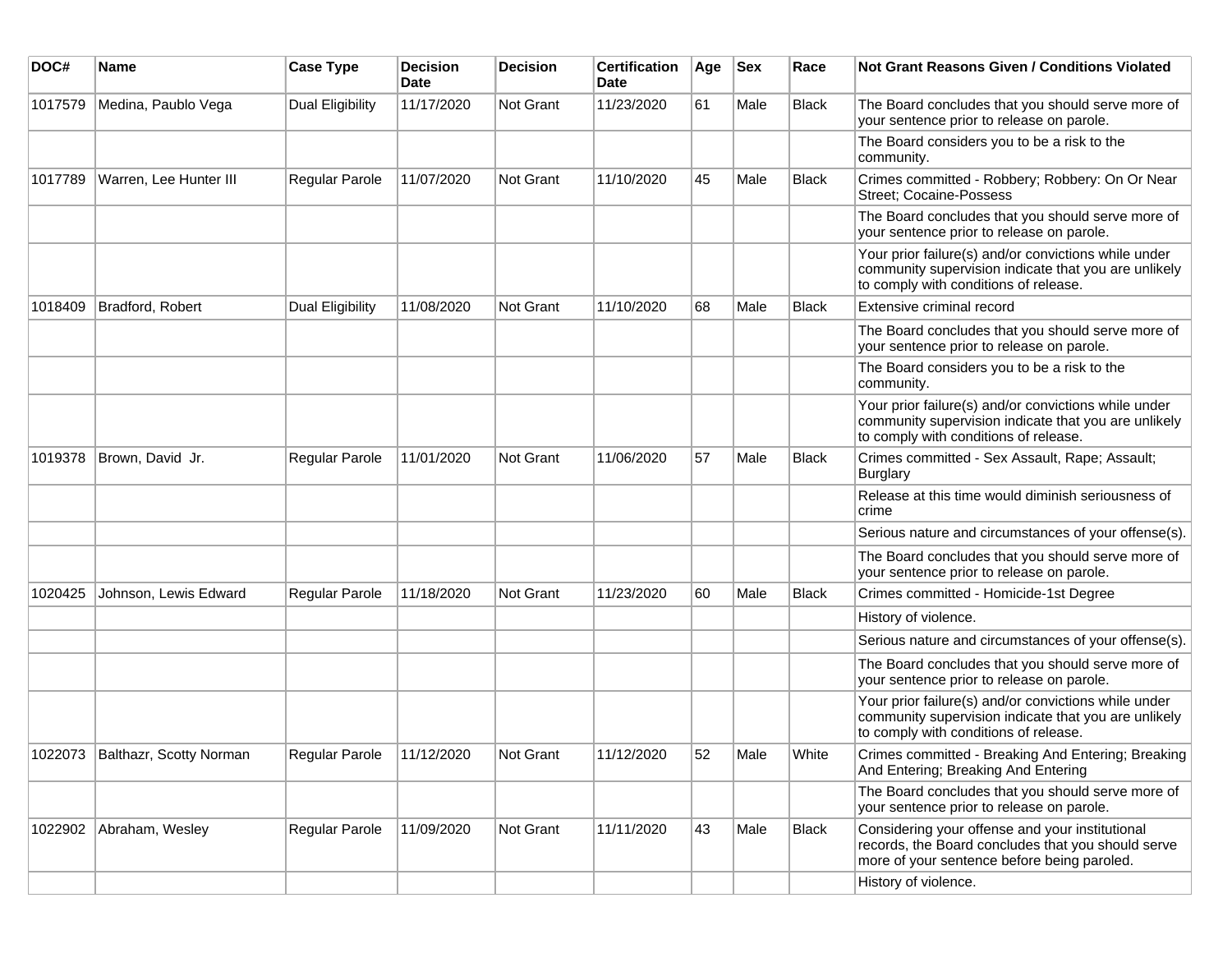| DOC#    | Name                       | <b>Case Type</b>        | <b>Decision</b><br><b>Date</b> | <b>Decision</b>  | <b>Certification</b><br><b>Date</b> | Age | <b>Sex</b> | Race         | <b>Not Grant Reasons Given / Conditions Violated</b>                                                                                                        |
|---------|----------------------------|-------------------------|--------------------------------|------------------|-------------------------------------|-----|------------|--------------|-------------------------------------------------------------------------------------------------------------------------------------------------------------|
| 1022902 | Abraham, Wesley            | Regular Parole          | 11/09/2020                     | <b>Not Grant</b> | 11/11/2020                          | 43  | Male       | <b>Black</b> | Serious nature and circumstances of your offense(s).                                                                                                        |
|         |                            |                         |                                |                  |                                     |     |            |              | The Board concludes that you should serve more of<br>your sentence prior to release on parole.                                                              |
|         |                            |                         |                                |                  |                                     |     |            |              | You need further participation in institutional work<br>and/or educational programs to indicate your positive<br>progression towards re-entry into society. |
|         |                            |                         |                                |                  |                                     |     |            |              | You need to show a longer period of stable<br>adjustment.                                                                                                   |
| 1023245 | Ward, Geoffrey Alan        | Regular Parole          | 11/18/2020                     | Not Grant        | 11/23/2020                          | 63  | Male       | White        | Extensive criminal record                                                                                                                                   |
|         |                            |                         |                                |                  |                                     |     |            |              | Serious nature and circumstances of your offense(s).                                                                                                        |
|         |                            |                         |                                |                  |                                     |     |            |              | The Board concludes that you should serve more of<br>your sentence prior to release on parole.                                                              |
| 1025420 | Davis, Maurice Darnell     | Geriatric               | 11/08/2020                     | Not Grant        | 11/10/2020                          | 63  | Male       | <b>Black</b> | Crimes committed - Robbery: On Or Near Street;<br>Carjacking; Assault: (Misdemeanor)                                                                        |
|         |                            |                         |                                |                  |                                     |     |            |              | Extensive criminal record                                                                                                                                   |
|         |                            |                         |                                |                  |                                     |     |            |              | Serious nature and circumstances of your offense(s).                                                                                                        |
|         |                            |                         |                                |                  |                                     |     |            |              | The Board concludes that you should serve more of<br>your sentence prior to release on parole.                                                              |
|         |                            |                         |                                |                  |                                     |     |            |              | Your prior failure(s) and/or convictions while under<br>community supervision indicate that you are unlikely<br>to comply with conditions of release.       |
| 1026326 | Griffin, Alvin Mckinley    | Geriatric               | 11/16/2020                     | <b>Not Grant</b> | 11/17/2020                          | 61  | Male       | <b>Black</b> | Extensive criminal record                                                                                                                                   |
|         |                            |                         |                                |                  |                                     |     |            |              | Serious nature and circumstances of your offense(s).                                                                                                        |
|         |                            |                         |                                |                  |                                     |     |            |              | The Board concludes that you should serve more of<br>your sentence prior to release on parole.                                                              |
|         |                            |                         |                                |                  |                                     |     |            |              | You need to show a longer period of stable<br>adjustment.                                                                                                   |
| 1026778 | Weller, William Elwood Jr. | <b>Regular Parole</b>   | 11/02/2020                     | Not Grant        | 11/06/2020                          | 71  | Male       | White        | Crimes committed - Homicide-Capital; Robbery;<br>Arson                                                                                                      |
|         |                            |                         |                                |                  |                                     |     |            |              | Serious nature and circumstances of your offense(s).                                                                                                        |
|         |                            |                         |                                |                  |                                     |     |            |              | The Board concludes that you should serve more of<br>your sentence prior to release on parole.                                                              |
|         |                            |                         |                                |                  |                                     |     |            |              | You need further participation in institutional work<br>and/or educational programs to indicate your positive<br>progression towards re-entry into society. |
| 1027606 | Coleman, Leroy Sherman     | <b>Dual Eligibility</b> | 11/22/2020                     | Not Grant        | 11/23/2020                          | 68  | Male       | <b>Black</b> | Crimes committed - Kidnap/Abduct; Robbery;<br>Malicious Wounding                                                                                            |
|         |                            |                         |                                |                  |                                     |     |            |              | The Board concludes that you should serve more of<br>your sentence prior to release on parole.                                                              |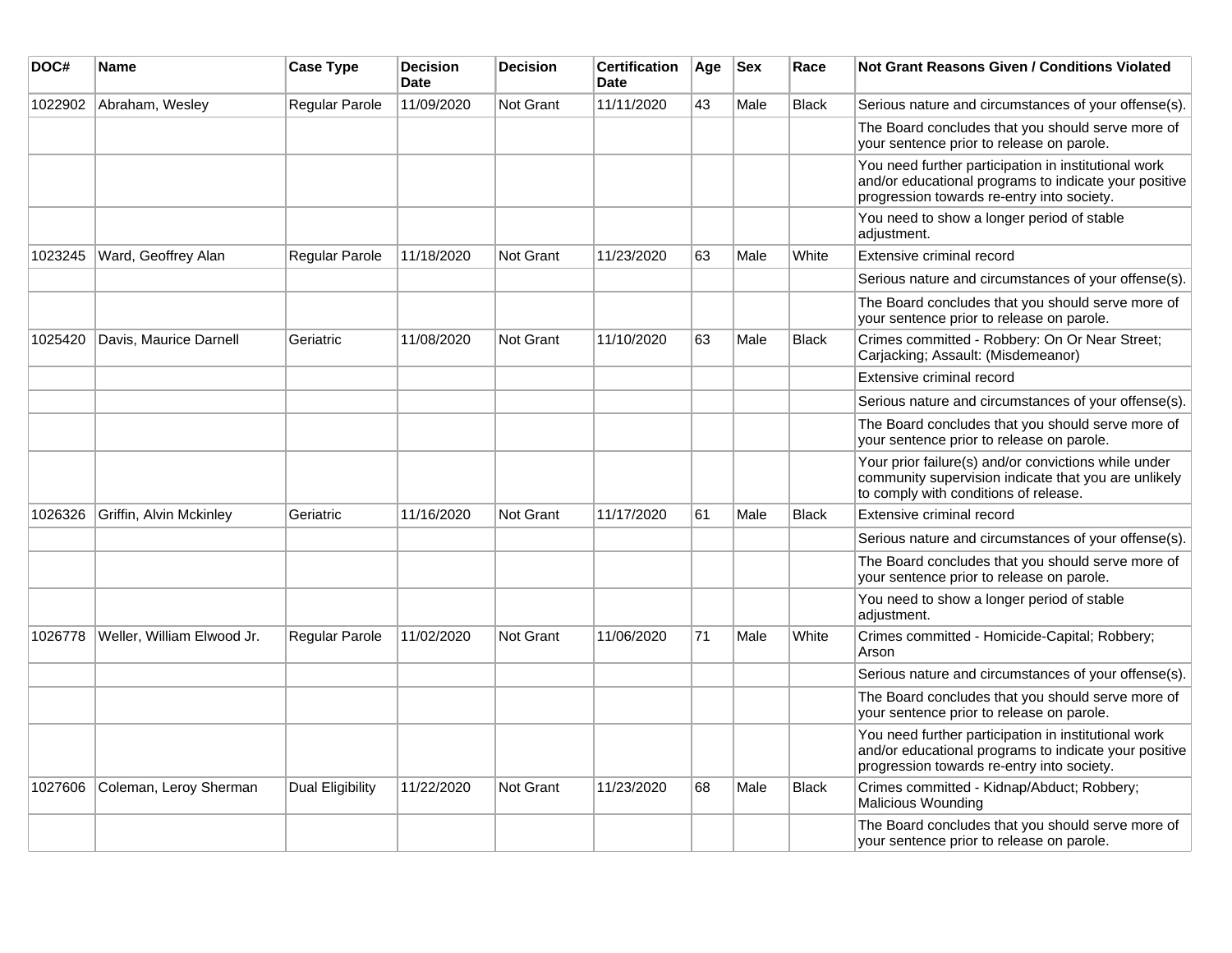| DOC#    | Name                       | <b>Case Type</b>        | <b>Decision</b><br>Date | <b>Decision</b>  | <b>Certification</b><br>Date | Age | <b>Sex</b> | Race                            | Not Grant Reasons Given / Conditions Violated                                                                                                               |
|---------|----------------------------|-------------------------|-------------------------|------------------|------------------------------|-----|------------|---------------------------------|-------------------------------------------------------------------------------------------------------------------------------------------------------------|
| 1027606 | Coleman, Leroy Sherman     | <b>Dual Eligibility</b> | 11/22/2020              | Not Grant        | 11/23/2020                   | 68  | Male       | Black                           | You need further participation in institutional work<br>and/or educational programs to indicate your positive<br>progression towards re-entry into society. |
|         |                            |                         |                         |                  |                              |     |            |                                 | Your prior failure(s) and/or convictions while under<br>community supervision indicate that you are unlikely<br>to comply with conditions of release.       |
| 1027621 | Martin, Joe Arnold         | Dual Eligibility        | 11/12/2020              | <b>Not Grant</b> | 11/12/2020                   | 72  | Male       | <b>Black</b>                    | No Interest in Parole                                                                                                                                       |
| 1028230 | Walton, Gregory Lynwood    | Regular Parole          | 11/01/2020              | <b>Not Grant</b> | 11/06/2020                   | 58  | Male       | <b>Black</b>                    | Crimes committed - Abduct-No Ransom Or Asslt;<br>Sex Assault, Rape; Robbery                                                                                 |
|         |                            |                         |                         |                  |                              |     |            |                                 | Serious nature and circumstances of your offense(s).                                                                                                        |
|         |                            |                         |                         |                  |                              |     |            |                                 | The Board concludes that you should serve more of<br>your sentence prior to release on parole.                                                              |
| 1030587 | Holland, Lance Drell       | <b>Regular Parole</b>   | 11/09/2020              | <b>Not Grant</b> | 11/11/2020                   | 41  | Male       | <b>Black</b>                    | Crimes committed - Homicide-Capital; Robbery;<br>Robbery                                                                                                    |
|         |                            |                         |                         |                  |                              |     |            |                                 | Serious nature and circumstances of your offense(s).                                                                                                        |
|         |                            |                         |                         |                  |                              |     |            |                                 | The Board concludes that you should serve more of<br>your sentence prior to release on parole.                                                              |
| 1031345 | Xayapheth, Somchith        | Geriatric               | 11/01/2020              | <b>Not Grant</b> | 11/02/2020                   | 62  | Male       | Asian or<br>Pacific<br>Islander | Crimes committed - Homicide/Murder;<br>Homicide/Murder; Use Of Firearm In Felony                                                                            |
|         |                            |                         |                         |                  |                              |     |            |                                 | Serious nature and circumstances of your offense(s).                                                                                                        |
| 1031775 | Hansford, Terrance Randall | Regular Parole          | 11/16/2020              | <b>Not Grant</b> | 11/17/2020                   | 56  | Male       | <b>Black</b>                    | Extensive criminal record                                                                                                                                   |
|         |                            |                         |                         |                  |                              |     |            |                                 | The Board concludes that you should serve more of<br>your sentence prior to release on parole.                                                              |
| 1033305 | Walker, Johnny             | Geriatric               | 11/02/2020              | <b>Not Grant</b> | 11/06/2020                   | 64  | Male       | <b>Black</b>                    | Other                                                                                                                                                       |
|         |                            |                         |                         |                  |                              |     |            |                                 | Release at this time would diminish seriousness of<br>crime                                                                                                 |
|         |                            |                         |                         |                  |                              |     |            |                                 | Serious nature and circumstances of your offense(s).                                                                                                        |
|         |                            |                         |                         |                  |                              |     |            |                                 | Your prior failure(s) and/or convictions while under<br>community supervision indicate that you are unlikely<br>to comply with conditions of release.       |
| 1034766 | Turner, Anthony Leroy      | <b>Regular Parole</b>   | 11/01/2020              | <b>Not Grant</b> | 11/06/2020                   | 51  | Male       | <b>Black</b>                    | Conviction of a new crime while incarcerated                                                                                                                |
|         |                            |                         |                         |                  |                              |     |            |                                 | Crimes committed - Sex Assault, Rape; Sex Asslt-<br>Attempted Rape; Robbery                                                                                 |
|         |                            |                         |                         |                  |                              |     |            |                                 | The Board considers you to be a risk to the<br>community.                                                                                                   |
| 1035153 | Russell, Roosevelt III     | Regular Parole          | 11/15/2020              | Not Grant        | 11/17/2020                   | 50  | Male       | <b>Black</b>                    | Crimes committed - Kidnap/Abduct; Sex Assault,<br>Rape; Penetrate W/Inanimate Object                                                                        |
|         |                            |                         |                         |                  |                              |     |            |                                 | Release at this time would diminish seriousness of<br>crime                                                                                                 |
|         |                            |                         |                         |                  |                              |     |            |                                 | Serious nature and circumstances of your offense(s).                                                                                                        |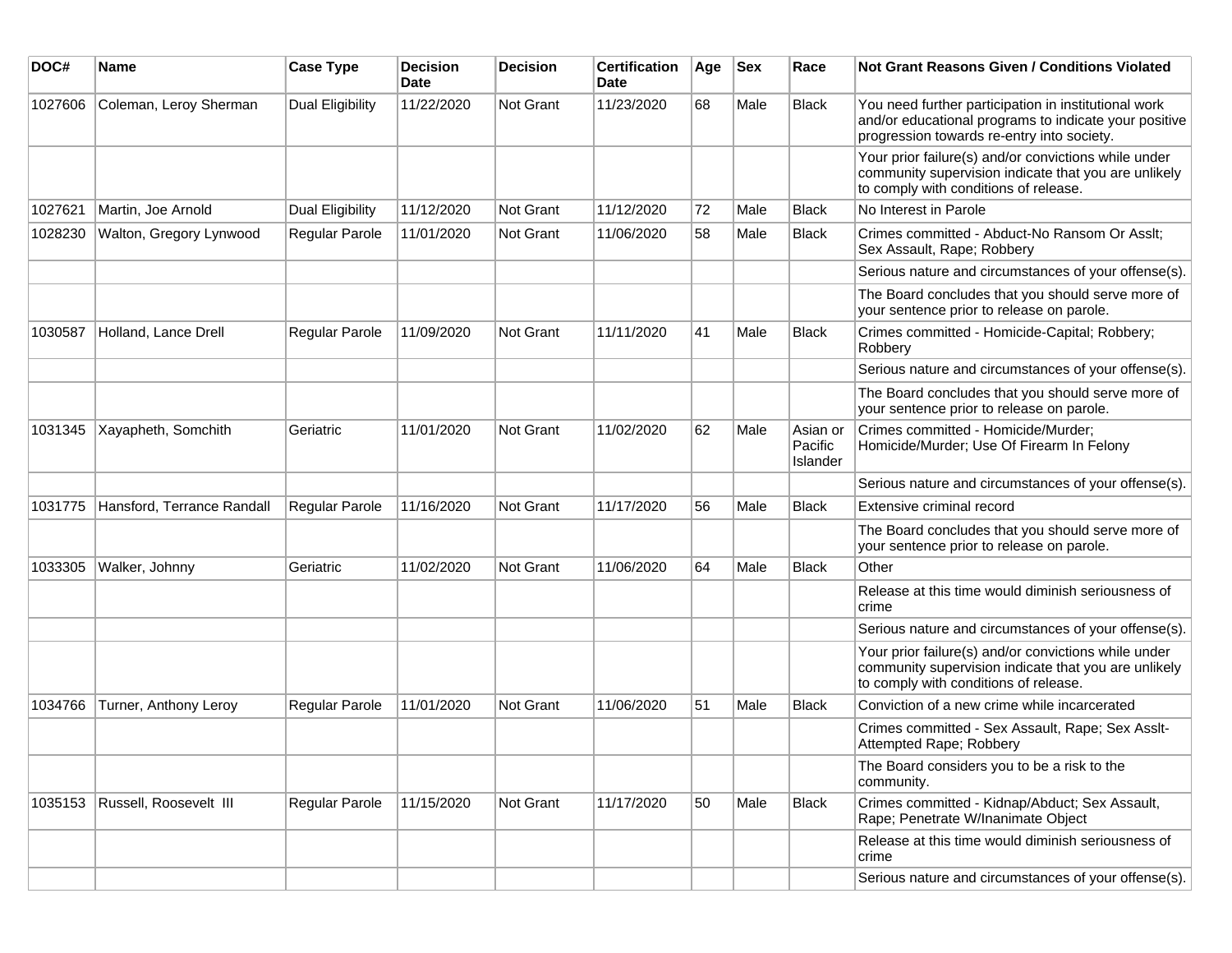| DOC#    | <b>Name</b>                 | <b>Case Type</b>      | <b>Decision</b><br>Date | <b>Decision</b> | <b>Certification</b><br><b>Date</b> | Age | <b>Sex</b> | Race         | <b>Not Grant Reasons Given / Conditions Violated</b>                                                                                                        |
|---------|-----------------------------|-----------------------|-------------------------|-----------------|-------------------------------------|-----|------------|--------------|-------------------------------------------------------------------------------------------------------------------------------------------------------------|
| 1035291 | Jefferson, Randolph William | Regular Parole        | 11/04/2020              | Not Grant       | 11/06/2020                          | 49  | Male       | <b>Black</b> | Crimes committed - Homicide-1st Degree; Use Of<br>Firearm In Felony                                                                                         |
|         |                             |                       |                         |                 |                                     |     |            |              | Release at this time would diminish seriousness of<br>crime                                                                                                 |
|         |                             |                       |                         |                 |                                     |     |            |              | Serious nature and circumstances of your offense(s).                                                                                                        |
|         |                             |                       |                         |                 |                                     |     |            |              | You need further participation in institutional work<br>and/or educational programs to indicate your positive<br>progression towards re-entry into society. |
| 1037000 | Jessie, Kenneth Ray         | <b>Regular Parole</b> | 11/18/2020              | Not Grant       | 11/23/2020                          | 58  | Male       | White        | Crimes committed - Homicide-2Nd-Degree; Cruelty<br><b>Toward Child</b>                                                                                      |
|         |                             |                       |                         |                 |                                     |     |            |              | Release at this time would diminish seriousness of<br>crime                                                                                                 |
|         |                             |                       |                         |                 |                                     |     |            |              | Serious nature and circumstances of your offense(s).                                                                                                        |
| 1037627 | Delk, Paul Lamont           | <b>Regular Parole</b> | 11/01/2020              | Not Grant       | 11/06/2020                          | 43  | Male       | <b>Black</b> | Release at this time would diminish seriousness of<br>crime                                                                                                 |
|         |                             |                       |                         |                 |                                     |     |            |              | The Board concludes that you should serve more of<br>your sentence prior to release on parole.                                                              |
|         |                             |                       |                         |                 |                                     |     |            |              | Your prior failure(s) and/or convictions while under<br>community supervision indicate that you are unlikely<br>to comply with conditions of release.       |
| 1037672 | Lawson, David Allen         | Regular Parole        | 11/08/2020              | Not Grant       | 11/10/2020                          | 58  | Male       | White        | Crimes committed - Sex Assault, Rape; Sex Assault,<br>Rape; Breaking And Entering                                                                           |
|         |                             |                       |                         |                 |                                     |     |            |              | Extensive criminal record                                                                                                                                   |
|         |                             |                       |                         |                 |                                     |     |            |              | The Board concludes that you should serve more of<br>your sentence prior to release on parole.                                                              |
| 1038348 | Parsons, Gregory Lynn       | Geriatric             | 11/08/2020              | Not Grant       | 11/10/2020                          | 69  | Male       | White        | Release at this time would diminish seriousness of<br>crime                                                                                                 |
|         |                             |                       |                         |                 |                                     |     |            |              | Serious nature and circumstances of your offense(s).                                                                                                        |
|         |                             |                       |                         |                 |                                     |     |            |              | The Board concludes that you should serve more of<br>your sentence prior to release on parole.                                                              |
|         |                             |                       |                         |                 |                                     |     |            |              | You need further participation in institutional work<br>and/or educational programs to indicate your positive<br>progression towards re-entry into society. |
| 1038663 | Boyd, Anthony Tim           | Geriatric             | 11/24/2020              | Not Grant       | 11/30/2020                          | 60  | Male       | White        | Crimes committed - (Attempted)Murder: Homicide;<br>Abduction: By Force, Intimidation Or Deception;<br>Malicious Wounding                                    |
|         |                             |                       |                         |                 |                                     |     |            |              | Release at this time would diminish seriousness of<br>crime                                                                                                 |
|         |                             |                       |                         |                 |                                     |     |            |              | The Board concludes that you should serve more of<br>your sentence prior to release on parole.                                                              |
| 1039824 | Banga, Sohan Lal            | Regular Parole        | 11/01/2020              | Not Grant       | 11/02/2020                          | 43  | Male       | White        | Release at this time would diminish seriousness of<br>crime                                                                                                 |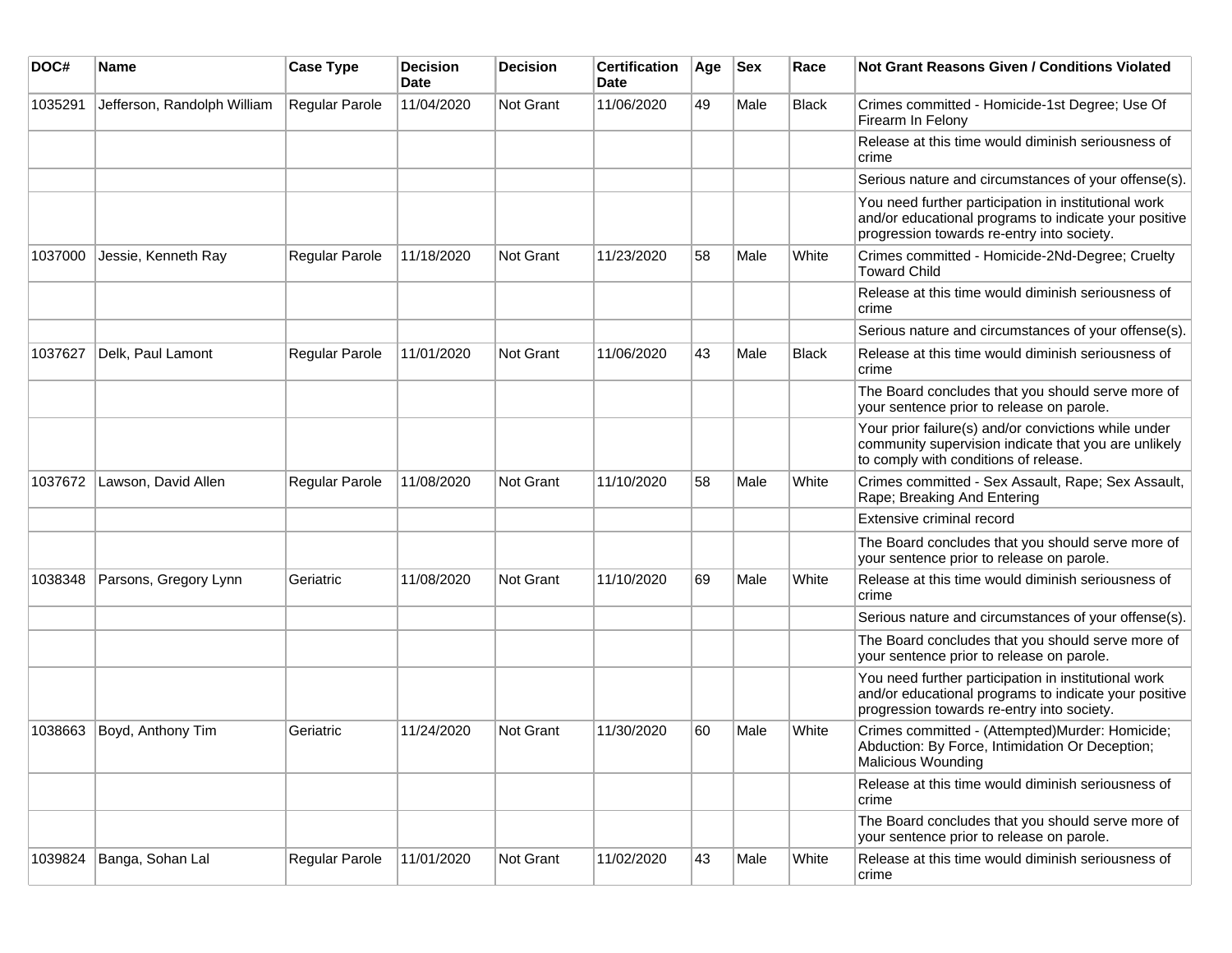| DOC#    | Name                  | <b>Case Type</b>      | <b>Decision</b><br><b>Date</b> | <b>Decision</b> | <b>Certification</b><br>Date | Age | <b>Sex</b> | Race         | Not Grant Reasons Given / Conditions Violated                                                                                                               |
|---------|-----------------------|-----------------------|--------------------------------|-----------------|------------------------------|-----|------------|--------------|-------------------------------------------------------------------------------------------------------------------------------------------------------------|
| 1039824 | Banga, Sohan Lal      | Regular Parole        | 11/01/2020                     | Not Grant       | 11/02/2020                   | 43  | Male       | White        | Serious nature and circumstances of your offense(s).                                                                                                        |
|         |                       |                       |                                |                 |                              |     |            |              | The Board concludes that you should serve more of<br>your sentence prior to release on parole.                                                              |
| 1041258 | Ganzie, Marcus        | Regular Parole        | 11/04/2020                     | Not Grant       | 11/06/2020                   | 44  | Male       | <b>Black</b> | Release at this time would diminish seriousness of<br>crime                                                                                                 |
|         |                       |                       |                                |                 |                              |     |            |              | Serious nature and circumstances of your offense(s).                                                                                                        |
|         |                       |                       |                                |                 |                              |     |            |              | You need to show a longer period of stable<br>adjustment.                                                                                                   |
| 1042040 | Thompson, David P     | <b>Regular Parole</b> | 11/16/2020                     | Not Grant       | 11/17/2020                   | 66  | Male       | <b>Black</b> | Crimes committed - Homicide-Capital; Homicide-1st<br>Degree; Homicide-1st Degree                                                                            |
|         |                       |                       |                                |                 |                              |     |            |              | Serious nature and circumstances of your offense(s).                                                                                                        |
| 1042099 | Queen, Eugene Donnell | Regular Parole        | 11/08/2020                     | Not Grant       | 11/11/2020                   | 45  | Male       | <b>Black</b> | History of violence.                                                                                                                                        |
|         |                       |                       |                                |                 |                              |     |            |              | The Board concludes that you should serve more of<br>your sentence prior to release on parole.                                                              |
|         |                       |                       |                                |                 |                              |     |            |              | You need further participation in institutional work<br>and/or educational programs to indicate your positive<br>progression towards re-entry into society. |
|         |                       |                       |                                |                 |                              |     |            |              | You need to show a longer period of stable<br>adjustment.                                                                                                   |
| 1043831 | Collins, Rickie Ray   | Geriatric             | 11/07/2020                     | Not Grant       | 11/09/2020                   | 61  | Male       | White        | Crimes committed - Rape: Intercourse By<br>Force/Threat/Intimidation; Abduction: Of Person W/<br>Intent To Defile                                           |
|         |                       |                       |                                |                 |                              |     |            |              | The Board concludes that you should serve more of<br>your sentence prior to release on parole.                                                              |
|         |                       |                       |                                |                 |                              |     |            |              | You need further participation in institutional work<br>and/or educational programs to indicate your positive<br>progression towards re-entry into society. |
| 1044937 | Simmons, Quincy Aollu | <b>Regular Parole</b> | 11/11/2020                     | Not Grant       | 11/12/2020                   | 48  | Male       | Black        | Release at this time would diminish seriousness of<br>crime                                                                                                 |
|         |                       |                       |                                |                 |                              |     |            |              | Serious nature and circumstances of your offense(s).                                                                                                        |
|         |                       |                       |                                |                 |                              |     |            |              | The Board concludes that you should serve more of<br>your sentence prior to release on parole.                                                              |
| 1045013 | Keith, Charles Dale   | Geriatric             | 11/07/2020                     | Not Grant       | 11/10/2020                   | 60  | Male       | White        | Serious nature and circumstances of your offense(s).                                                                                                        |
|         |                       |                       |                                |                 |                              |     |            |              | The Board concludes that you should serve more of<br>your sentence prior to release on parole.                                                              |
|         |                       |                       |                                |                 |                              |     |            |              | The Board considers you to be a risk to the<br>community.                                                                                                   |
|         |                       |                       |                                |                 |                              |     |            |              | You need further participation in institutional work<br>and/or educational programs to indicate your positive<br>progression towards re-entry into society. |
| 1046185 | Coffey, Terry Lee Jr. | Regular Parole        | 11/03/2020                     | Not Grant       | 11/06/2020                   | 44  | Male       | White        | Crimes committed - Murder: 1st Degree; Marijuana-<br>Possess; Assault And Battery                                                                           |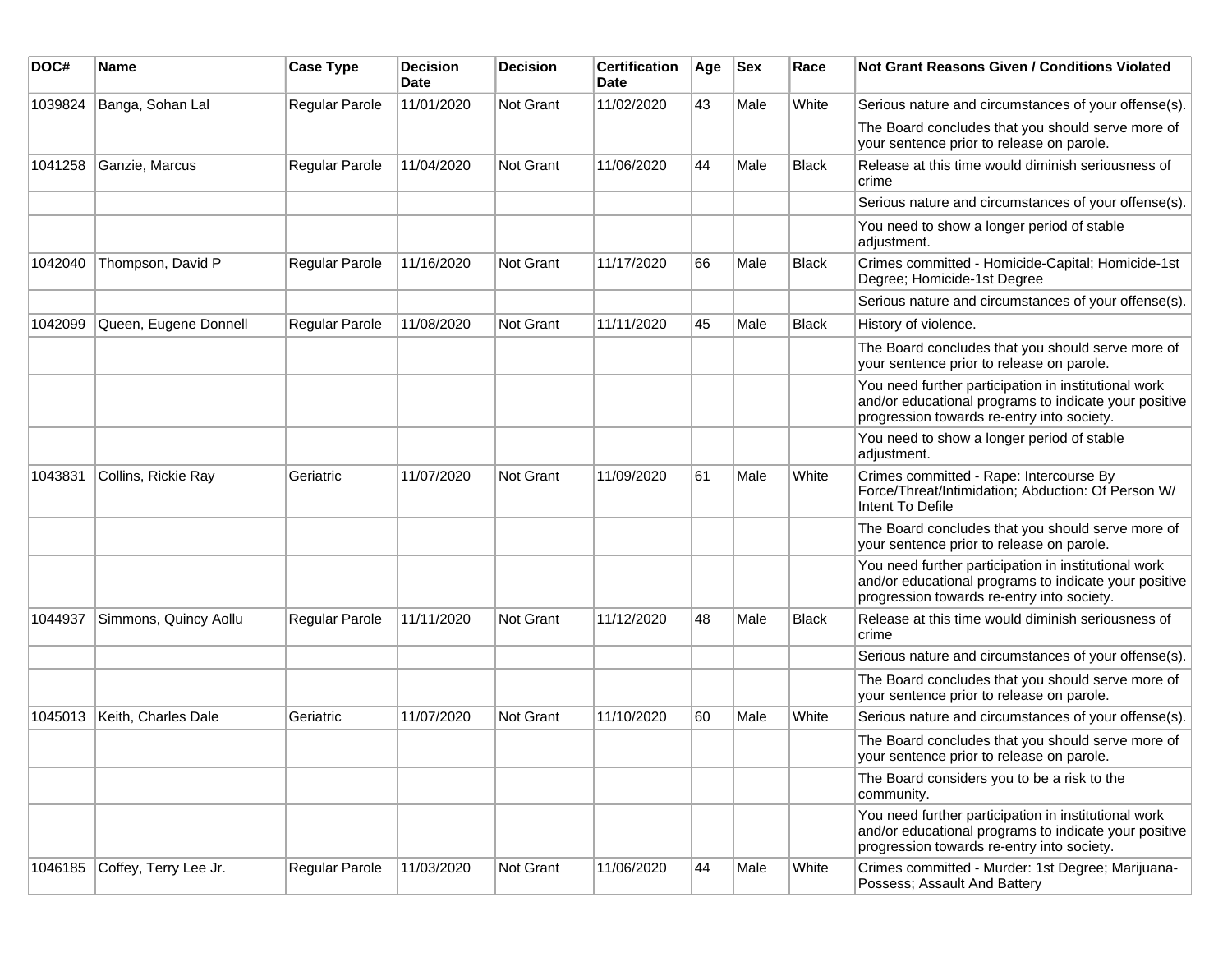| DOC#    | <b>Name</b>                  | <b>Case Type</b>        | <b>Decision</b><br><b>Date</b> | <b>Decision</b> | <b>Certification</b><br>Date | Age | <b>Sex</b> | Race         | Not Grant Reasons Given / Conditions Violated                                                                                                               |
|---------|------------------------------|-------------------------|--------------------------------|-----------------|------------------------------|-----|------------|--------------|-------------------------------------------------------------------------------------------------------------------------------------------------------------|
| 1046185 | Coffey, Terry Lee Jr.        | Regular Parole          | 11/03/2020                     | Not Grant       | 11/06/2020                   | 44  | Male       | White        | Release at this time would diminish seriousness of<br>crime                                                                                                 |
|         |                              |                         |                                |                 |                              |     |            |              | Serious nature and circumstances of your offense(s).                                                                                                        |
|         |                              |                         |                                |                 |                              |     |            |              | You need further participation in institutional work<br>and/or educational programs to indicate your positive<br>progression towards re-entry into society. |
| 1047018 | Eley, Sinclair Deiangel      | Regular Parole          | 11/10/2020                     | Not Grant       | 11/11/2020                   | 43  | Male       | <b>Black</b> | Conviction of a new crime while incarcerated                                                                                                                |
|         |                              |                         |                                |                 |                              |     |            |              | Crimes committed - Murder: 1st Degree; Firearm:<br>Use In Commission Of Felony, 1st Off; Assault And<br><b>Battery</b>                                      |
|         |                              |                         |                                |                 |                              |     |            |              | Release at this time would diminish seriousness of<br>crime                                                                                                 |
|         |                              |                         |                                |                 |                              |     |            |              | Serious nature and circumstances of your offense(s).                                                                                                        |
| 1050239 | Oden, James Jr.              | Geriatric               | 11/04/2020                     | Not Grant       | 11/06/2020                   | 71  | Male       | Black        | Serious nature and circumstances of your offense(s).                                                                                                        |
|         |                              |                         |                                |                 |                              |     |            |              | The Board concludes that you should serve more of<br>your sentence prior to release on parole.                                                              |
|         |                              |                         |                                |                 |                              |     |            |              | The Board considers you to be a risk to the<br>community.                                                                                                   |
| 1051269 | Oliver, Jerry Lenzey         | Regular Parole          | 11/09/2020                     | Not Grant       | 11/11/2020                   | 50  | Male       | <b>Black</b> | Considering your offense and your institutional<br>records, the Board concludes that you should serve<br>more of your sentence before being paroled.        |
|         |                              |                         |                                |                 |                              |     |            |              | Serious nature and circumstances of your offense(s).                                                                                                        |
|         |                              |                         |                                |                 |                              |     |            |              | The Board concludes that you should serve more of<br>your sentence prior to release on parole.                                                              |
|         |                              |                         |                                |                 |                              |     |            |              | You need to show a longer period of stable<br>adjustment.                                                                                                   |
| 1052921 | Williams, Barry Beroan       | Regular Parole          | 11/24/2020                     | Not Grant       | 11/24/2020                   | 52  | Male       | Black        | Considering your offense and your institutional<br>records, the Board concludes that you should serve<br>more of your sentence before being paroled.        |
|         |                              |                         |                                |                 |                              |     |            |              | Serious nature and circumstances of your offense(s).                                                                                                        |
|         |                              |                         |                                |                 |                              |     |            |              | The Board concludes that you should serve more of<br>your sentence prior to release on parole.                                                              |
|         |                              |                         |                                |                 |                              |     |            |              | You need to show a longer period of stable<br>adjustment.                                                                                                   |
|         | 1054001 Moore, Oscar Allen   | <b>Dual Eligibility</b> | 11/24/2020                     | Not Grant       | 11/24/2020                   | 64  | Male       | <b>Black</b> | Conviction of a new crime while incarcerated                                                                                                                |
|         |                              |                         |                                |                 |                              |     |            |              | Extensive criminal record                                                                                                                                   |
|         |                              |                         |                                |                 |                              |     |            |              | History of substance abuse.                                                                                                                                 |
|         |                              |                         |                                |                 |                              |     |            |              | Your record of institutional infractions indicates a<br>disregard for rules and that you are not ready to<br>conform to society.                            |
|         | 1056779 Lester, Cleve Junior | Regular Parole          | 10/31/2020                     | Not Grant       | 11/02/2020                   | 53  | Male       | White        | No Interest in Parole                                                                                                                                       |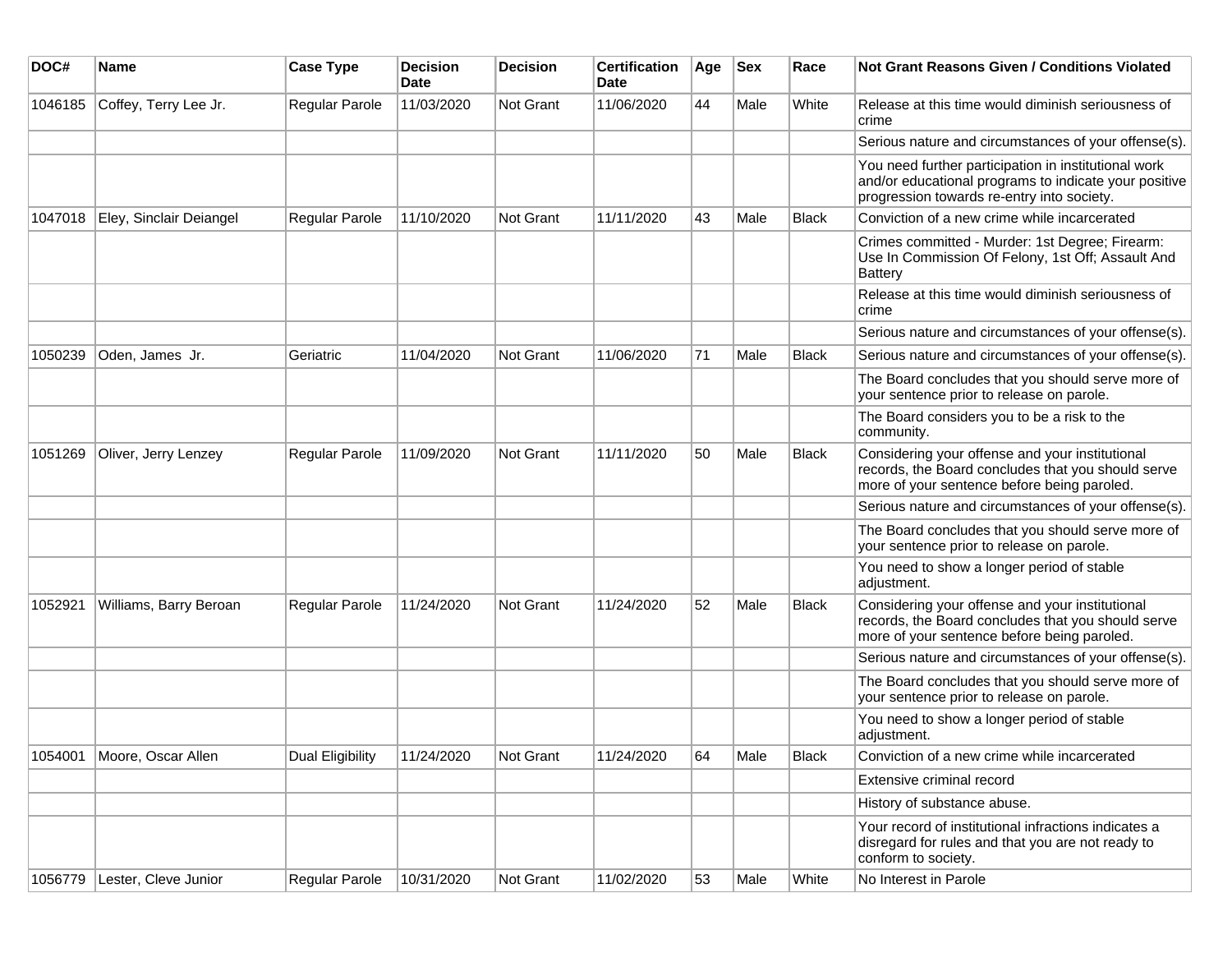| DOC#    | Name                      | <b>Case Type</b> | <b>Decision</b><br><b>Date</b> | <b>Decision</b>  | <b>Certification</b><br><b>Date</b> | Age | $ $ Sex | Race         | Not Grant Reasons Given / Conditions Violated                                                                                                         |
|---------|---------------------------|------------------|--------------------------------|------------------|-------------------------------------|-----|---------|--------------|-------------------------------------------------------------------------------------------------------------------------------------------------------|
| 1057081 | Toney, Thomas Lee         | Regular Parole   | 11/17/2020                     | Not Grant        | 11/18/2020                          | 52  | Male    | <b>Black</b> | Crimes committed - Cocaine-Sell: Cocaine-Sell:<br>Cocaine-Sell                                                                                        |
|         |                           |                  |                                |                  |                                     |     |         |              | Serious nature and circumstances of your offense(s).                                                                                                  |
|         |                           |                  |                                |                  |                                     |     |         |              | Your prior failure(s) and/or convictions while under<br>community supervision indicate that you are unlikely<br>to comply with conditions of release. |
| 1058147 | Ramos, Laudelino Herivert | Geriatric        | 11/15/2020                     | Not Grant        | 11/17/2020                          | 66  | Male    | White        | Crimes committed - Sex Assault, Rape; Sex Assault,<br>Rape; Sex Assault, Rape                                                                         |
|         |                           |                  |                                |                  |                                     |     |         |              | Serious nature and circumstances of your offense(s).                                                                                                  |
|         |                           |                  |                                |                  |                                     |     |         |              | The Board concludes that you should serve more of<br>your sentence prior to release on parole.                                                        |
|         |                           |                  |                                |                  |                                     |     |         |              | The Board considers you to be a risk to the<br>community.                                                                                             |
| 1058541 | Richardson, David Alan    | Regular Parole   | 11/17/2020                     | <b>Not Grant</b> | 11/18/2020                          | 64  | Male    | White        | Crimes committed - Homicide-Capital; Robbery;<br>Robbery                                                                                              |
|         |                           |                  |                                |                  |                                     |     |         |              | Extensive criminal record                                                                                                                             |
|         |                           |                  |                                |                  |                                     |     |         |              | Serious nature and circumstances of your offense(s).                                                                                                  |
| 1059583 | Taylor, Curtis David      | Dual Eligibility | 11/13/2020                     | <b>Not Grant</b> | 11/16/2020                          | 61  | Male    | White        | Extensive criminal record                                                                                                                             |
|         |                           |                  |                                |                  |                                     |     |         |              | The Board concludes that you should serve more of<br>your sentence prior to release on parole.                                                        |
|         |                           |                  |                                |                  |                                     |     |         |              | You need to show a longer period of stable<br>adjustment.                                                                                             |
| 1060723 | Filby, Mark Douglas       | Geriatric        | 11/15/2020                     | Not Grant        | 11/17/2020                          | 64  | Male    | White        | Extensive criminal record                                                                                                                             |
|         |                           |                  |                                |                  |                                     |     |         |              | The Board concludes that you should serve more of<br>your sentence prior to release on parole.                                                        |
|         |                           |                  |                                |                  |                                     |     |         |              | Your prior failure(s) and/or convictions while under<br>community supervision indicate that you are unlikely<br>to comply with conditions of release. |
| 1064337 | Hyslop, Anthony Bernard   | Regular Parole   | 11/10/2020                     | <b>Not Grant</b> | 11/11/2020                          | 59  | Male    | <b>Black</b> | Crimes committed - Homicide-1st Degree; Homicide-<br>1st Degree; Homicide-1st Degree                                                                  |
|         |                           |                  |                                |                  |                                     |     |         |              | Release at this time would diminish seriousness of<br>crime                                                                                           |
|         |                           |                  |                                |                  |                                     |     |         |              | Serious nature and circumstances of your offense(s).                                                                                                  |
|         |                           |                  |                                |                  |                                     |     |         |              | The Board concludes that you should serve more of<br>your sentence prior to release on parole.                                                        |
| 1065695 | Gaddis, Harry Lee         | Dual Eligibility | 11/21/2020                     | <b>Not Grant</b> | 11/23/2020                          | 74  | Male    | <b>Black</b> | Crimes committed - Homicide-1st Degree; Arson                                                                                                         |
|         |                           |                  |                                |                  |                                     |     |         |              | Serious nature and circumstances of your offense(s).                                                                                                  |
| 1068652 | Islam, Dawud              | Regular Parole   | 11/01/2020                     | <b>Not Grant</b> | 11/06/2020                          | 58  | Male    | <b>Black</b> | Crimes committed - Sex Assault, Rape; Burglary;<br>Cocaine-Possess                                                                                    |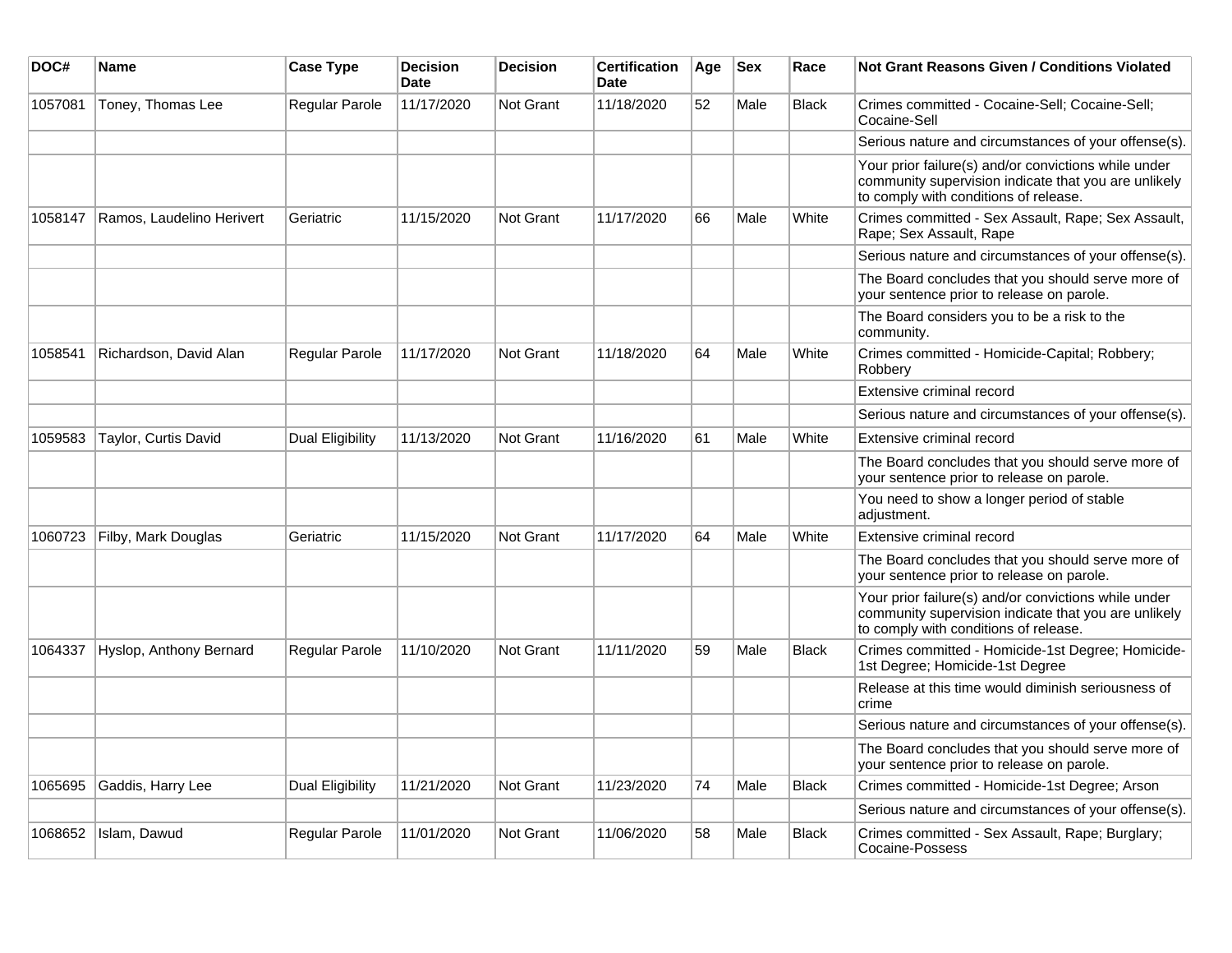| DOC#    | <b>Name</b>             | <b>Case Type</b>        | <b>Decision</b><br>Date | <b>Decision</b> | <b>Certification</b><br>Date | Age | <b>Sex</b> | Race         | <b>Not Grant Reasons Given / Conditions Violated</b>                                                                                                        |
|---------|-------------------------|-------------------------|-------------------------|-----------------|------------------------------|-----|------------|--------------|-------------------------------------------------------------------------------------------------------------------------------------------------------------|
| 1068652 | Islam, Dawud            | Regular Parole          | 11/01/2020              | Not Grant       | 11/06/2020                   | 58  | Male       | <b>Black</b> | Release at this time would diminish seriousness of<br>crime                                                                                                 |
|         |                         |                         |                         |                 |                              |     |            |              | The Board concludes that you should serve more of<br>your sentence prior to release on parole.                                                              |
|         |                         |                         |                         |                 |                              |     |            |              | Your prior failure(s) and/or convictions while under<br>community supervision indicate that you are unlikely<br>to comply with conditions of release.       |
| 1069461 | Thacker, Danny Ray      | <b>Dual Eligibility</b> | 11/12/2020              | Not Grant       | 11/13/2020                   | 70  | Male       | White        | Serious nature and circumstances of your offense(s).                                                                                                        |
|         |                         |                         |                         |                 |                              |     |            |              | The Board concludes that you should serve more of<br>your sentence prior to release on parole.                                                              |
| 1071139 | Sawyer, Stacy Lee       | Regular Parole          | 11/09/2020              | Not Grant       | 11/11/2020                   | 44  | Male       | White        | Extensive criminal record                                                                                                                                   |
|         |                         |                         |                         |                 |                              |     |            |              | History of substance abuse.                                                                                                                                 |
|         |                         |                         |                         |                 |                              |     |            |              | The Board concludes that you should serve more of<br>your sentence prior to release on parole.                                                              |
|         |                         |                         |                         |                 |                              |     |            |              | You need further participation in institutional work<br>and/or educational programs to indicate your positive<br>progression towards re-entry into society. |
|         |                         |                         |                         |                 |                              |     |            |              | You need to show a longer period of stable<br>adjustment.                                                                                                   |
| 1071872 | White, Ronnie           | <b>Board Review</b>     | 11/08/2020              | Not Grant       | 11/10/2020                   | 57  | Male       | <b>Black</b> | Release at this time would diminish seriousness of<br>crime                                                                                                 |
|         |                         |                         |                         |                 |                              |     |            |              | Serious nature and circumstances of your offense(s).                                                                                                        |
|         |                         |                         |                         |                 |                              |     |            |              | The Board concludes that you should serve more of<br>your sentence prior to release on parole.                                                              |
| 1072399 | Ricks, Clarence         | Regular Parole          | 11/02/2020              | Not Grant       | 11/06/2020                   | 60  | Male       | <b>Black</b> | Release at this time would diminish seriousness of<br>crime                                                                                                 |
|         |                         |                         |                         |                 |                              |     |            |              | Serious nature and circumstances of your offense(s).                                                                                                        |
|         |                         |                         |                         |                 |                              |     |            |              | You need further participation in institutional work<br>and/or educational programs to indicate your positive<br>progression towards re-entry into society. |
| 1073003 | Henry, Sir Author       | Dual Eligibility        | 11/16/2020              | Not Grant       | 11/17/2020                   | 64  | Male       | <b>Black</b> | Release at this time would diminish seriousness of<br>crime                                                                                                 |
|         |                         |                         |                         |                 |                              |     |            |              | Serious nature and circumstances of your offense(s).                                                                                                        |
|         |                         |                         |                         |                 |                              |     |            |              | The Board concludes that you should serve more of<br>your sentence prior to release on parole.                                                              |
|         |                         |                         |                         |                 |                              |     |            |              | Your prior failure(s) and/or convictions while under<br>community supervision indicate that you are unlikely<br>to comply with conditions of release.       |
| 1073480 | Dobson, Michael Anthony | Regular Parole          | 11/10/2020              | Not Grant       | 11/11/2020                   | 55  | Male       | <b>Black</b> | Crimes committed - Murder: 1st Degree; Controlled<br>Drugs - Sell; Controlled Drugs - Sell                                                                  |
|         |                         |                         |                         |                 |                              |     |            |              | Serious nature and circumstances of your offense(s).                                                                                                        |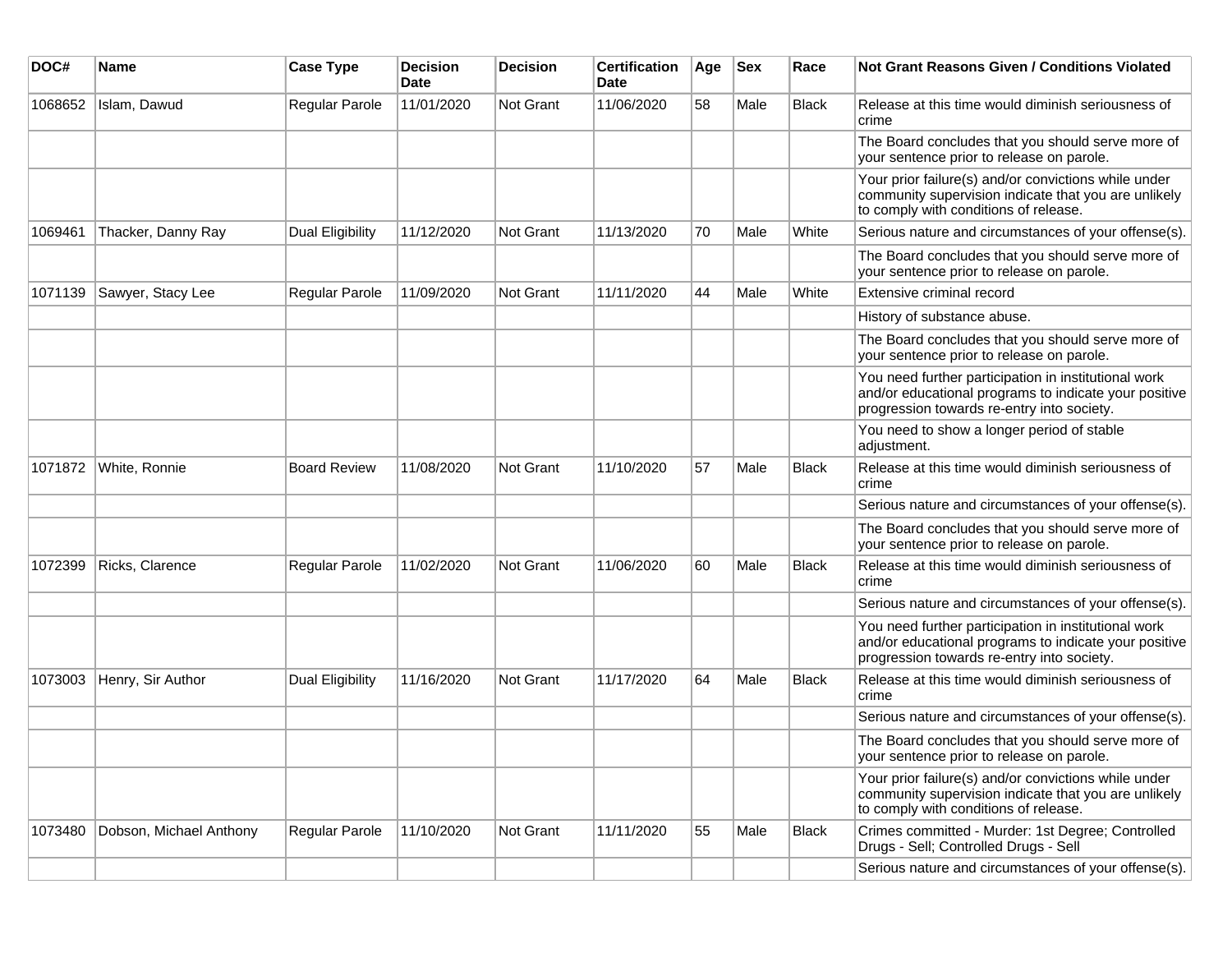| DOC#    | Name                     | <b>Case Type</b>      | <b>Decision</b><br><b>Date</b> | <b>Decision</b>  | <b>Certification</b><br><b>Date</b> | Age | <b>Sex</b> | Race         | <b>Not Grant Reasons Given / Conditions Violated</b>                                                                                                        |
|---------|--------------------------|-----------------------|--------------------------------|------------------|-------------------------------------|-----|------------|--------------|-------------------------------------------------------------------------------------------------------------------------------------------------------------|
| 1073480 | Dobson, Michael Anthony  | <b>Regular Parole</b> | 11/10/2020                     | Not Grant        | 11/11/2020                          | 55  | Male       | <b>Black</b> | The Board concludes that you should serve more of<br>your sentence prior to release on parole.                                                              |
|         |                          |                       |                                |                  |                                     |     |            |              | The Board considers you to be a risk to the<br>community.                                                                                                   |
| 1074497 | Hall, Danny Steve        | Regular Parole        | 11/08/2020                     | Not Grant        | 11/11/2020                          | 59  | Male       | White        | Crimes committed - Murder: 1st Degree; Unlawful<br>Wounding; Firearm: Use In Commission Of Felony,<br>1st Off                                               |
|         |                          |                       |                                |                  |                                     |     |            |              | History of violence.                                                                                                                                        |
|         |                          |                       |                                |                  |                                     |     |            |              | Release at this time would diminish seriousness of<br>crime                                                                                                 |
|         |                          |                       |                                |                  |                                     |     |            |              | Serious nature and circumstances of your offense(s).                                                                                                        |
|         |                          |                       |                                |                  |                                     |     |            |              | You need further participation in institutional work<br>and/or educational programs to indicate your positive<br>progression towards re-entry into society. |
| 1075987 | Schmidt, John James      | Regular Parole        | 11/08/2020                     | Not Grant        | 11/11/2020                          | 49  | Male       | White        | History of substance abuse.                                                                                                                                 |
|         |                          |                       |                                |                  |                                     |     |            |              | History of violence.                                                                                                                                        |
|         |                          |                       |                                |                  |                                     |     |            |              | Release at this time would diminish seriousness of<br>crime                                                                                                 |
|         |                          |                       |                                |                  |                                     |     |            |              | Serious nature and circumstances of your offense(s).                                                                                                        |
|         |                          |                       |                                |                  |                                     |     |            |              | The Board concludes that you should serve more of<br>your sentence prior to release on parole.                                                              |
| 1076428 | Pettaway, Michael Keith  | Geriatric             | 11/21/2020                     | <b>Not Grant</b> | 11/23/2020                          | 68  | Male       | <b>Black</b> | Crimes committed - Penetrate W/Inanimate Object                                                                                                             |
|         |                          |                       |                                |                  |                                     |     |            |              | The Board concludes that you should serve more of<br>your sentence prior to release on parole.                                                              |
|         |                          |                       |                                |                  |                                     |     |            |              | You need further participation in institutional work<br>and/or educational programs to indicate your positive<br>progression towards re-entry into society. |
| 1079136 | Jackson, John Robert Jr. | <b>Regular Parole</b> | 11/11/2020                     | Not Grant        | 11/12/2020                          | 52  | Male       | <b>Black</b> | Crimes committed - Kidnap/Abduct; Sex Assault,<br>Rape; Penetrate W/Inanimate Object                                                                        |
|         |                          |                       |                                |                  |                                     |     |            |              | Extensive criminal record                                                                                                                                   |
|         |                          |                       |                                |                  |                                     |     |            |              | The Board concludes that you should serve more of<br>your sentence prior to release on parole.                                                              |
| 1080654 | Furline, Calvin          | Regular Parole        | 10/30/2020                     | Not Grant        | 11/02/2020                          | 60  | Male       | <b>Black</b> | Extensive criminal record                                                                                                                                   |
|         |                          |                       |                                |                  |                                     |     |            |              | The Board concludes that you should serve more of<br>your sentence prior to release on parole.                                                              |
|         |                          |                       |                                |                  |                                     |     |            |              | Your prior failure(s) and/or convictions while under<br>community supervision indicate that you are unlikely<br>to comply with conditions of release.       |
| 1080959 | Anderson, Dean           | Geriatric             | 11/01/2020                     | <b>Not Grant</b> | 11/06/2020                          | 63  | Male       | White        | Crimes committed - Kidnap/Abduct;<br>Mayhem/Maiming                                                                                                         |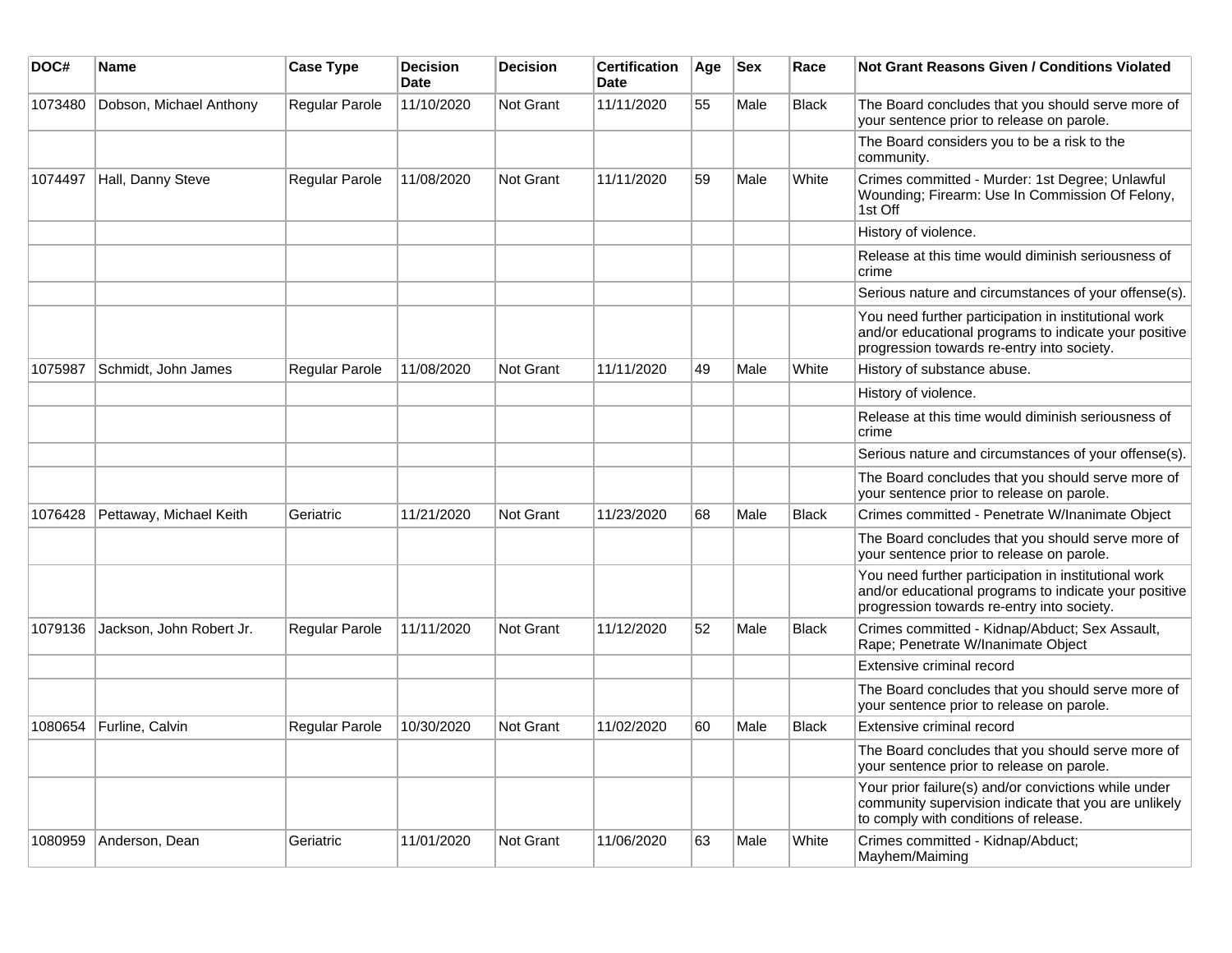| DOC#    | Name                     | <b>Case Type</b>      | <b>Decision</b><br><b>Date</b> | <b>Decision</b>  | <b>Certification</b><br>Date | Age | <b>Sex</b> | Race         | <b>Not Grant Reasons Given / Conditions Violated</b>                                                                                                        |
|---------|--------------------------|-----------------------|--------------------------------|------------------|------------------------------|-----|------------|--------------|-------------------------------------------------------------------------------------------------------------------------------------------------------------|
| 1080959 | Anderson, Dean           | Geriatric             | 11/01/2020                     | Not Grant        | 11/06/2020                   | 63  | Male       | White        | Release at this time would diminish seriousness of<br>crime                                                                                                 |
|         |                          |                       |                                |                  |                              |     |            |              | Serious nature and circumstances of your offense(s).                                                                                                        |
|         |                          |                       |                                |                  |                              |     |            |              | The Board concludes that you should serve more of<br>your sentence prior to release on parole.                                                              |
| 1081194 | Fairchild, Larry Johnell | <b>Regular Parole</b> | 11/09/2020                     | <b>Not Grant</b> | 11/11/2020                   | 41  | Male       | Black        | Crimes committed - Homicide-Vol Manslaughter;<br>Malicious Wounding; Malicious Wounding                                                                     |
|         |                          |                       |                                |                  |                              |     |            |              | Extensive criminal record                                                                                                                                   |
|         |                          |                       |                                |                  |                              |     |            |              | Release at this time would diminish seriousness of<br>crime                                                                                                 |
|         |                          |                       |                                |                  |                              |     |            |              | Serious nature and circumstances of your offense(s).                                                                                                        |
|         |                          |                       |                                |                  |                              |     |            |              | The Board considers you to be a risk to the<br>community.                                                                                                   |
|         |                          |                       |                                |                  |                              |     |            |              | You need further participation in institutional work<br>and/or educational programs to indicate your positive<br>progression towards re-entry into society. |
| 1081934 | Faulk, Truvelle Larone   | <b>Regular Parole</b> | 11/01/2020                     | <b>Not Grant</b> | 11/02/2020                   | 42  | Male       | <b>Black</b> | Release at this time would diminish seriousness of<br>crime                                                                                                 |
|         |                          |                       |                                |                  |                              |     |            |              | Serious nature and circumstances of your offense(s).                                                                                                        |
|         |                          |                       |                                |                  |                              |     |            |              | The Board concludes that you should serve more of<br>your sentence prior to release on parole.                                                              |
| 1082431 | Carrington, Jerome Ford  | Regular Parole        | 11/20/2020                     | Not Grant        | 11/23/2020                   | 57  | Male       | Black        | No Interest in Parole                                                                                                                                       |
| 1082616 | Johnson, Michael M       | Regular Parole        | 11/23/2020                     | Not Grant        | 11/24/2020                   | 58  | Male       | <b>Black</b> | Crimes committed - Sex Assault, Rape; Burglary;<br>Sodomy                                                                                                   |
|         |                          |                       |                                |                  |                              |     |            |              | Serious nature and circumstances of your offense(s).                                                                                                        |
|         |                          |                       |                                |                  |                              |     |            |              | The Board considers you to be a risk to the<br>community.                                                                                                   |
| 1083217 | Widener, Gregory Lynn    | Regular Parole        | 11/07/2020                     | Not Grant        | 11/11/2020                   | 56  | Male       | White        | Crimes committed - Statutory Burglary; Larceny;<br>Larc-Grand                                                                                               |
|         |                          |                       |                                |                  |                              |     |            |              | Serious nature and circumstances of your offense(s).                                                                                                        |
|         |                          |                       |                                |                  |                              |     |            |              | The Board concludes that you should serve more of<br>your sentence prior to release on parole.                                                              |
|         |                          |                       |                                |                  |                              |     |            |              | The Board considers you to be a risk to the<br>community.                                                                                                   |
| 1083713 | Jefferson, Aubrey D      | Regular Parole        | 11/15/2020                     | Not Grant        | 11/16/2020                   | 46  | Male       | <b>Black</b> | Serious nature and circumstances of your offense(s).                                                                                                        |
|         |                          |                       |                                |                  |                              |     |            |              | The Board concludes that you should serve more of<br>your sentence prior to release on parole.                                                              |
| 1083726 | Marshall, Wayne R        | Regular Parole        | 11/11/2020                     | Not Grant        | 11/12/2020                   | 45  | Male       | Black        | Considering your offense and your institutional<br>records, the Board concludes that you should serve<br>more of your sentence before being paroled.        |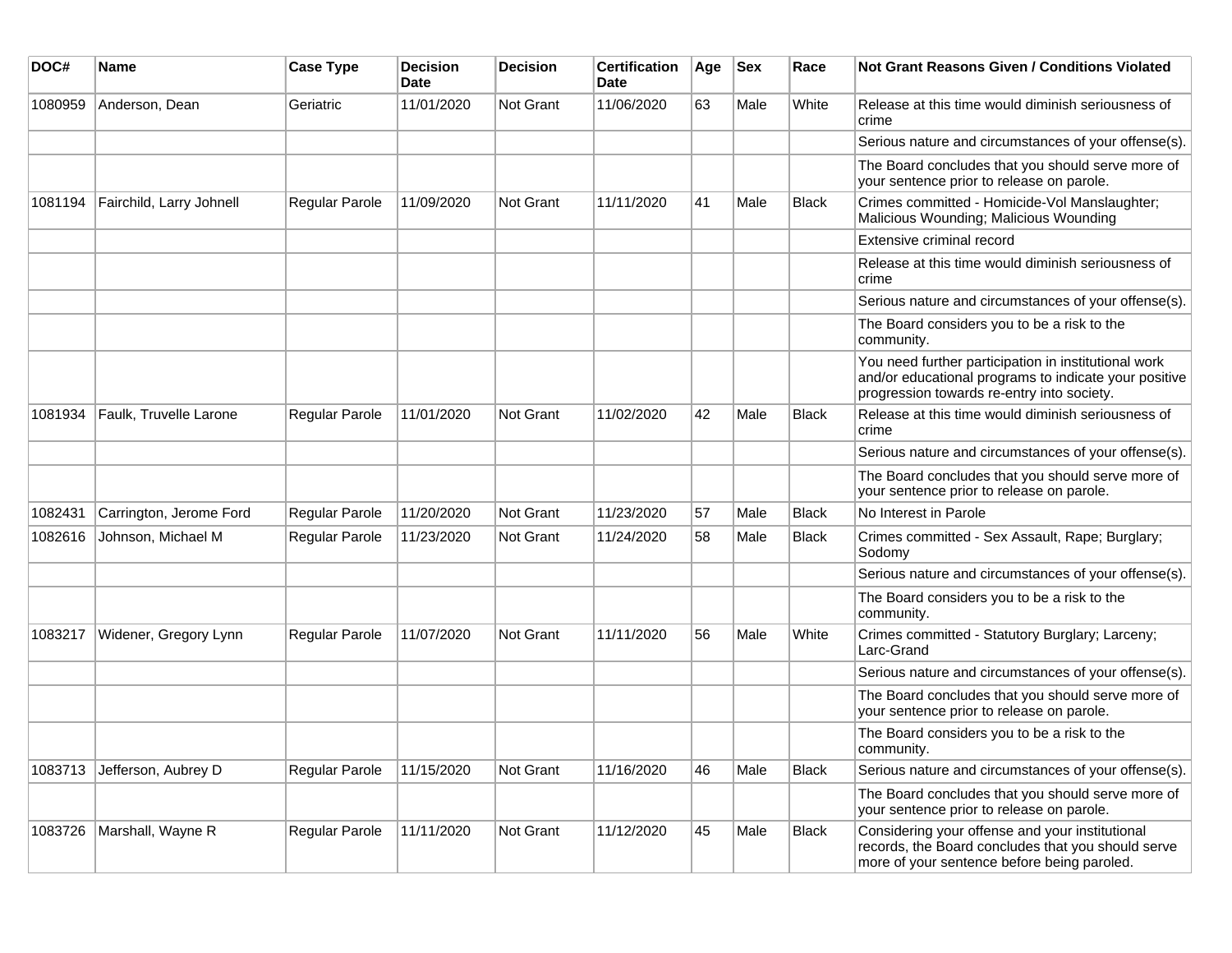| DOC#    | <b>Name</b>              | <b>Case Type</b> | <b>Decision</b><br><b>Date</b> | <b>Decision</b> | <b>Certification</b><br>Date | Age | <b>Sex</b> | Race         | Not Grant Reasons Given / Conditions Violated                                                                                                               |
|---------|--------------------------|------------------|--------------------------------|-----------------|------------------------------|-----|------------|--------------|-------------------------------------------------------------------------------------------------------------------------------------------------------------|
| 1083726 | Marshall, Wayne R        | Regular Parole   | 11/11/2020                     | Not Grant       | 11/12/2020                   | 45  | Male       | <b>Black</b> | Crimes committed - Murder: 1st Degree; Abduction:<br>To Gain Pecuniary Benefit (Extortion); Abduction: To<br>Gain Pecuniary Benefit (Extortion)             |
|         |                          |                  |                                |                 |                              |     |            |              | Extensive criminal record                                                                                                                                   |
|         |                          |                  |                                |                 |                              |     |            |              | Release at this time would diminish seriousness of<br>crime                                                                                                 |
|         |                          |                  |                                |                 |                              |     |            |              | Serious nature and circumstances of your offense(s).                                                                                                        |
|         |                          |                  |                                |                 |                              |     |            |              | You need further participation in institutional work<br>and/or educational programs to indicate your positive<br>progression towards re-entry into society. |
| 1083921 | Dean, Shane Edward       | Regular Parole   | 11/11/2020                     | Not Grant       | 11/12/2020                   | 51  | Male       | <b>Black</b> | Release at this time would diminish seriousness of<br>crime                                                                                                 |
|         |                          |                  |                                |                 |                              |     |            |              | Serious nature and circumstances of your offense(s).                                                                                                        |
|         |                          |                  |                                |                 |                              |     |            |              | You need to show a longer period of stable<br>adjustment.                                                                                                   |
|         |                          |                  |                                |                 |                              |     |            |              | Your prior failure(s) and/or convictions while under<br>community supervision indicate that you are unlikely<br>to comply with conditions of release.       |
| 1084126 | Anderson, Eugene         | Dual Eligibility | 11/10/2020                     | Not Grant       | 11/11/2020                   | 73  | Male       | <b>Black</b> | Crimes committed - Homicide-1st Degree; Robbery;<br>Malicious Wounding                                                                                      |
|         |                          |                  |                                |                 |                              |     |            |              | Serious nature and circumstances of your offense(s).                                                                                                        |
|         |                          |                  |                                |                 |                              |     |            |              | The Board concludes that you should serve more of<br>your sentence prior to release on parole.                                                              |
| 1084415 | Leneave, Daniel Norman   | Dual Eligibility | 11/19/2020                     | Not Grant       | 11/23/2020                   | 61  | Male       | White        | Release at this time would diminish seriousness of<br>crime                                                                                                 |
|         |                          |                  |                                |                 |                              |     |            |              | Serious nature and circumstances of your offense(s).                                                                                                        |
|         |                          |                  |                                |                 |                              |     |            |              | The Board concludes that you should serve more of<br>your sentence prior to release on parole.                                                              |
| 1086535 | Gammon, William Spencer  | Regular Parole   | 11/07/2020                     | Not Grant       | 11/10/2020                   | 46  | Male       | White        | Considering your offense and your institutional<br>records, the Board concludes that you should serve<br>more of your sentence before being paroled.        |
|         |                          |                  |                                |                 |                              |     |            |              | History of violence.                                                                                                                                        |
|         |                          |                  |                                |                 |                              |     |            |              | The Board concludes that you should serve more of<br>your sentence prior to release on parole.                                                              |
|         | 1087040 Durham, Carlos A | Geriatric        | 11/24/2020                     | Not Grant       | 11/24/2020                   | 59  | Male       | Black        | Extensive criminal record                                                                                                                                   |
|         |                          |                  |                                |                 |                              |     |            |              | Serious nature and circumstances of your offense(s).                                                                                                        |
|         |                          |                  |                                |                 |                              |     |            |              | The Board considers you to be a risk to the<br>community.                                                                                                   |
|         |                          |                  |                                |                 |                              |     |            |              | You need further participation in institutional work<br>and/or educational programs to indicate your positive<br>progression towards re-entry into society. |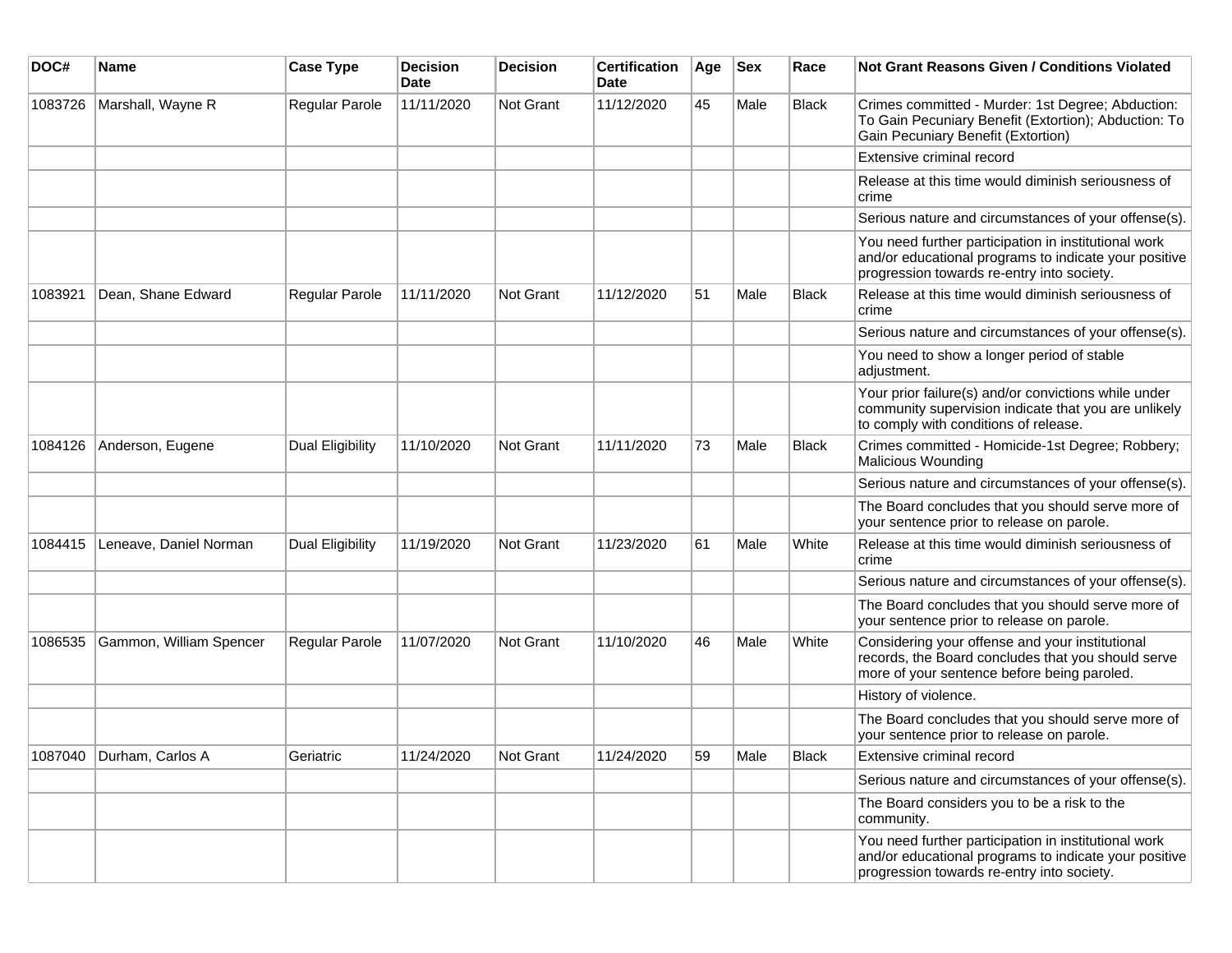| DOC#    | Name                                    | <b>Case Type</b> | <b>Decision</b><br>Date | <b>Decision</b>  | <b>Certification</b><br>Date | Age | Sex  | Race         | Not Grant Reasons Given / Conditions Violated                                                                                                               |
|---------|-----------------------------------------|------------------|-------------------------|------------------|------------------------------|-----|------|--------------|-------------------------------------------------------------------------------------------------------------------------------------------------------------|
| 1088069 | Dollison, Willie Junior                 | Regular Parole   | 11/08/2020              | <b>Not Grant</b> | 11/11/2020                   | 53  | Male | <b>Black</b> | Considering your offense and your institutional<br>records, the Board concludes that you should serve<br>more of your sentence before being paroled.        |
|         |                                         |                  |                         |                  |                              |     |      |              | The Board concludes that you should serve more of<br>your sentence prior to release on parole.                                                              |
|         |                                         |                  |                         |                  |                              |     |      |              | You need further participation in institutional work<br>and/or educational programs to indicate your positive<br>progression towards re-entry into society. |
|         |                                         |                  |                         |                  |                              |     |      |              | You need to show a longer period of stable<br>adjustment.                                                                                                   |
| 1088699 | Bowers, Marcus Earl                     | Geriatric        | 11/17/2020              | <b>Not Grant</b> | 11/23/2020                   | 70  | Male | <b>Black</b> | Extensive criminal record                                                                                                                                   |
|         |                                         |                  |                         |                  |                              |     |      |              | Release at this time would diminish seriousness of<br>crime                                                                                                 |
|         |                                         |                  |                         |                  |                              |     |      |              | The Board concludes that you should serve more of<br>your sentence prior to release on parole.                                                              |
|         |                                         |                  |                         |                  |                              |     |      |              | Your prior failure(s) and/or convictions while under<br>community supervision indicate that you are unlikely<br>to comply with conditions of release.       |
| 1089461 | Utterback, Raymond Virgil Jr. Geriatric |                  | 11/01/2020              | Not Grant        | 11/06/2020                   | 60  | Male | White        | Extensive criminal record                                                                                                                                   |
|         |                                         |                  |                         |                  |                              |     |      |              | Release at this time would diminish seriousness of<br>crime                                                                                                 |
|         |                                         |                  |                         |                  |                              |     |      |              | The Board concludes that you should serve more of<br>your sentence prior to release on parole.                                                              |
| 1089465 | Moten, Laron Anthony                    | Dual Eligibility | 11/08/2020              | Not Grant        | 11/10/2020                   | 61  | Male | <b>Black</b> | Crimes committed - Sex Assault, Rape; Penetrate<br>W/Inanimate Object; Robbery - Attempted                                                                  |
|         |                                         |                  |                         |                  |                              |     |      |              | Extensive criminal record                                                                                                                                   |
|         |                                         |                  |                         |                  |                              |     |      |              | The Board considers you to be a risk to the<br>community.                                                                                                   |
| 1089848 | Byrd, Damien Javon                      | Regular Parole   | 11/08/2020              | <b>Not Grant</b> | 11/11/2020                   | 41  | Male | <b>Black</b> | Release at this time would diminish seriousness of<br>crime                                                                                                 |
|         |                                         |                  |                         |                  |                              |     |      |              | Serious nature and circumstances of your offense(s).                                                                                                        |
|         |                                         |                  |                         |                  |                              |     |      |              | The Board concludes that you should serve more of<br>your sentence prior to release on parole.                                                              |
| 1089960 | Johnson, Joseph Carl                    | Dual Eligibility | 11/08/2020              | <b>Not Grant</b> | 11/11/2020                   | 63  | Male | <b>Black</b> | Crimes committed - Murder: 1st Degree; Firearm:<br>Use In Commission Of Felony, 1st Off                                                                     |
|         |                                         |                  |                         |                  |                              |     |      |              | Release at this time would diminish seriousness of<br>crime                                                                                                 |
|         |                                         |                  |                         |                  |                              |     |      |              | The Board concludes that you should serve more of<br>your sentence prior to release on parole.                                                              |
| 1091094 | Henley, Holman B                        | Regular Parole   | 11/21/2020              | Not Grant        | 11/23/2020                   | 48  | Male | <b>Black</b> | Serious nature and circumstances of your offense(s).                                                                                                        |
|         |                                         |                  |                         |                  |                              |     |      |              | The Board concludes that you should serve more of<br>your sentence prior to release on parole.                                                              |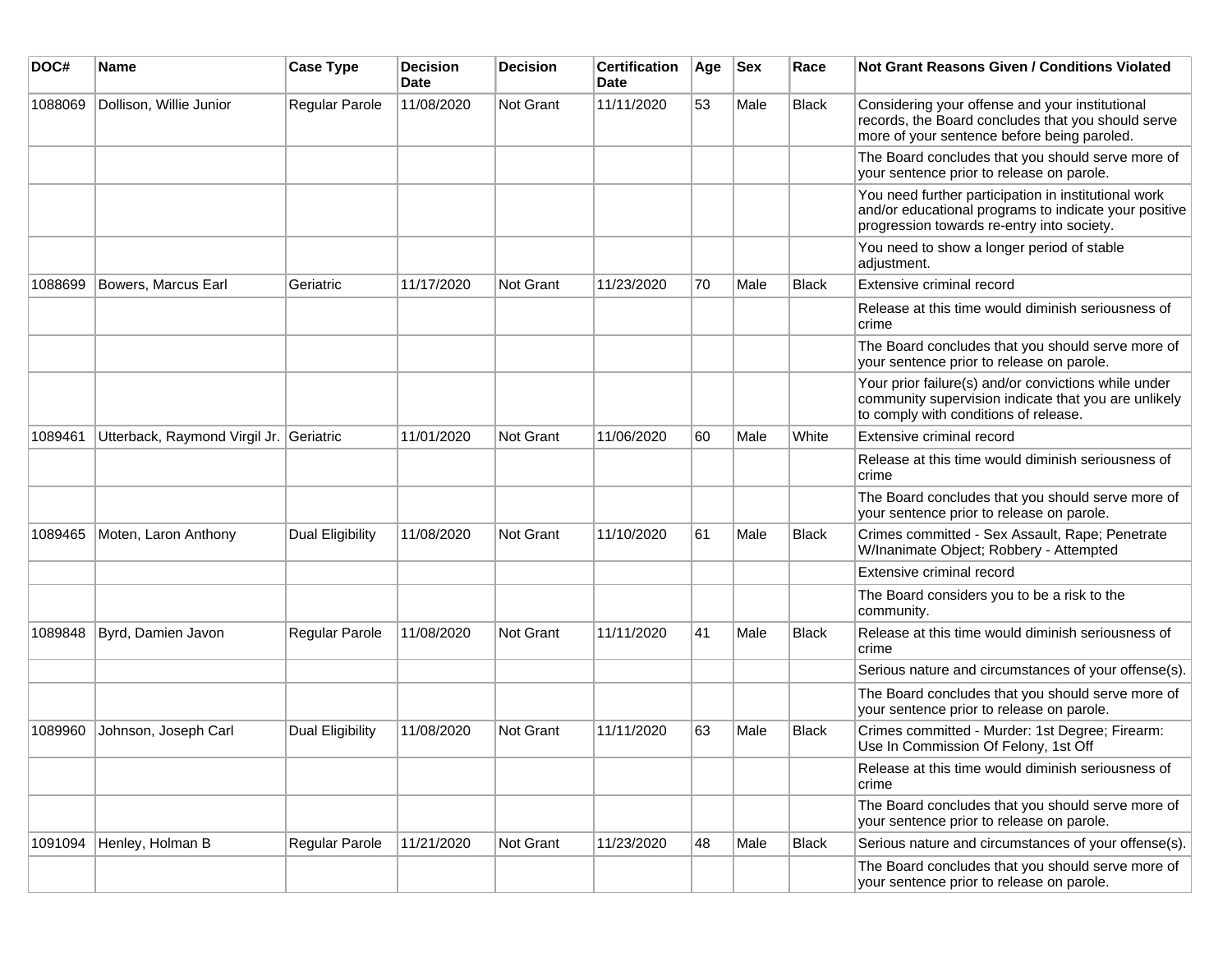| DOC#    | <b>Name</b>              | <b>Case Type</b>      | <b>Decision</b><br><b>Date</b> | <b>Decision</b>  | <b>Certification</b><br><b>Date</b> | Age | <b>Sex</b> | Race         | <b>Not Grant Reasons Given / Conditions Violated</b>                                                                                                        |
|---------|--------------------------|-----------------------|--------------------------------|------------------|-------------------------------------|-----|------------|--------------|-------------------------------------------------------------------------------------------------------------------------------------------------------------|
| 1091336 | Smith, Stacey Alan       | Regular Parole        | 11/08/2020                     | <b>Not Grant</b> | 11/09/2020                          | 53  | Male       | <b>Black</b> | Crimes committed - Homicide-1st Degree; Robbery;<br>Failure To Appear                                                                                       |
|         |                          |                       |                                |                  |                                     |     |            |              | History of violence.                                                                                                                                        |
|         |                          |                       |                                |                  |                                     |     |            |              | Release at this time would diminish seriousness of<br>crime                                                                                                 |
| 1092695 | Bottoms, Michael Anthony | Regular Parole        | 11/02/2020                     | <b>Not Grant</b> | 11/06/2020                          | 50  | Male       | <b>Black</b> | Crimes committed - Attempted Capital Murder;<br><b>Reckless Driving</b>                                                                                     |
|         |                          |                       |                                |                  |                                     |     |            |              | The Board concludes that you should serve more of<br>your sentence prior to release on parole.                                                              |
|         |                          |                       |                                |                  |                                     |     |            |              | The Board considers you to be a risk to the<br>community.                                                                                                   |
|         |                          |                       |                                |                  |                                     |     |            |              | Your record of institutional infractions indicates a<br>disregard for rules and that you are not ready to<br>conform to society.                            |
| 1093315 | Cooper, Bradford C       | Geriatric             | 11/10/2020                     | <b>Not Grant</b> | 11/11/2020                          | 67  | Male       | <b>Black</b> | Crimes committed - Sex Assault, Rape; Forcible<br>Sodomy; Forcible Sodomy                                                                                   |
|         |                          |                       |                                |                  |                                     |     |            |              | Serious nature and circumstances of your offense(s).                                                                                                        |
|         |                          |                       |                                |                  |                                     |     |            |              | The Board concludes that you should serve more of<br>your sentence prior to release on parole.                                                              |
| 1093472 | Spires, Poitier Lopez    | Regular Parole        | 11/03/2020                     | <b>Not Grant</b> | 11/06/2020                          | 58  | Male       | <b>Black</b> | Crimes committed - Sex Assault, Rape; Forgery Of<br>Checks; Uttering, Pass Forged Object                                                                    |
|         |                          |                       |                                |                  |                                     |     |            |              | Extensive criminal record                                                                                                                                   |
|         |                          |                       |                                |                  |                                     |     |            |              | Your prior failure(s) and/or convictions while under<br>community supervision indicate that you are unlikely<br>to comply with conditions of release.       |
| 1094180 | McMillian, Roger Early   | <b>Regular Parole</b> | 11/11/2020                     | Not Grant        | 11/12/2020                          | 63  | Male       | White        | Extensive criminal record                                                                                                                                   |
|         |                          |                       |                                |                  |                                     |     |            |              | Release at this time would diminish seriousness of<br>crime                                                                                                 |
|         |                          |                       |                                |                  |                                     |     |            |              | Serious nature and circumstances of your offense(s).                                                                                                        |
|         |                          |                       |                                |                  |                                     |     |            |              | You need further participation in institutional work<br>and/or educational programs to indicate your positive<br>progression towards re-entry into society. |
| 1094847 | Butler, Jimmy Dale       | Geriatric             | 11/08/2020                     | Not Grant        | 11/11/2020                          | 67  | Male       | White        | Crimes committed - Kidnap/Abduct; Forcible<br>Sodomy; Breaking And Entering                                                                                 |
|         |                          |                       |                                |                  |                                     |     |            |              | Release at this time would diminish seriousness of<br>crime                                                                                                 |
|         |                          |                       |                                |                  |                                     |     |            |              | Serious nature and circumstances of your offense(s).                                                                                                        |
|         |                          |                       |                                |                  |                                     |     |            |              | The Board concludes that you should serve more of<br>your sentence prior to release on parole.                                                              |
| 1095858 | Fields, Dennis           | Regular Parole        | 11/10/2020                     | Not Grant        | 11/11/2020                          | 58  | Male       | Black        | Crimes committed - Homicide-1st Degree; Burglary;<br>Weapon Offense                                                                                         |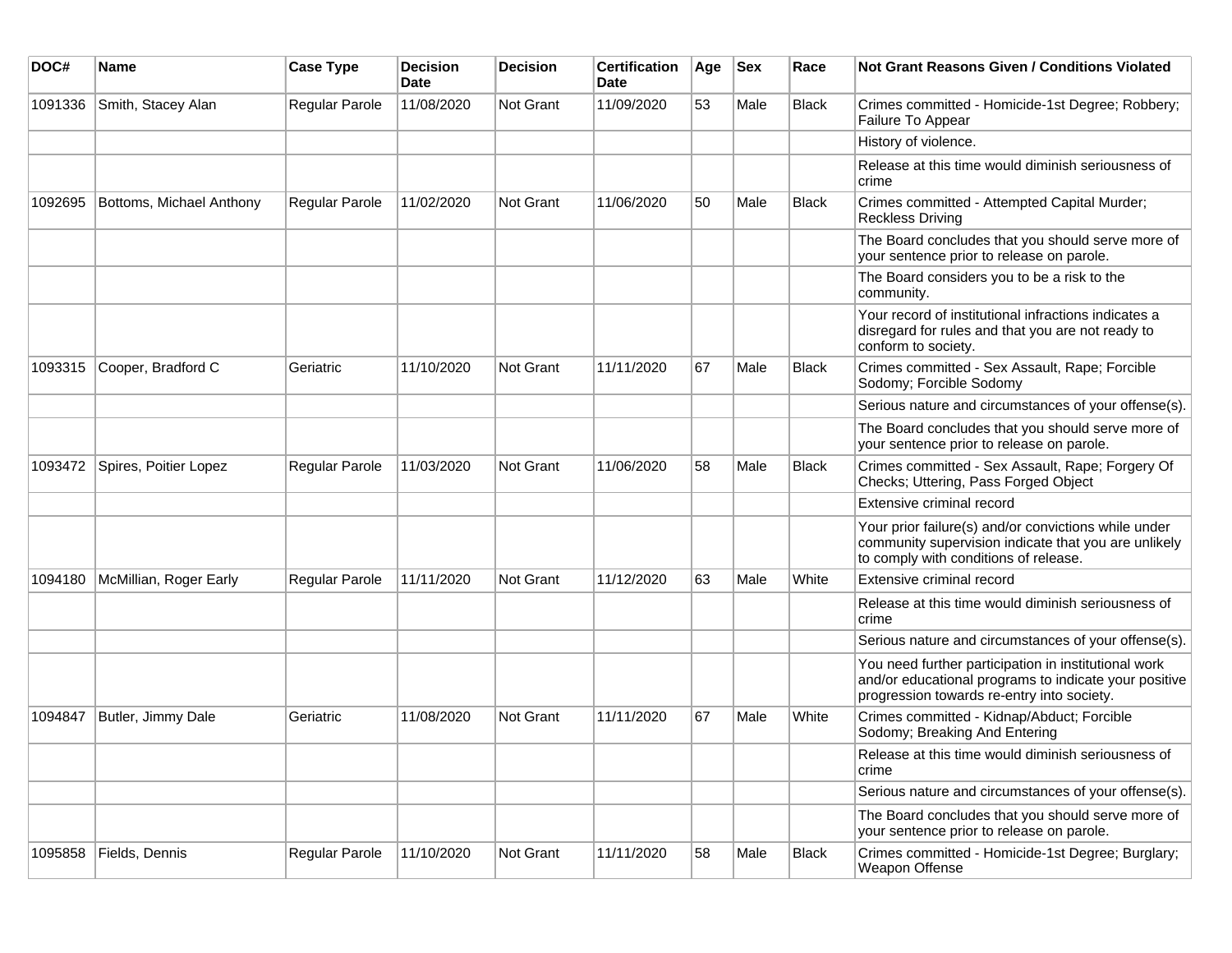| DOC#    | Name                   | <b>Case Type</b> | <b>Decision</b><br>Date | <b>Decision</b>  | <b>Certification</b><br>Date | Age | <b>Sex</b> | Race         | Not Grant Reasons Given / Conditions Violated                                                                                                               |
|---------|------------------------|------------------|-------------------------|------------------|------------------------------|-----|------------|--------------|-------------------------------------------------------------------------------------------------------------------------------------------------------------|
| 1095858 | Fields, Dennis         | Regular Parole   | 11/10/2020              | Not Grant        | 11/11/2020                   | 58  | Male       | <b>Black</b> | Serious nature and circumstances of your offense(s).                                                                                                        |
|         |                        |                  |                         |                  |                              |     |            |              | The Board concludes that you should serve more of<br>your sentence prior to release on parole.                                                              |
| 1095976 | Hopkins, Barry Marvin  | Geriatric        | 11/12/2020              | Not Grant        | 11/13/2020                   | 61  | Male       | Black        | Crimes committed - Attempted 1st Degree Murder;<br>Unlawful Wound/Bodily Injury; Statutory Burglary                                                         |
|         |                        |                  |                         |                  |                              |     |            |              | The Board concludes that you should serve more of<br>your sentence prior to release on parole.                                                              |
|         |                        |                  |                         |                  |                              |     |            |              | The Board considers you to be a risk to the<br>community.                                                                                                   |
| 1096303 | Sanders, Pinkney Mack  | Geriatric        | 11/19/2020              | <b>Not Grant</b> | 11/23/2020                   | 81  | Male       | White        | Serious nature and circumstances of your offense(s).                                                                                                        |
|         |                        |                  |                         |                  |                              |     |            |              | The Board considers you to be a risk to the<br>community.                                                                                                   |
|         |                        |                  |                         |                  |                              |     |            |              | Your prior failure(s) and/or convictions while under<br>community supervision indicate that you are unlikely<br>to comply with conditions of release.       |
|         |                        |                  |                         |                  |                              |     |            |              | Your record of institutional infractions indicates a<br>disregard for rules and that you are not ready to<br>conform to society.                            |
| 1097079 | Nelson, Tyrone         | Regular Parole   | 11/01/2020              | <b>Not Grant</b> | 11/06/2020                   | 61  | Male       | <b>Black</b> | Serious nature and circumstances of your offense(s).                                                                                                        |
|         |                        |                  |                         |                  |                              |     |            |              | You need to show a longer period of stable<br>adjustment.                                                                                                   |
|         |                        |                  |                         |                  |                              |     |            |              | Your record of institutional infractions indicates a<br>disregard for rules and that you are not ready to<br>conform to society.                            |
| 1098714 | Mutee, Fahmee Rafeeq   | Geriatric        | 11/08/2020              | <b>Not Grant</b> | 11/11/2020                   | 65  | Male       | Black        | Extensive criminal record                                                                                                                                   |
|         |                        |                  |                         |                  |                              |     |            |              | The Board concludes that you should serve more of<br>your sentence prior to release on parole.                                                              |
| 1101432 | Newman, Joseph Leonard | Geriatric        | 11/21/2020              | <b>Not Grant</b> | 11/23/2020                   | 72  | Male       | <b>Black</b> | Extensive criminal record                                                                                                                                   |
|         |                        |                  |                         |                  |                              |     |            |              | History of substance abuse.                                                                                                                                 |
|         |                        |                  |                         |                  |                              |     |            |              | Release at this time would diminish seriousness of<br>crime                                                                                                 |
|         |                        |                  |                         |                  |                              |     |            |              | The Board concludes that you should serve more of<br>your sentence prior to release on parole.                                                              |
|         |                        |                  |                         |                  |                              |     |            |              | You need further participation in institutional work<br>and/or educational programs to indicate your positive<br>progression towards re-entry into society. |
| 1101722 | Abbott, Larry Philip   | Dual Eligibility | 11/07/2020              | Not Grant        | 11/09/2020                   | 68  | Male       | White        | Considering your offense and your institutional<br>records, the Board concludes that you should serve<br>more of your sentence before being paroled.        |
|         |                        |                  |                         |                  |                              |     |            |              | Crimes committed - Homicide-1st Degree;<br>Marijuana-Sell; Marijuana-Sell                                                                                   |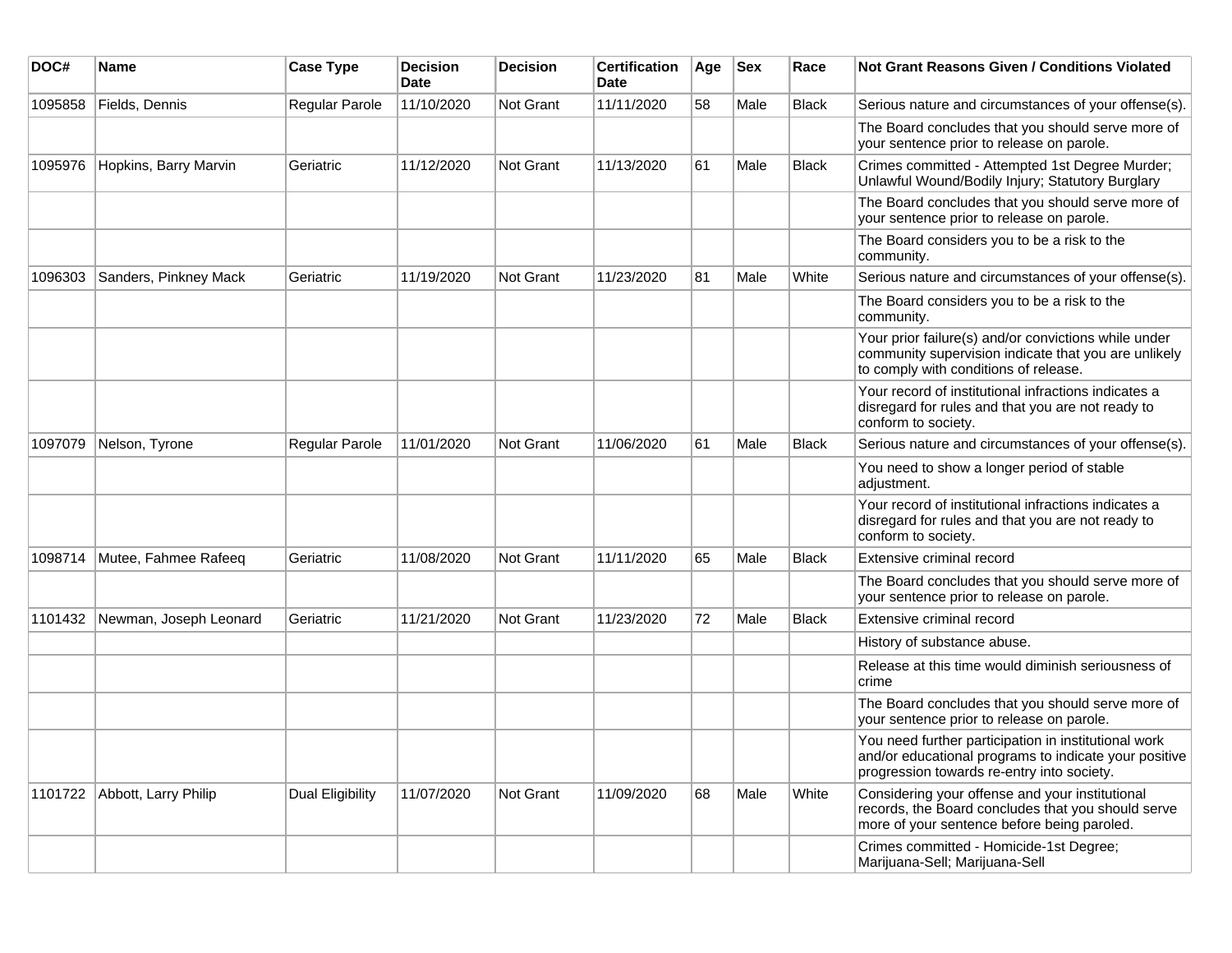| DOC#    | Name                    | <b>Case Type</b>      | <b>Decision</b><br>Date | <b>Decision</b> | <b>Certification</b><br>Date | Age | <b>Sex</b> | Race         | <b>Not Grant Reasons Given / Conditions Violated</b>                                                                                                        |
|---------|-------------------------|-----------------------|-------------------------|-----------------|------------------------------|-----|------------|--------------|-------------------------------------------------------------------------------------------------------------------------------------------------------------|
| 1101722 | Abbott, Larry Philip    | Dual Eligibility      | 11/07/2020              | Not Grant       | 11/09/2020                   | 68  | Male       | White        | Serious nature and circumstances of your offense(s).                                                                                                        |
|         |                         |                       |                         |                 |                              |     |            |              | You need further participation in institutional work<br>and/or educational programs to indicate your positive<br>progression towards re-entry into society. |
| 1103085 | Cochran, Dennis Wayne   | Dual Eligibility      | 11/01/2020              | Not Grant       | 11/06/2020                   | 65  | Male       | White        | Crimes committed - Abduct-No Ransom Or Asslt;<br>Sex Assault, Rape; Sodomy                                                                                  |
|         |                         |                       |                         |                 |                              |     |            |              | Release at this time would diminish seriousness of<br>crime                                                                                                 |
|         |                         |                       |                         |                 |                              |     |            |              | Serious nature and circumstances of your offense(s).                                                                                                        |
|         |                         |                       |                         |                 |                              |     |            |              | The Board concludes that you should serve more of<br>your sentence prior to release on parole.                                                              |
| 1104466 | Hayes, James Frank      | Regular Parole        | 11/11/2020              | Not Grant       | 11/12/2020                   | 49  | Male       | White        | History of violence.                                                                                                                                        |
|         |                         |                       |                         |                 |                              |     |            |              | Release at this time would diminish seriousness of<br>crime                                                                                                 |
|         |                         |                       |                         |                 |                              |     |            |              | Serious nature and circumstances of your offense(s).                                                                                                        |
|         |                         |                       |                         |                 |                              |     |            |              | The Board considers you to be a risk to the<br>community.                                                                                                   |
| 1105083 | Little, Jermaine Lamont | <b>Regular Parole</b> | 11/15/2020              | Not Grant       | 11/16/2020                   | 45  | Male       | <b>Black</b> | Release at this time would diminish seriousness of<br>crime                                                                                                 |
|         |                         |                       |                         |                 |                              |     |            |              | Serious nature and circumstances of your offense(s).                                                                                                        |
|         |                         |                       |                         |                 |                              |     |            |              | The Board concludes that you should serve more of<br>your sentence prior to release on parole.                                                              |
| 1106945 | Lester, Donnie Lee      | Geriatric             | 11/07/2020              | Not Grant       | 11/10/2020                   | 75  | Male       | White        | Extensive criminal record                                                                                                                                   |
|         |                         |                       |                         |                 |                              |     |            |              | Release at this time would diminish seriousness of<br>crime                                                                                                 |
|         |                         |                       |                         |                 |                              |     |            |              | Serious nature and circumstances of your offense(s).                                                                                                        |
|         |                         |                       |                         |                 |                              |     |            |              | The Board considers you to be a risk to the<br>community.                                                                                                   |
|         |                         |                       |                         |                 |                              |     |            |              | You need to show a longer period of stable<br>adjustment.                                                                                                   |
| 1106971 | Lewis, Desi Arnez       | <b>Regular Parole</b> | 11/16/2020              | Not Grant       | 11/17/2020                   | 52  | Male       | <b>Black</b> | Crimes committed - Homicide-2Nd-Degree; Use Of<br>Firearm In Felony                                                                                         |
|         |                         |                       |                         |                 |                              |     |            |              | The Board concludes that you should serve more of<br>your sentence prior to release on parole.                                                              |
|         |                         |                       |                         |                 |                              |     |            |              | The Board considers you to be a risk to the<br>community.                                                                                                   |
| 1107235 | Mcpeak, James Edward    | Geriatric             | 11/15/2020              | Not Grant       | 11/16/2020                   | 67  | Male       | White        | Crimes committed - Aggravated Sexual Battery:<br>Victim <13 Yrs; Rape: Intercourse W/ Victim <13 Yrs;<br>Sodomy: Non-Forcible                               |
|         |                         |                       |                         |                 |                              |     |            |              | Serious nature and circumstances of your offense(s).                                                                                                        |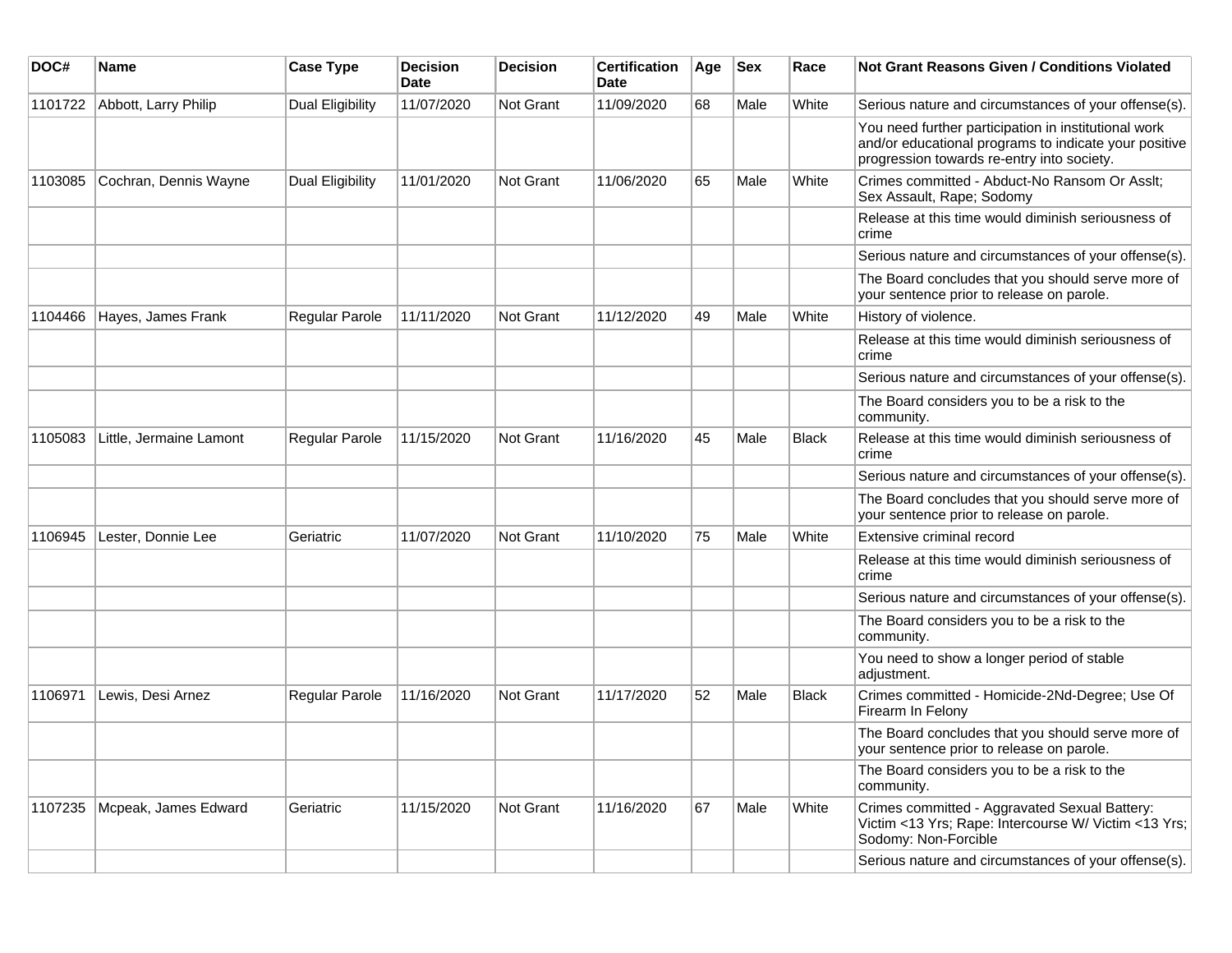| DOC#    | <b>Name</b>                   | <b>Case Type</b>        | <b>Decision</b><br><b>Date</b> | <b>Decision</b> | <b>Certification</b><br>Date | Age | <b>Sex</b> | Race         | <b>Not Grant Reasons Given / Conditions Violated</b>                                                                                                        |
|---------|-------------------------------|-------------------------|--------------------------------|-----------------|------------------------------|-----|------------|--------------|-------------------------------------------------------------------------------------------------------------------------------------------------------------|
| 1107235 | Mcpeak, James Edward          | Geriatric               | 11/15/2020                     | Not Grant       | 11/16/2020                   | 67  | Male       | White        | The Board concludes that you should serve more of<br>your sentence prior to release on parole.                                                              |
| 1107744 | Allen, Earl Elwood            | Geriatric               | 11/10/2020                     | Not Grant       | 11/11/2020                   | 60  | Male       | <b>Black</b> | Crimes committed - Homicide-2Nd-Degree;<br>Robbery; Larc-Grand                                                                                              |
|         |                               |                         |                                |                 |                              |     |            |              | Serious nature and circumstances of your offense(s).                                                                                                        |
|         |                               |                         |                                |                 |                              |     |            |              | The Board concludes that you should serve more of<br>your sentence prior to release on parole.                                                              |
|         |                               |                         |                                |                 |                              |     |            |              | You need further participation in institutional work<br>and/or educational programs to indicate your positive<br>progression towards re-entry into society. |
| 1111197 | Spencer, Donald Lee           | Dual Eligibility        | 11/09/2020                     | Not Grant       | 11/11/2020                   | 64  | Male       | White        | Crimes committed - Kidnap/Abduct; Kidnap/Abduct;<br><b>Aggravated Sexual Battery</b>                                                                        |
|         |                               |                         |                                |                 |                              |     |            |              | Extensive criminal record                                                                                                                                   |
|         |                               |                         |                                |                 |                              |     |            |              | Serious nature and circumstances of your offense(s).                                                                                                        |
|         |                               |                         |                                |                 |                              |     |            |              | The Board concludes that you should serve more of<br>your sentence prior to release on parole.                                                              |
| 1111759 | Cowell, Charles Lamont        | Regular Parole          | 11/01/2020                     | Not Grant       | 11/06/2020                   | 43  | Male       | <b>Black</b> | Release at this time would diminish seriousness of<br>crime                                                                                                 |
|         |                               |                         |                                |                 |                              |     |            |              | The Board concludes that you should serve more of<br>your sentence prior to release on parole.                                                              |
|         |                               |                         |                                |                 |                              |     |            |              | The Board considers you to be a risk to the<br>community.                                                                                                   |
| 1113147 | Savage, Richard Anthony       | Dual Eligibility        | 11/13/2020                     | Not Grant       | 11/16/2020                   | 65  | Male       | <b>Black</b> | Crimes committed - Homicide-1st Degree                                                                                                                      |
|         |                               |                         |                                |                 |                              |     |            |              | Serious nature and circumstances of your offense(s).                                                                                                        |
|         |                               |                         |                                |                 |                              |     |            |              | The Board considers you to be a risk to the<br>community.                                                                                                   |
| 1115151 | Patrick, John F               | Regular Parole          | 11/19/2020                     | Not Grant       | 11/23/2020                   | 58  | Male       | White        | Crimes committed - Sex Assault, Rape; Aggravated<br>Sexual Battery; Aggravated Sexual Battery                                                               |
|         |                               |                         |                                |                 |                              |     |            |              | Extensive criminal record                                                                                                                                   |
|         |                               |                         |                                |                 |                              |     |            |              | Release at this time would diminish seriousness of<br>crime                                                                                                 |
|         |                               |                         |                                |                 |                              |     |            |              | Serious nature and circumstances of your offense(s).                                                                                                        |
|         |                               |                         |                                |                 |                              |     |            |              | The Board considers you to be a risk to the<br>community.                                                                                                   |
| 1115321 | Askew, Darnell                | <b>Dual Eligibility</b> | 11/19/2020                     | Not Grant       | 11/23/2020                   | 60  | Male       | Black        | Crimes committed - Kidnap/Abduct; Kidnap/Abduct;<br>Sex Assault, Rape                                                                                       |
|         |                               |                         |                                |                 |                              |     |            |              | Release at this time would diminish seriousness of<br>crime                                                                                                 |
|         |                               |                         |                                |                 |                              |     |            |              | Serious nature and circumstances of your offense(s).                                                                                                        |
| 1115724 | Sanchez-Sandoval,<br>Maximino | Geriatric               | 11/12/2020                     | Not Grant       | 11/13/2020                   | 69  | Male       | White        | Crimes committed - Homicide/Murder; Use Of<br>Firearm In Felony                                                                                             |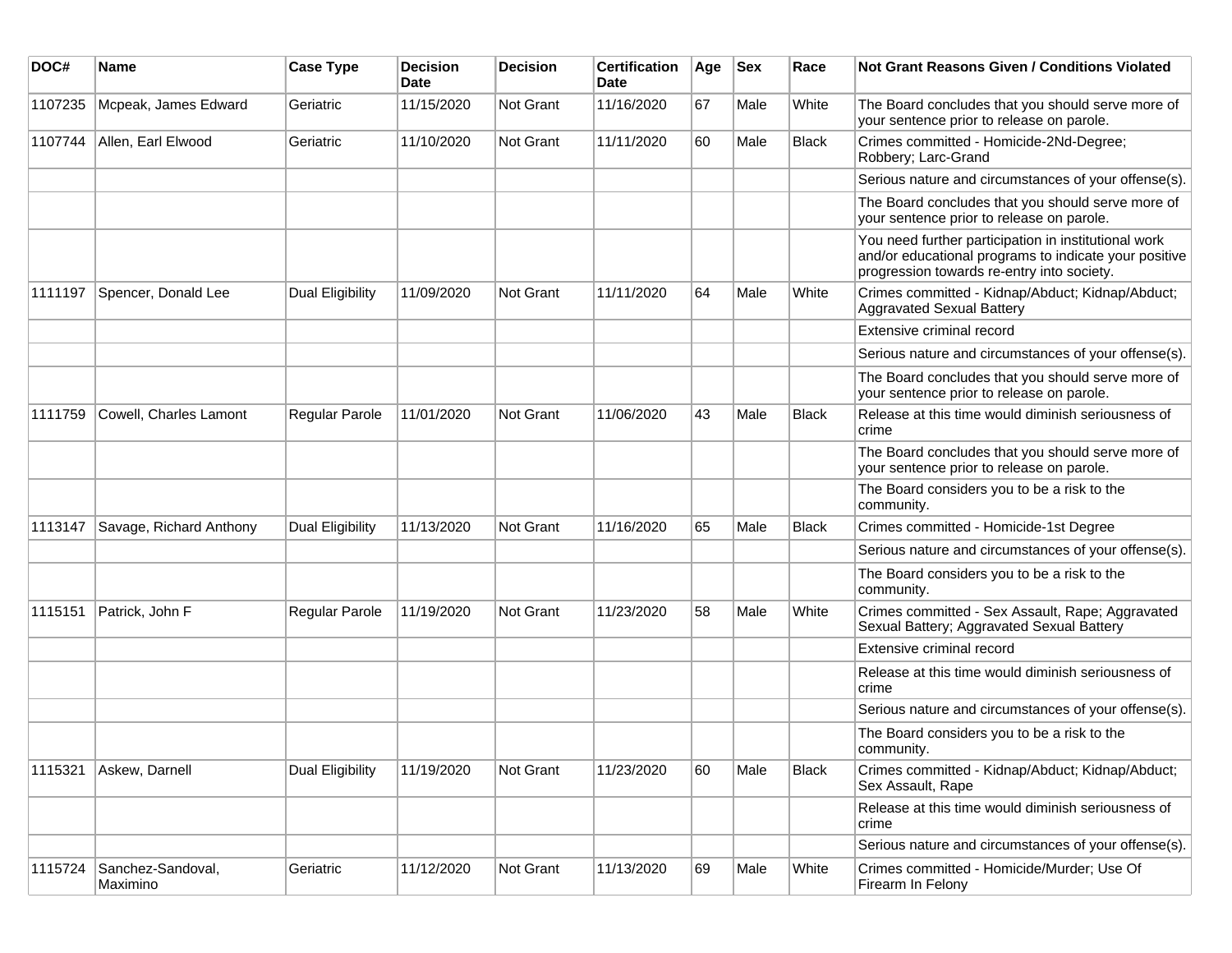| DOC#    | <b>Name</b>                   | <b>Case Type</b> | <b>Decision</b><br><b>Date</b> | <b>Decision</b> | <b>Certification</b><br><b>Date</b> | Age | <b>Sex</b> | Race         | <b>Not Grant Reasons Given / Conditions Violated</b>                                                                                                 |
|---------|-------------------------------|------------------|--------------------------------|-----------------|-------------------------------------|-----|------------|--------------|------------------------------------------------------------------------------------------------------------------------------------------------------|
| 1115724 | Sanchez-Sandoval,<br>Maximino | Geriatric        | 11/12/2020                     | Not Grant       | 11/13/2020                          | 69  | Male       | White        | Serious nature and circumstances of your offense(s).                                                                                                 |
|         |                               |                  |                                |                 |                                     |     |            |              | The Board concludes that you should serve more of<br>your sentence prior to release on parole.                                                       |
| 1116448 | Easter, Melvin                | Dual Eligibility | 10/30/2020                     | Not Grant       | 11/02/2020                          | 67  | Male       | White        | Crimes committed - Homicide-1st Degree                                                                                                               |
|         |                               |                  |                                |                 |                                     |     |            |              | Serious nature and circumstances of your offense(s).                                                                                                 |
|         |                               |                  |                                |                 |                                     |     |            |              | The Board considers you to be a risk to the<br>community.                                                                                            |
| 1117639 | Butler, Timothy Paul          | Dual Eligibility | 11/01/2020                     | Not Grant       | 11/06/2020                          | 64  | Male       | White        | Crimes committed - Kidnap/Abduct; Sex Assault,<br>Rape; Sex Assault, Rape                                                                            |
|         |                               |                  |                                |                 |                                     |     |            |              | Release at this time would diminish seriousness of<br>crime                                                                                          |
|         |                               |                  |                                |                 |                                     |     |            |              | Serious nature and circumstances of your offense(s).                                                                                                 |
|         |                               |                  |                                |                 |                                     |     |            |              | The Board concludes that you should serve more of<br>your sentence prior to release on parole.                                                       |
| 1118098 | Beatty, Bryan Keith           | Regular Parole   | 11/21/2020                     | Not Grant       | 11/23/2020                          | 53  | Male       | <b>Black</b> | Considering your offense and your institutional<br>records, the Board concludes that you should serve<br>more of your sentence before being paroled. |
|         |                               |                  |                                |                 |                                     |     |            |              | Extensive criminal record                                                                                                                            |
|         |                               |                  |                                |                 |                                     |     |            |              | Poor institutional adjustment (for example,<br>motivation/attitude, unfavorable reports, lack of<br>program involvement, etc.)                       |
|         |                               |                  |                                |                 |                                     |     |            |              | You need to show a longer period of stable<br>adjustment.                                                                                            |
| 1118392 | Pugh, James Stuart            | Dual Eligibility | 11/19/2020                     | Not Grant       | 11/23/2020                          | 63  | Male       | White        | Crimes committed - Robbery; Malicious Wounding;<br>Use Of Firearm In Felony                                                                          |
|         |                               |                  |                                |                 |                                     |     |            |              | Release at this time would diminish seriousness of<br>crime                                                                                          |
|         |                               |                  |                                |                 |                                     |     |            |              | Serious nature and circumstances of your offense(s).                                                                                                 |
|         |                               |                  |                                |                 |                                     |     |            |              | The Board concludes that you should serve more of<br>your sentence prior to release on parole.                                                       |
| 1119539 | Moyler, Derrik Lionel         | Regular Parole   | 11/09/2020                     | Not Grant       | 11/11/2020                          | 46  | Male       | <b>Black</b> | Considering your offense and your institutional<br>records, the Board concludes that you should serve<br>more of your sentence before being paroled. |
|         |                               |                  |                                |                 |                                     |     |            |              | Crimes committed - Homicide-2Nd-Degree; Use Of<br>Firearm In Felony; Assault And Battery                                                             |
|         |                               |                  |                                |                 |                                     |     |            |              | You need to show a longer period of stable<br>adjustment.                                                                                            |
|         | 1119745 Miller, Robert A      | Regular Parole   | 11/08/2020                     | Not Grant       | 11/10/2020                          | 55  | Male       | White        | Crimes committed - Homicide-1st Degree                                                                                                               |
|         |                               |                  |                                |                 |                                     |     |            |              | Release at this time would diminish seriousness of<br>crime                                                                                          |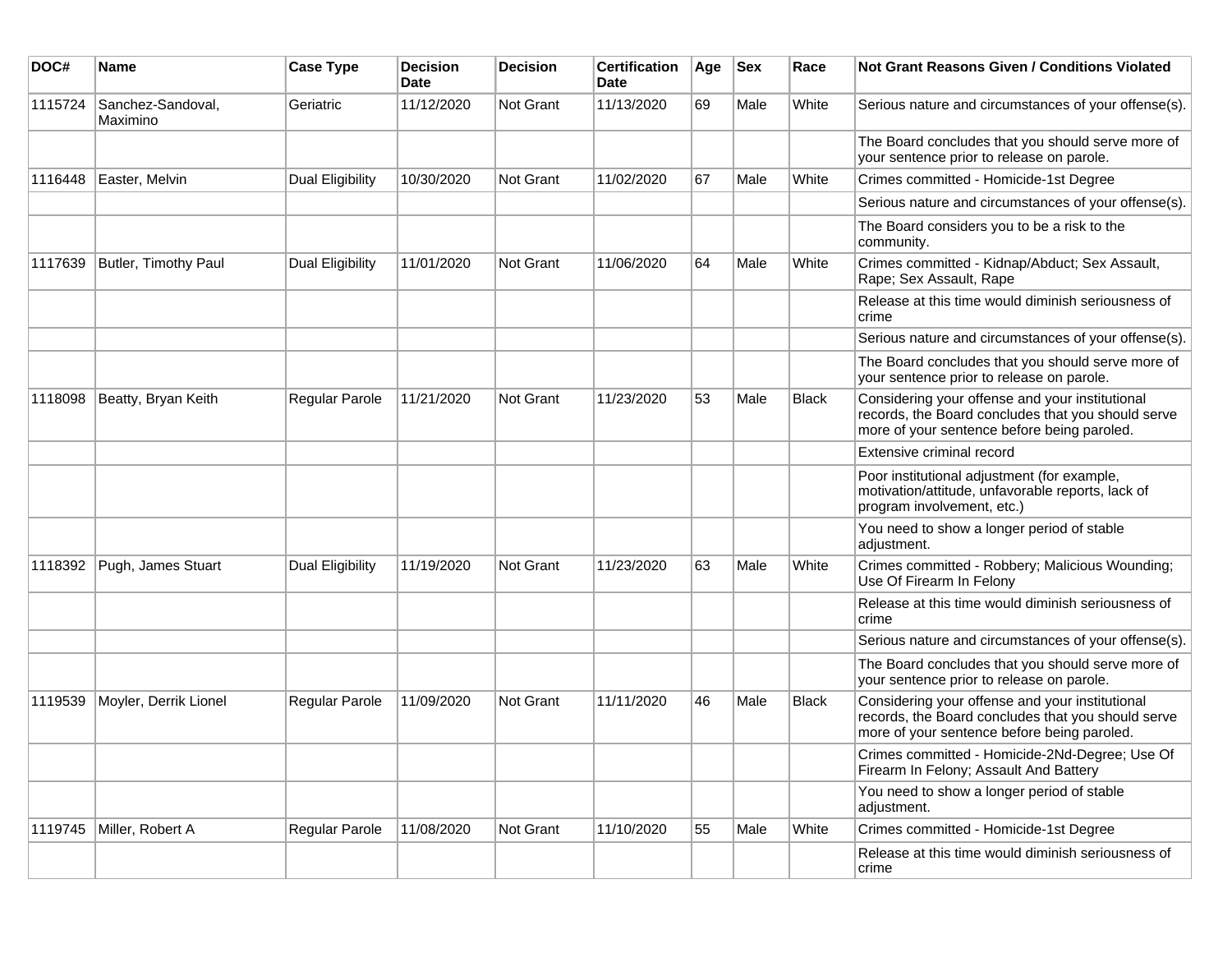| DOC#    | Name                   | <b>Case Type</b> | <b>Decision</b><br><b>Date</b> | <b>Decision</b>  | <b>Certification</b><br>Date | Age | <b>Sex</b> | Race         | <b>Not Grant Reasons Given / Conditions Violated</b>                                                                                                        |
|---------|------------------------|------------------|--------------------------------|------------------|------------------------------|-----|------------|--------------|-------------------------------------------------------------------------------------------------------------------------------------------------------------|
| 1119745 | Miller, Robert A       | Regular Parole   | 11/08/2020                     | Not Grant        | 11/10/2020                   | 55  | Male       | White        | Serious nature and circumstances of your offense(s).                                                                                                        |
|         |                        |                  |                                |                  |                              |     |            |              | You need further participation in institutional work<br>and/or educational programs to indicate your positive<br>progression towards re-entry into society. |
| 1119812 | Bryant, David Jonathan | Regular Parole   | 11/01/2020                     | <b>Not Grant</b> | 11/06/2020                   | 60  | Male       | White        | Extensive criminal record                                                                                                                                   |
|         |                        |                  |                                |                  |                              |     |            |              | Serious nature and circumstances of your offense(s).                                                                                                        |
|         |                        |                  |                                |                  |                              |     |            |              | The Board concludes that you should serve more of<br>your sentence prior to release on parole.                                                              |
| 1119885 | Mosby, Marvin L        | Regular Parole   | 11/12/2020                     | <b>Not Grant</b> | 11/12/2020                   | 48  | Male       | Black        | Conviction of a new crime while incarcerated                                                                                                                |
|         |                        |                  |                                |                  |                              |     |            |              | Release at this time would diminish seriousness of<br>crime                                                                                                 |
|         |                        |                  |                                |                  |                              |     |            |              | The Board concludes that you should serve more of<br>your sentence prior to release on parole.                                                              |
|         |                        |                  |                                |                  |                              |     |            |              | You need further participation in institutional work<br>and/or educational programs to indicate your positive<br>progression towards re-entry into society. |
|         |                        |                  |                                |                  |                              |     |            |              | You need to show a longer period of stable<br>adjustment.                                                                                                   |
| 1120322 | Brown, Edward          | Dual Eligibility | 11/13/2020                     | <b>Not Grant</b> | 11/16/2020                   | 83  | Male       | <b>Black</b> | Crimes committed - Homicide-1st Degree; Homicide-<br>1st Degree; Homicide-1st Degree                                                                        |
|         |                        |                  |                                |                  |                              |     |            |              | Extensive criminal record                                                                                                                                   |
|         |                        |                  |                                |                  |                              |     |            |              | Serious nature and circumstances of your offense(s).                                                                                                        |
| 1125581 | Walls, Douglas David   | Regular Parole   | 11/09/2020                     | <b>Not Grant</b> | 11/11/2020                   | 51  | Male       | White        | Crimes committed - Homicide-1st Degree; Homicide-<br>1st Degree; Use Of Firearm In Felony                                                                   |
|         |                        |                  |                                |                  |                              |     |            |              | Serious nature and circumstances of your offense(s).                                                                                                        |
|         |                        |                  |                                |                  |                              |     |            |              | The Board concludes that you should serve more of<br>your sentence prior to release on parole.                                                              |
| 1126071 | Spencer, Robert Alfred | Geriatric        | 11/04/2020                     | <b>Not Grant</b> | 11/06/2020                   | 66  | Male       | <b>Black</b> | Extensive criminal record                                                                                                                                   |
|         |                        |                  |                                |                  |                              |     |            |              | Your prior failure(s) and/or convictions while under<br>community supervision indicate that you are unlikely<br>to comply with conditions of release.       |
|         |                        |                  |                                |                  |                              |     |            |              | Your record indicates a serious disregard for the<br>property rights of others.                                                                             |
| 1128229 | Bell, Ulysses Wayne    | Geriatric        | 11/13/2020                     | Not Grant        | 11/16/2020                   | 64  | Male       | White        | Crimes committed - Kidnap/Abduct; Sex Assault,<br>Rape; Aggravated Sexual Battery                                                                           |
|         |                        |                  |                                |                  |                              |     |            |              | Serious nature and circumstances of your offense(s).                                                                                                        |
|         |                        |                  |                                |                  |                              |     |            |              | The Board concludes that you should serve more of<br>your sentence prior to release on parole.                                                              |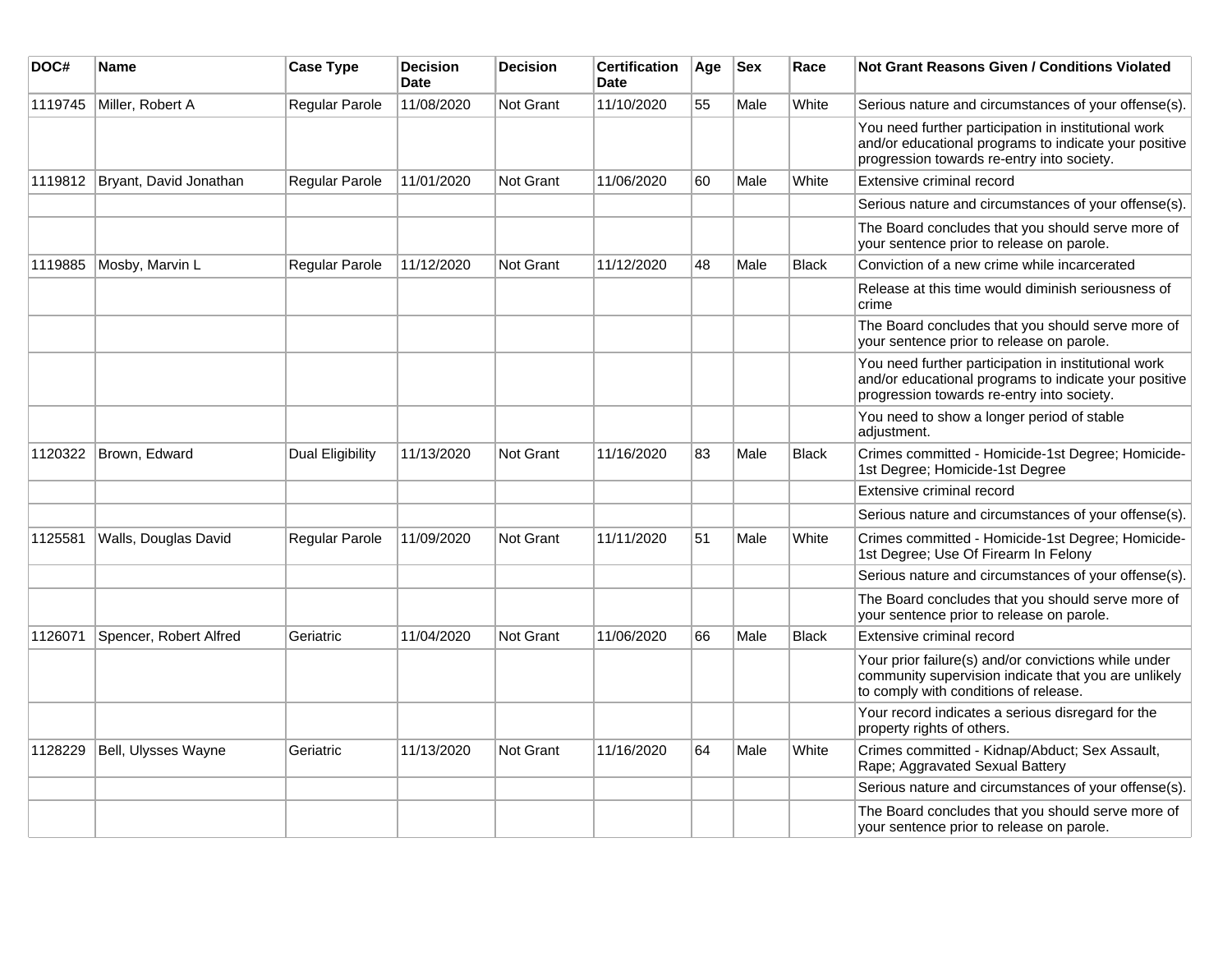| DOC#    | Name                    | <b>Case Type</b> | <b>Decision</b><br><b>Date</b> | <b>Decision</b>  | <b>Certification</b><br><b>Date</b> | Age | <b>Sex</b> | Race         | Not Grant Reasons Given / Conditions Violated                                                                                                                  |
|---------|-------------------------|------------------|--------------------------------|------------------|-------------------------------------|-----|------------|--------------|----------------------------------------------------------------------------------------------------------------------------------------------------------------|
| 1130336 | Jones, George Lee       | Geriatric        | 11/08/2020                     | Not Grant        | 11/11/2020                          | 86  | Male       | <b>Black</b> | Crimes committed - Rape: Intercourse W/ Victim <13<br>Yrs; Aggravated Sexual Battery: Victim <13 Yrs;<br>(Attempted)Sodomy: By Force Or Victim<br>Helplessness |
|         |                         |                  |                                |                  |                                     |     |            |              | Serious nature and circumstances of your offense(s).                                                                                                           |
|         |                         |                  |                                |                  |                                     |     |            |              | The Board concludes that you should serve more of<br>your sentence prior to release on parole.                                                                 |
| 1130472 | Hermans, Wayne Morris   | Geriatric        | 11/07/2020                     | Not Grant        | 11/10/2020                          | 61  | Male       | White        | Extensive criminal record                                                                                                                                      |
|         |                         |                  |                                |                  |                                     |     |            |              | Serious nature and circumstances of your offense(s).                                                                                                           |
|         |                         |                  |                                |                  |                                     |     |            |              | The Board concludes that you should serve more of<br>your sentence prior to release on parole.                                                                 |
|         |                         |                  |                                |                  |                                     |     |            |              | Your prior failure(s) and/or convictions while under<br>community supervision indicate that you are unlikely<br>to comply with conditions of release.          |
| 1131268 | Brown, Denrick Eric     | Geriatric        | 11/17/2020                     | <b>Not Grant</b> | 11/18/2020                          | 62  | Male       | <b>Black</b> | Considering your offense and your institutional<br>records, the Board concludes that you should serve<br>more of your sentence before being paroled.           |
|         |                         |                  |                                |                  |                                     |     |            |              | Crimes committed - Robbery; Robbery; Robbery                                                                                                                   |
|         |                         |                  |                                |                  |                                     |     |            |              | Extensive criminal record                                                                                                                                      |
|         |                         |                  |                                |                  |                                     |     |            |              | Poor institutional adjustment (for example,<br>motivation/attitude, unfavorable reports, lack of<br>program involvement, etc.)                                 |
|         |                         |                  |                                |                  |                                     |     |            |              | Your prior failure(s) and/or convictions while under<br>community supervision indicate that you are unlikely<br>to comply with conditions of release.          |
| 1133067 | Knight, John Thomas Jr. | Regular Parole   | 11/18/2020                     | <b>Not Grant</b> | 11/23/2020                          | 49  | Male       | White        | Extensive criminal record                                                                                                                                      |
|         |                         |                  |                                |                  |                                     |     |            |              | Serious nature and circumstances of your offense(s).                                                                                                           |
|         |                         |                  |                                |                  |                                     |     |            |              | The Board concludes that you should serve more of<br>your sentence prior to release on parole.                                                                 |
|         |                         |                  |                                |                  |                                     |     |            |              | You need to show a longer period of stable<br>adjustment.                                                                                                      |
| 1133564 | Towler, John Bedford    | Dual Eligibility | 11/04/2020                     | Not Grant        | 11/06/2020                          | 74  | Male       | White        | No Interest in Parole                                                                                                                                          |
| 1134268 | Babb, Darryl Anthony    | Geriatric        | 11/09/2020                     | Not Grant        | 11/11/2020                          | 69  | Male       | <b>Black</b> | Crimes committed - Rape: Intercourse By<br>Force/Threat/Intimidation; Penetrate W/Inanimate<br>Object; Statutory Burglary                                      |
|         |                         |                  |                                |                  |                                     |     |            |              | Release at this time would diminish seriousness of<br>crime                                                                                                    |
|         |                         |                  |                                |                  |                                     |     |            |              | Serious nature and circumstances of your offense(s).                                                                                                           |
|         |                         |                  |                                |                  |                                     |     |            |              | The Board concludes that you should serve more of<br>your sentence prior to release on parole.                                                                 |
| 1136023 | Hill, Christopher Allen | Regular Parole   | 11/06/2020                     | Not Grant        | 11/06/2020                          | 54  | Male       | White        | No Interest in Parole                                                                                                                                          |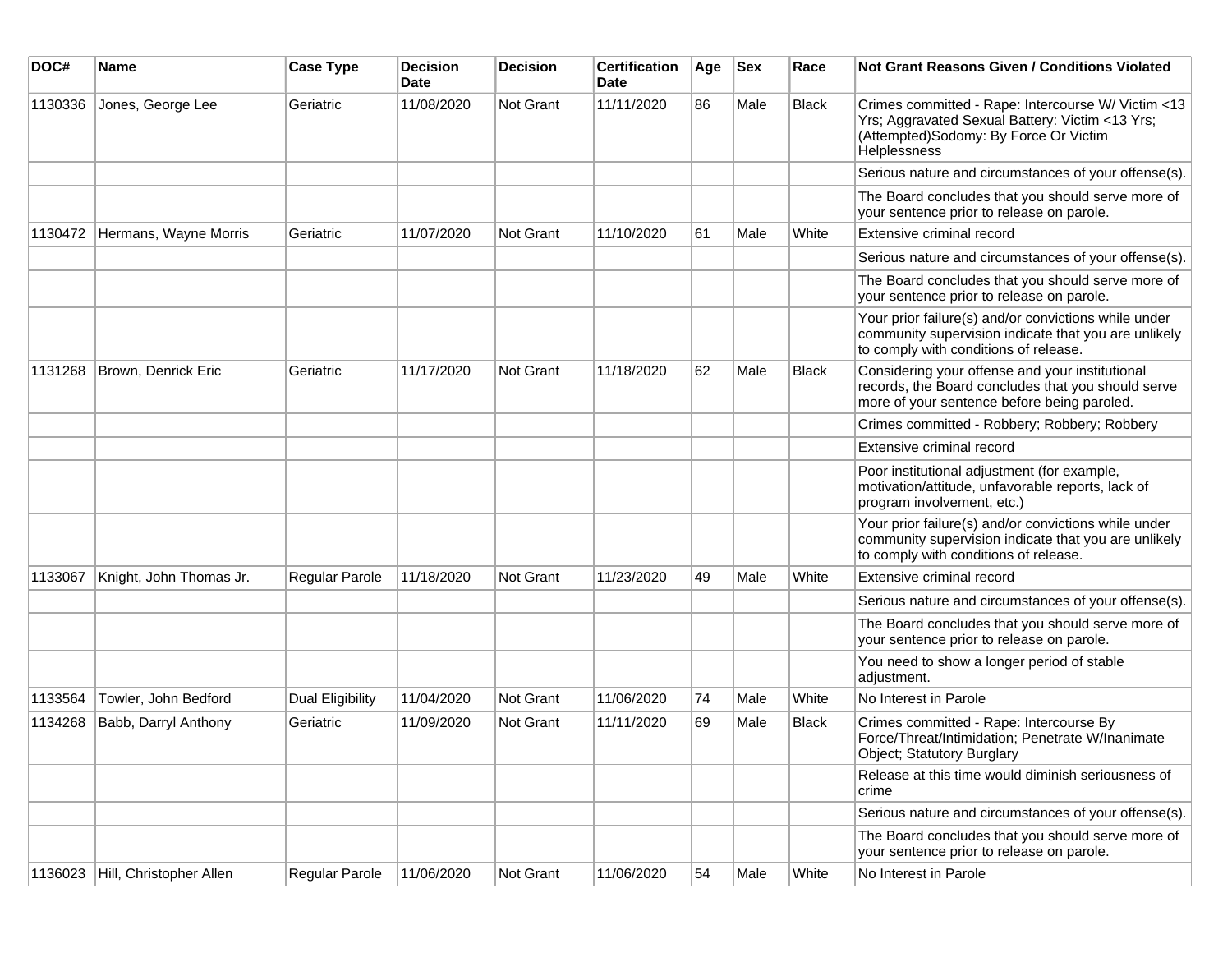| DOC#    | <b>Name</b>             | <b>Case Type</b>        | <b>Decision</b><br>Date | <b>Decision</b>  | <b>Certification</b><br>Date | Age | <b>Sex</b> | Race         | <b>Not Grant Reasons Given / Conditions Violated</b>                                                                                                        |
|---------|-------------------------|-------------------------|-------------------------|------------------|------------------------------|-----|------------|--------------|-------------------------------------------------------------------------------------------------------------------------------------------------------------|
| 1136782 | Simmons, Ronald Steve   | <b>Dual Eligibility</b> | 11/17/2020              | Not Grant        | 11/18/2020                   | 60  | Male       | <b>Black</b> | Considering your offense and your institutional<br>records, the Board concludes that you should serve<br>more of your sentence before being paroled.        |
|         |                         |                         |                         |                  |                              |     |            |              | The Board considers you to be a risk to the<br>community.                                                                                                   |
|         |                         |                         |                         |                  |                              |     |            |              | You need further participation in institutional work<br>and/or educational programs to indicate your positive<br>progression towards re-entry into society. |
| 1136945 | Olsen, Henry Christia   | Geriatric               | 11/15/2020              | <b>Not Grant</b> | 11/17/2020                   | 82  | Male       | White        | Serious nature and circumstances of your offense(s).                                                                                                        |
|         |                         |                         |                         |                  |                              |     |            |              | The Board concludes that you should serve more of<br>your sentence prior to release on parole.                                                              |
|         |                         |                         |                         |                  |                              |     |            |              | The Board considers you to be a risk to the<br>community.                                                                                                   |
| 1137335 | Watford, Jerry          | Regular Parole          | 11/16/2020              | Not Grant        | 11/17/2020                   | 55  | Male       | Black        | Crimes committed - Statutory Burglary; Statutory<br>Burglary; Statutory Burglary                                                                            |
|         |                         |                         |                         |                  |                              |     |            |              | Extensive criminal record                                                                                                                                   |
|         |                         |                         |                         |                  |                              |     |            |              | Release at this time would diminish seriousness of<br>crime                                                                                                 |
|         |                         |                         |                         |                  |                              |     |            |              | The Board concludes that you should serve more of<br>your sentence prior to release on parole.                                                              |
|         |                         |                         |                         |                  |                              |     |            |              | You need to show a longer period of stable<br>adjustment.                                                                                                   |
| 1138229 | Umberger, Charles Lee   | Geriatric               | 11/01/2020              | <b>Not Grant</b> | 11/06/2020                   | 81  | Male       | White        | Crimes committed - Aggravated Sexual Battery;<br>Forcible Sodomy; Forcible Sodomy                                                                           |
|         |                         |                         |                         |                  |                              |     |            |              | Release at this time would diminish seriousness of<br>crime                                                                                                 |
|         |                         |                         |                         |                  |                              |     |            |              | Serious nature and circumstances of your offense(s).                                                                                                        |
|         |                         |                         |                         |                  |                              |     |            |              | The Board concludes that you should serve more of<br>your sentence prior to release on parole.                                                              |
| 1139313 | Pritchard, Larry Donald | Dual Eligibility        | 11/08/2020              | Not Grant        | 11/10/2020                   | 64  | Male       | <b>Black</b> | Crimes committed - Homicide/Murder; Arson                                                                                                                   |
|         |                         |                         |                         |                  |                              |     |            |              | Serious nature and circumstances of your offense(s).                                                                                                        |
|         |                         |                         |                         |                  |                              |     |            |              | The Board concludes that you should serve more of<br>your sentence prior to release on parole.                                                              |
| 1139517 | Woodward, James Michael | Dual Eligibility        | 11/19/2020              | <b>Not Grant</b> | 11/23/2020                   | 63  | Male       | White        | Crimes committed - Malicious Wounding;<br><b>Obstructing Justice; Possess Firearm-Felon</b>                                                                 |
|         |                         |                         |                         |                  |                              |     |            |              | Extensive criminal record                                                                                                                                   |
|         |                         |                         |                         |                  |                              |     |            |              | Your prior failure(s) and/or convictions while under<br>community supervision indicate that you are unlikely<br>to comply with conditions of release.       |
| 1140071 | Smith, Robert F         | Regular Parole          | 11/10/2020              | Not Grant        | 11/11/2020                   | 65  | Male       | White        | Crimes committed - Kidnap/Abduct; Kidnap/Abduct;<br>Aiding And Abetting Rape                                                                                |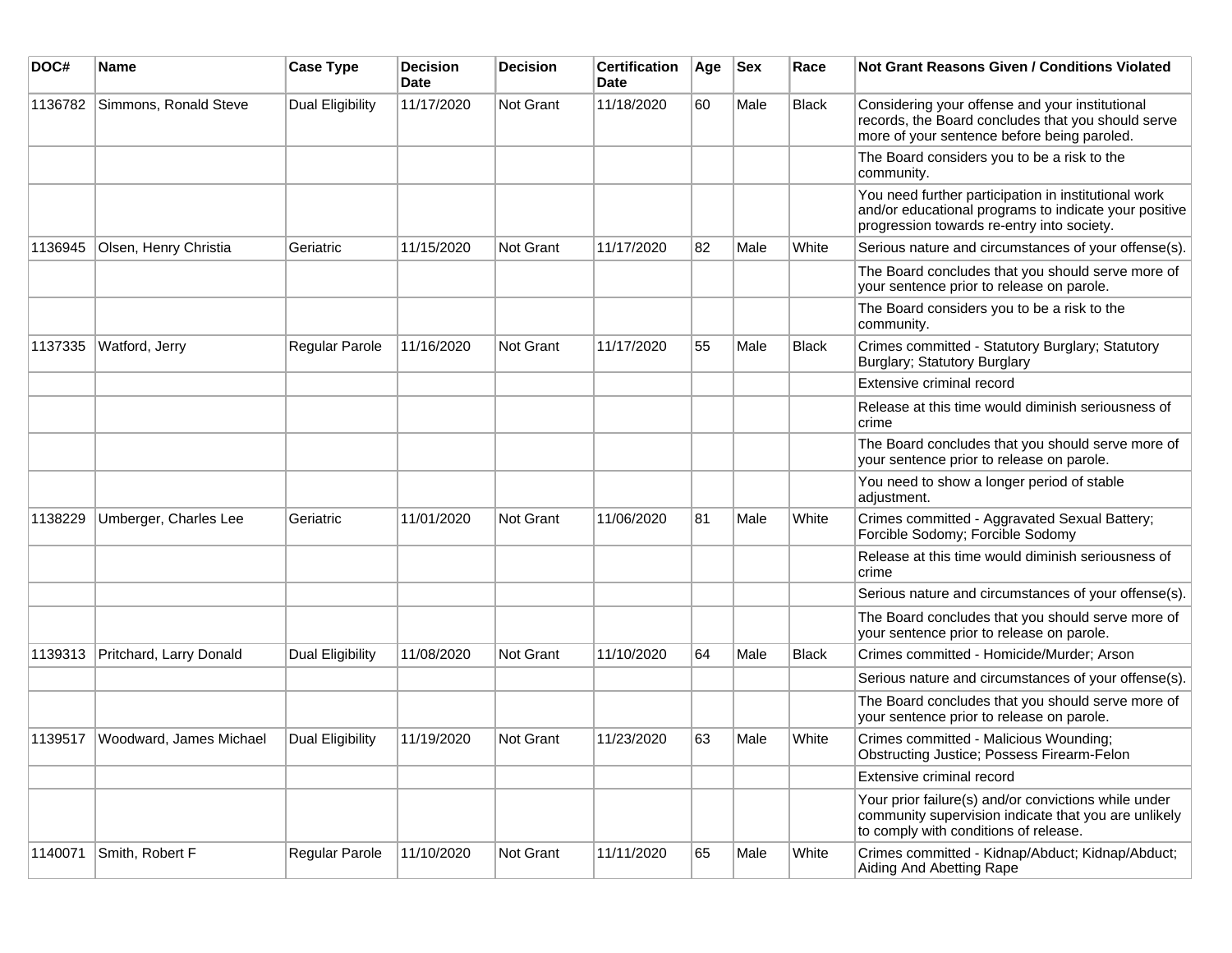| DOC#    | Name                      | <b>Case Type</b>        | <b>Decision</b><br>Date | <b>Decision</b> | <b>Certification</b><br>Date | Age | <b>Sex</b> | Race  | <b>Not Grant Reasons Given / Conditions Violated</b>                                                                                                        |
|---------|---------------------------|-------------------------|-------------------------|-----------------|------------------------------|-----|------------|-------|-------------------------------------------------------------------------------------------------------------------------------------------------------------|
| 1140071 | Smith, Robert F           | Regular Parole          | 11/10/2020              | Not Grant       | 11/11/2020                   | 65  | Male       | White | Serious nature and circumstances of your offense(s).                                                                                                        |
| 1140328 | Barkley, Clarence Lee Jr. | Regular Parole          | 11/16/2020              | Not Grant       | 11/17/2020                   | 73  | Male       | Black | Considering your offense and your institutional<br>records, the Board concludes that you should serve<br>more of your sentence before being paroled.        |
|         |                           |                         |                         |                 |                              |     |            |       | You need to show a longer period of stable<br>adjustment.                                                                                                   |
| 1142273 | Rogers, Robert Louis      | Geriatric               | 11/13/2020              | Not Grant       | 11/13/2020                   | 65  | Male       | White | Release at this time would diminish seriousness of<br>crime                                                                                                 |
|         |                           |                         |                         |                 |                              |     |            |       | You need further participation in institutional work<br>and/or educational programs to indicate your positive<br>progression towards re-entry into society. |
|         |                           |                         |                         |                 |                              |     |            |       | Your prior failure(s) and/or convictions while under<br>community supervision indicate that you are unlikely<br>to comply with conditions of release.       |
| 1142427 | Smith, Willie Frank       | Geriatric               | 11/01/2020              | Not Grant       | 11/06/2020                   | 67  | Male       | Black | Crimes committed - Homicide-1st Degree                                                                                                                      |
|         |                           |                         |                         |                 |                              |     |            |       | Serious nature and circumstances of your offense(s).                                                                                                        |
|         |                           |                         |                         |                 |                              |     |            |       | The Board concludes that you should serve more of<br>your sentence prior to release on parole.                                                              |
| 1143505 | Lars, Che Anthony         | Regular Parole          | 11/01/2020              | Not Grant       | 11/06/2020                   | 48  | Male       | Black | Serious nature and circumstances of your offense(s).                                                                                                        |
|         |                           |                         |                         |                 |                              |     |            |       | The Board concludes that you should serve more of<br>your sentence prior to release on parole.                                                              |
|         |                           |                         |                         |                 |                              |     |            |       | The Board considers you to be a risk to the<br>community.                                                                                                   |
|         |                           |                         |                         |                 |                              |     |            |       | Your prior failure(s) and/or convictions while under<br>community supervision indicate that you are unlikely<br>to comply with conditions of release.       |
| 1144223 | Muhammad, Daauwd Malik    | Geriatric               | 11/01/2020              | Not Grant       | 11/06/2020                   | 79  | Male       | Black | Crimes committed - Robbery: Residence; Malicious<br>Wounding                                                                                                |
|         |                           |                         |                         |                 |                              |     |            |       | The Board concludes that you should serve more of<br>your sentence prior to release on parole.                                                              |
| 1146683 | White, Edward Charles     | Dual Eligibility        | 11/09/2020              | Not Grant       | 11/11/2020                   | 66  | Male       | Black | Crimes committed - Sex Assault, Rape; Forcible<br>Sodomy; Breaking And Entering                                                                             |
|         |                           |                         |                         |                 |                              |     |            |       | Poor institutional adjustment (for example,<br>motivation/attitude, unfavorable reports, lack of<br>program involvement, etc.)                              |
|         |                           |                         |                         |                 |                              |     |            |       | Release at this time would diminish seriousness of<br>crime                                                                                                 |
|         |                           |                         |                         |                 |                              |     |            |       | The Board considers you to be a risk to the<br>community.                                                                                                   |
| 1148222 | Nissley, John Garland     | <b>Dual Eligibility</b> | 11/13/2020              | Not Grant       | 11/16/2020                   | 63  | Male       | White | Crimes committed - Sex Assault, Rape; Sex Assault,<br>Rape; Aggravated Sexual Battery                                                                       |
|         |                           |                         |                         |                 |                              |     |            |       | Serious nature and circumstances of your offense(s).                                                                                                        |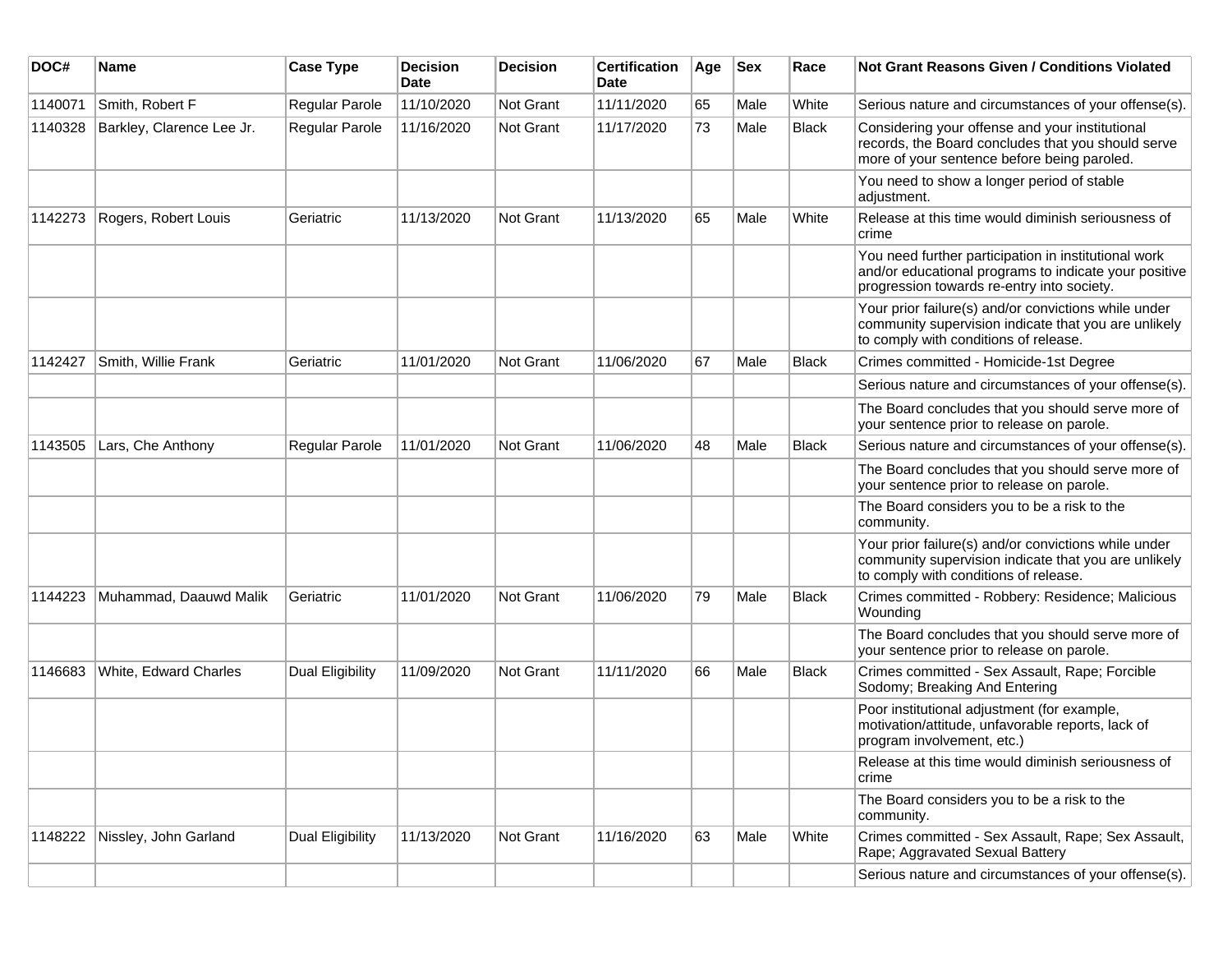| DOC#    | <b>Name</b>                | <b>Case Type</b>      | <b>Decision</b><br><b>Date</b> | <b>Decision</b>  | <b>Certification</b><br>Date | Age | <b>Sex</b> | Race         | <b>Not Grant Reasons Given / Conditions Violated</b>                                                                                                        |
|---------|----------------------------|-----------------------|--------------------------------|------------------|------------------------------|-----|------------|--------------|-------------------------------------------------------------------------------------------------------------------------------------------------------------|
| 1148222 | Nissley, John Garland      | Dual Eligibility      | 11/13/2020                     | Not Grant        | 11/16/2020                   | 63  | Male       | White        | The Board concludes that you should serve more of<br>your sentence prior to release on parole.                                                              |
| 1150211 | Moore, Clarence Edward Jr. | <b>Regular Parole</b> | 11/07/2020                     | Not Grant        | 11/09/2020                   | 59  | Male       | <b>Black</b> | Extensive criminal record                                                                                                                                   |
|         |                            |                       |                                |                  |                              |     |            |              | Release at this time would diminish seriousness of<br>crime                                                                                                 |
|         |                            |                       |                                |                  |                              |     |            |              | The Board concludes that you should serve more of<br>your sentence prior to release on parole.                                                              |
|         |                            |                       |                                |                  |                              |     |            |              | You need further participation in institutional work<br>and/or educational programs to indicate your positive<br>progression towards re-entry into society. |
|         |                            |                       |                                |                  |                              |     |            |              | You need to show a longer period of stable<br>adjustment.                                                                                                   |
| 1153949 | Gibson, Donald G           | Regular Parole        | 11/03/2020                     | <b>Not Grant</b> | 11/06/2020                   | 69  | Male       | White        | Crimes committed - Kidnap/Abduct; Sex Asslt-<br>Sodomy-Boy; Sex Asslt-Sodomy-Boy                                                                            |
|         |                            |                       |                                |                  |                              |     |            |              | Serious nature and circumstances of your offense(s).                                                                                                        |
|         |                            |                       |                                |                  |                              |     |            |              | The Board concludes that you should serve more of<br>your sentence prior to release on parole.                                                              |
| 1154267 | Abbott, Timothy Wayne      | Regular Parole        | 11/04/2020                     | <b>Not Grant</b> | 11/06/2020                   | 58  | Male       | White        | Serious nature and circumstances of your offense(s).                                                                                                        |
|         |                            |                       |                                |                  |                              |     |            |              | The Board concludes that you should serve more of<br>your sentence prior to release on parole.                                                              |
| 1154870 | Dickerson, Kevin Lamont    | Regular Parole        | 11/01/2020                     | <b>Not Grant</b> | 11/06/2020                   | 45  | Male       | <b>Black</b> | Release at this time would diminish seriousness of<br>crime                                                                                                 |
|         |                            |                       |                                |                  |                              |     |            |              | The Board concludes that you should serve more of<br>your sentence prior to release on parole.                                                              |
|         |                            |                       |                                |                  |                              |     |            |              | You need further participation in institutional work<br>and/or educational programs to indicate your positive<br>progression towards re-entry into society. |
| 1155882 | Alston, Paul Ray           | <b>Regular Parole</b> | 11/16/2020                     | <b>Not Grant</b> | 11/17/2020                   | 59  | Male       | Black        | No Interest in Parole                                                                                                                                       |
| 1157751 | Black, Jason Lamont        | Regular Parole        | 11/15/2020                     | <b>Not Grant</b> | 11/17/2020                   | 43  | Male       | Black        | Considering your offense and your institutional<br>records, the Board concludes that you should serve<br>more of your sentence before being paroled.        |
|         |                            |                       |                                |                  |                              |     |            |              | History of violence.                                                                                                                                        |
|         |                            |                       |                                |                  |                              |     |            |              | Release at this time would diminish seriousness of<br>crime                                                                                                 |
|         |                            |                       |                                |                  |                              |     |            |              | Serious nature and circumstances of your offense(s).                                                                                                        |
|         |                            |                       |                                |                  |                              |     |            |              | The Board considers you to be a risk to the<br>community.                                                                                                   |
|         |                            |                       |                                |                  |                              |     |            |              | You need to show a longer period of stable<br>adjustment.                                                                                                   |
| 1158615 | Johnson, Bobby Wayne       | Dual Eligibility      | 11/12/2020                     | Not Grant        | 11/13/2020                   | 65  | Male       | White        | Crimes committed - Homicide/Murder; Weapon<br>Offense; Firing Into Dwelling Or Buildi                                                                       |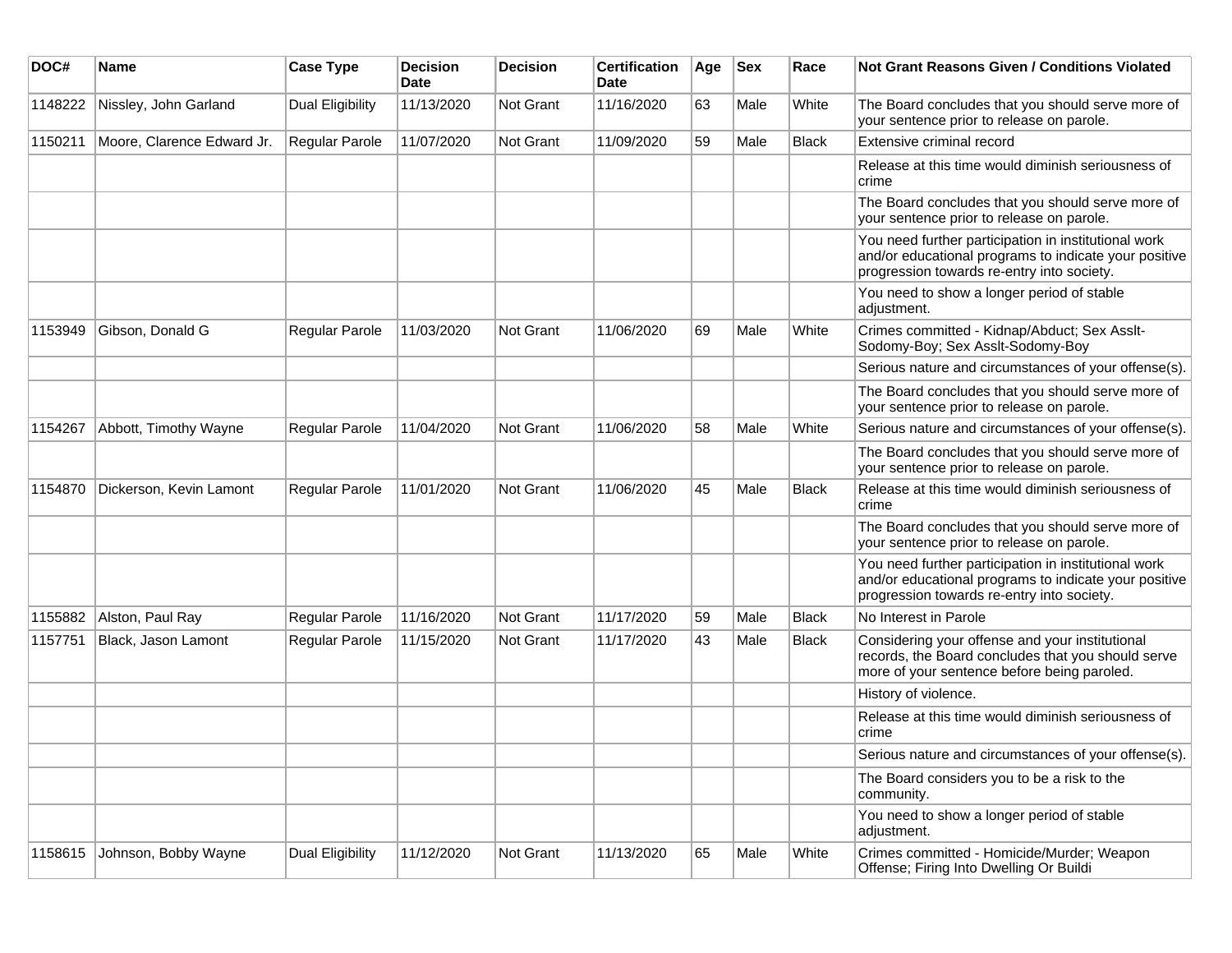| DOC#    | Name                    | <b>Case Type</b>        | <b>Decision</b><br>Date | <b>Decision</b> | <b>Certification</b><br>Date | Age | <b>Sex</b> | Race         | Not Grant Reasons Given / Conditions Violated                                                                                                         |
|---------|-------------------------|-------------------------|-------------------------|-----------------|------------------------------|-----|------------|--------------|-------------------------------------------------------------------------------------------------------------------------------------------------------|
| 1158615 | Johnson, Bobby Wayne    | Dual Eligibility        | 11/12/2020              | Not Grant       | 11/13/2020                   | 65  | Male       | White        | Extensive criminal record                                                                                                                             |
|         |                         |                         |                         |                 |                              |     |            |              | Release at this time would diminish seriousness of<br>crime                                                                                           |
|         |                         |                         |                         |                 |                              |     |            |              | Serious nature and circumstances of your offense(s).                                                                                                  |
| 1159159 | Poss, Floyd Milliman    | Dual Eligibility        | 11/08/2020              | Not Grant       | 11/11/2020                   | 68  | Male       | White        | Crimes committed - Homicide-1st Degree;<br>Kidnap/Abduct; Assault                                                                                     |
|         |                         |                         |                         |                 |                              |     |            |              | Serious nature and circumstances of your offense(s).                                                                                                  |
| 1159569 | Quach, Khanh Cong       | Regular Parole          | 11/20/2020              | Not Grant       | 11/23/2020                   | 53  | Male       | White        | Extensive criminal record                                                                                                                             |
|         |                         |                         |                         |                 |                              |     |            |              | History of violence.                                                                                                                                  |
|         |                         |                         |                         |                 |                              |     |            |              | The Board concludes that you should serve more of<br>your sentence prior to release on parole.                                                        |
| 1159641 | Spain, Antoine Jerome   | <b>Regular Parole</b>   | 11/17/2020              | Not Grant       | 11/23/2020                   | 44  | Male       | <b>Black</b> | Release at this time would diminish seriousness of<br>crime                                                                                           |
|         |                         |                         |                         |                 |                              |     |            |              | Serious nature and circumstances of your offense(s).                                                                                                  |
|         |                         |                         |                         |                 |                              |     |            |              | The Board concludes that you should serve more of<br>your sentence prior to release on parole.                                                        |
| 1161021 | White, Jonathan Darryl  | Dual Eligibility        | 11/08/2020              | Not Grant       | 11/11/2020                   | 61  | Male       | <b>Black</b> | Crimes committed - Kidnap/Abduct; Kidnap/Abduct;<br>Kidnap/Abduct                                                                                     |
|         |                         |                         |                         |                 |                              |     |            |              | Release at this time would diminish seriousness of<br>crime                                                                                           |
|         |                         |                         |                         |                 |                              |     |            |              | Serious nature and circumstances of your offense(s).                                                                                                  |
| 1162886 | Wolfe, Carson Edward    | <b>Dual Eligibility</b> | 11/01/2020              | Not Grant       | 11/06/2020                   | 62  | Male       | White        | Crimes committed - Homicide-1st Degree; Homicide-<br>1st Degree; Homicide-2Nd-Degree                                                                  |
|         |                         |                         |                         |                 |                              |     |            |              | Serious nature and circumstances of your offense(s).                                                                                                  |
|         |                         |                         |                         |                 |                              |     |            |              | The Board concludes that you should serve more of<br>your sentence prior to release on parole.                                                        |
| 1165674 | Boothe, Donald Ray      | Geriatric               | 11/17/2020              | Not Grant       | 11/18/2020                   | 70  | Male       | White        | Extensive criminal record                                                                                                                             |
|         |                         |                         |                         |                 |                              |     |            |              | Serious nature and circumstances of your offense(s).                                                                                                  |
|         |                         |                         |                         |                 |                              |     |            |              | The Board considers you to be a risk to the<br>community.                                                                                             |
|         |                         |                         |                         |                 |                              |     |            |              | Your prior failure(s) and/or convictions while under<br>community supervision indicate that you are unlikely<br>to comply with conditions of release. |
| 1165895 | Robbins, Timothy Martin | Dual Eligibility        | 11/13/2020              | Not Grant       | 11/16/2020                   | 60  | Male       | White        | History of violence.                                                                                                                                  |
|         |                         |                         |                         |                 |                              |     |            |              | Serious nature and circumstances of your offense(s).                                                                                                  |
|         |                         |                         |                         |                 |                              |     |            |              | The Board concludes that you should serve more of<br>your sentence prior to release on parole.                                                        |
|         |                         |                         |                         |                 |                              |     |            |              | Your prior failure(s) and/or convictions while under<br>community supervision indicate that you are unlikely<br>to comply with conditions of release. |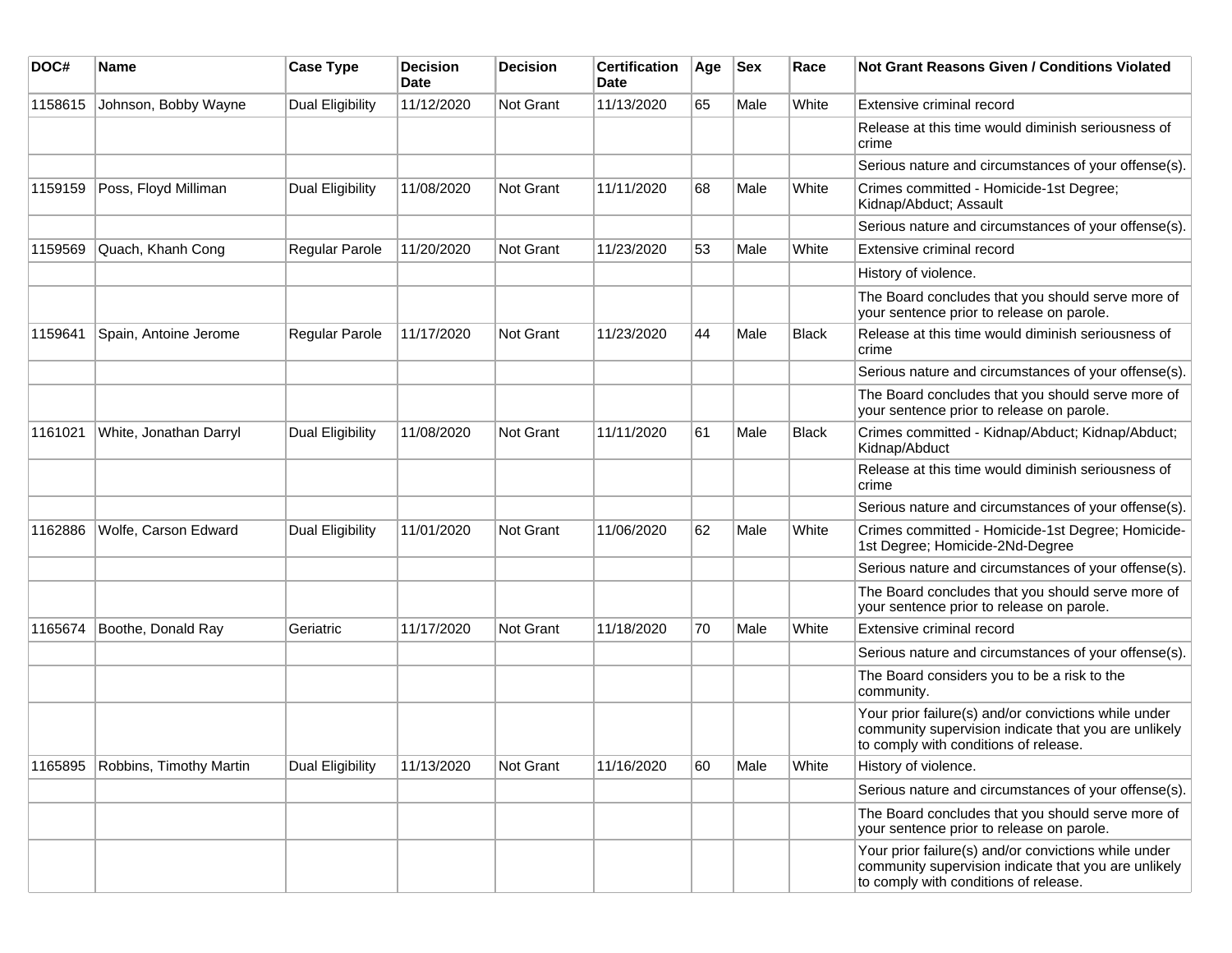| DOC#    | <b>Name</b>             | <b>Case Type</b> | <b>Decision</b><br>Date | <b>Decision</b> | <b>Certification</b><br>Date | Age | Sex  | Race         | <b>Not Grant Reasons Given / Conditions Violated</b>                                                                                                        |
|---------|-------------------------|------------------|-------------------------|-----------------|------------------------------|-----|------|--------------|-------------------------------------------------------------------------------------------------------------------------------------------------------------|
| 1172974 | Jones, Robert Rayfield  | Regular Parole   | 11/17/2020              | Not Grant       | 11/23/2020                   | 58  | Male | <b>Black</b> | Extensive criminal record                                                                                                                                   |
|         |                         |                  |                         |                 |                              |     |      |              | Release at this time would diminish seriousness of<br>crime                                                                                                 |
|         |                         |                  |                         |                 |                              |     |      |              | Serious nature and circumstances of your offense(s).                                                                                                        |
|         |                         |                  |                         |                 |                              |     |      |              | You need further participation in institutional work<br>and/or educational programs to indicate your positive<br>progression towards re-entry into society. |
| 1173510 | Middleton, Jeffrey A    | Regular Parole   | 11/13/2020              | Not Grant       | 11/16/2020                   | 57  | Male | White        | Extensive criminal record                                                                                                                                   |
|         |                         |                  |                         |                 |                              |     |      |              | Serious nature and circumstances of your offense(s).                                                                                                        |
|         |                         |                  |                         |                 |                              |     |      |              | The Board considers you to be a risk to the<br>community.                                                                                                   |
|         |                         |                  |                         |                 |                              |     |      |              | You need further participation in institutional work<br>and/or educational programs to indicate your positive<br>progression towards re-entry into society. |
| 1173699 | Robinson, Cornell       | Geriatric        | 11/01/2020              | Not Grant       | 11/06/2020                   | 74  | Male | <b>Black</b> | Crimes committed - (Attempted)Capital Murder: Law<br>Enforcement Officer; Robbery: On Or Near Street;<br>Obstruct/Resist By Threats/Force                   |
|         |                         |                  |                         |                 |                              |     |      |              | Extensive criminal record                                                                                                                                   |
|         |                         |                  |                         |                 |                              |     |      |              | Serious nature and circumstances of your offense(s).                                                                                                        |
|         |                         |                  |                         |                 |                              |     |      |              | The Board concludes that you should serve more of<br>your sentence prior to release on parole.                                                              |
| 1173845 | Jones, Eugene P         | Geriatric        | 11/19/2020              | Not Grant       | 11/23/2020                   | 61  | Male | <b>Black</b> | Extensive criminal record                                                                                                                                   |
|         |                         |                  |                         |                 |                              |     |      |              | The Board concludes that you should serve more of<br>your sentence prior to release on parole.                                                              |
|         |                         |                  |                         |                 |                              |     |      |              | You need further participation in institutional work<br>and/or educational programs to indicate your positive<br>progression towards re-entry into society. |
|         |                         |                  |                         |                 |                              |     |      |              | Your prior failure(s) and/or convictions while under<br>community supervision indicate that you are unlikely<br>to comply with conditions of release.       |
| 1174104 | Branche, Victor Michael | Geriatric        | 11/01/2020              | Not Grant       | 11/06/2020                   | 65  | Male | <b>Black</b> | Crimes committed - Kidnap/Abduct; Sex Assault,<br>Rape; Robbery                                                                                             |
|         |                         |                  |                         |                 |                              |     |      |              | Serious nature and circumstances of your offense(s).                                                                                                        |
|         |                         |                  |                         |                 |                              |     |      |              | You need further participation in institutional work<br>and/or educational programs to indicate your positive<br>progression towards re-entry into society. |
|         |                         |                  |                         |                 |                              |     |      |              | Your prior failure(s) and/or convictions while under<br>community supervision indicate that you are unlikely<br>to comply with conditions of release.       |
| 1174420 | Brown, Leon Alexander   | Geriatric        | 11/09/2020              | Not Grant       | 11/11/2020                   | 67  | Male | Black        | History of violence.                                                                                                                                        |
|         |                         |                  |                         |                 |                              |     |      |              | Serious nature and circumstances of your offense(s).                                                                                                        |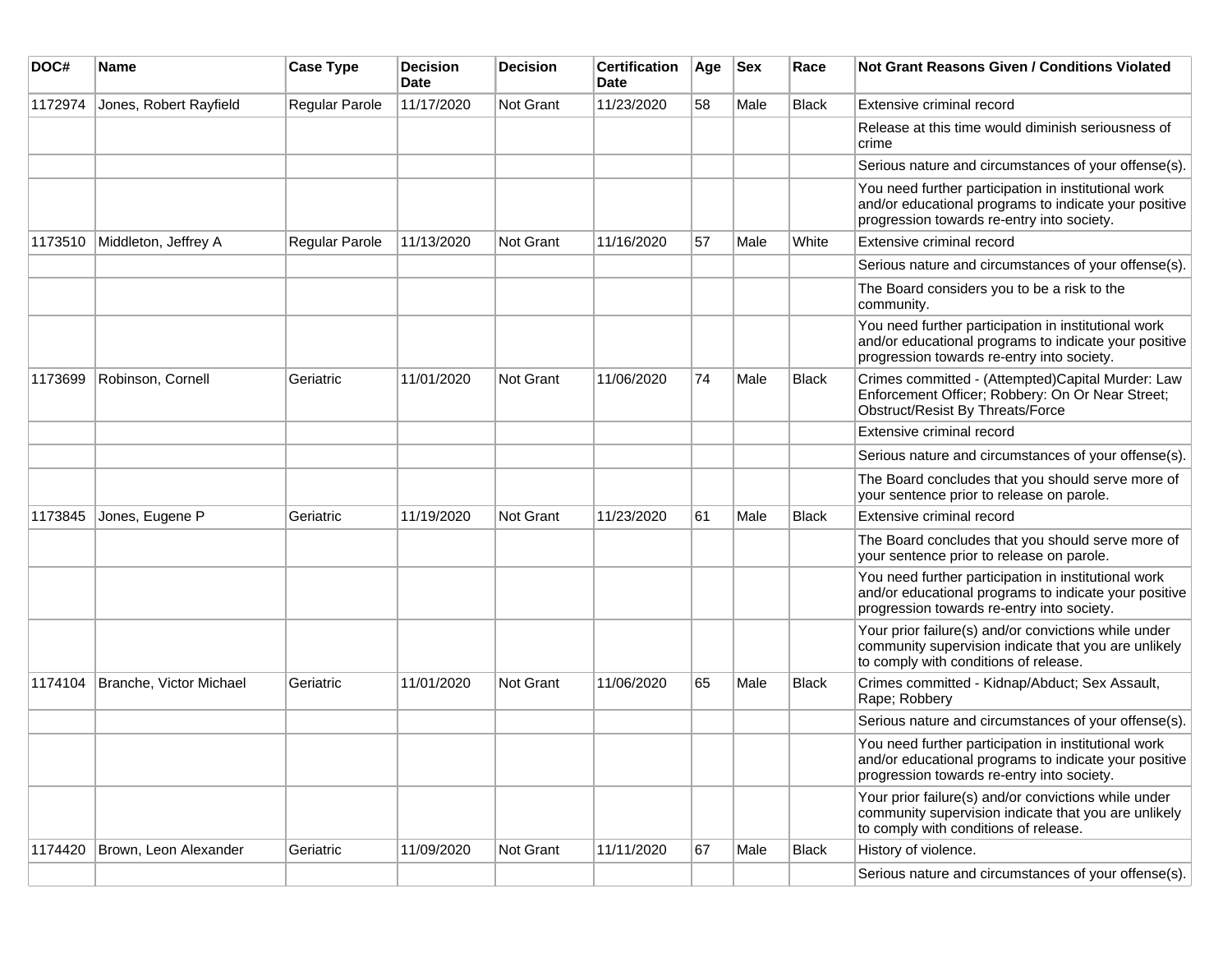| DOC#    | <b>Name</b>               | <b>Case Type</b> | <b>Decision</b><br>Date | <b>Decision</b> | <b>Certification</b><br>Date | Age | <b>Sex</b> | Race         | <b>Not Grant Reasons Given / Conditions Violated</b>                                                                                                  |
|---------|---------------------------|------------------|-------------------------|-----------------|------------------------------|-----|------------|--------------|-------------------------------------------------------------------------------------------------------------------------------------------------------|
| 1174420 | Brown, Leon Alexander     | Geriatric        | 11/09/2020              | Not Grant       | 11/11/2020                   | 67  | Male       | <b>Black</b> | The Board concludes that you should serve more of<br>your sentence prior to release on parole.                                                        |
|         |                           |                  |                         |                 |                              |     |            |              | The Board considers you to be a risk to the<br>community.                                                                                             |
|         |                           |                  |                         |                 |                              |     |            |              | Your prior failure(s) and/or convictions while under<br>community supervision indicate that you are unlikely<br>to comply with conditions of release. |
| 1175538 | Moore, William Henry      | Dual Eligibility | 11/24/2020              | Not Grant       | 11/24/2020                   | 69  | Male       | <b>Black</b> | Crimes committed - Homicide-1st Degree                                                                                                                |
|         |                           |                  |                         |                 |                              |     |            |              | Extensive criminal record                                                                                                                             |
|         |                           |                  |                         |                 |                              |     |            |              | Serious nature and circumstances of your offense(s).                                                                                                  |
|         |                           |                  |                         |                 |                              |     |            |              | The Board concludes that you should serve more of<br>your sentence prior to release on parole.                                                        |
|         |                           |                  |                         |                 |                              |     |            |              | Your record indicates a serious disregard for the<br>property rights of others.                                                                       |
| 1176378 | Ford. Robert Glenn        | Geriatric        | 11/01/2020              | Not Grant       | 11/06/2020                   | 60  | Male       | <b>Black</b> | Serious nature and circumstances of your offense(s).                                                                                                  |
|         |                           |                  |                         |                 |                              |     |            |              | The Board concludes that you should serve more of<br>your sentence prior to release on parole.                                                        |
|         |                           |                  |                         |                 |                              |     |            |              | Your prior failure(s) and/or convictions while under<br>community supervision indicate that you are unlikely<br>to comply with conditions of release. |
| 1177041 | Steele, Matthew R         | Regular Parole   | 11/01/2020              | Not Grant       | 11/06/2020                   | 45  | Male       | White        | Crimes committed - Homicide-1st Degree; Violating<br>Prison Rules; Use Of Firearm In Felony                                                           |
|         |                           |                  |                         |                 |                              |     |            |              | Extensive criminal record                                                                                                                             |
|         |                           |                  |                         |                 |                              |     |            |              | History of violence.                                                                                                                                  |
|         |                           |                  |                         |                 |                              |     |            |              | The Board concludes that you should serve more of<br>your sentence prior to release on parole.                                                        |
|         |                           |                  |                         |                 |                              |     |            |              | Your prior failure(s) and/or convictions while under<br>community supervision indicate that you are unlikely<br>to comply with conditions of release. |
| 1178091 | Dukes, Louis Jefferso Jr. | Regular Parole   | 11/12/2020              | Not Grant       | 11/12/2020                   | 49  | Male       | <b>Black</b> | Crimes committed - Homicide/Murder; Larc-Grand;<br>Use Of Firearm In Felony                                                                           |
|         |                           |                  |                         |                 |                              |     |            |              | Release at this time would diminish seriousness of<br>crime                                                                                           |
|         |                           |                  |                         |                 |                              |     |            |              | The Board concludes that you should serve more of<br>your sentence prior to release on parole.                                                        |
| 1178973 | Banks, Tony Oneal         | Regular Parole   | 11/10/2020              | Not Grant       | 11/11/2020                   | 57  | Male       | <b>Black</b> | Crimes committed - Kidnap/Abduct; Sex Assault,<br>Rape; Breaking And Entering                                                                         |
|         |                           |                  |                         |                 |                              |     |            |              | Extensive criminal record                                                                                                                             |
|         |                           |                  |                         |                 |                              |     |            |              | Serious nature and circumstances of your offense(s).                                                                                                  |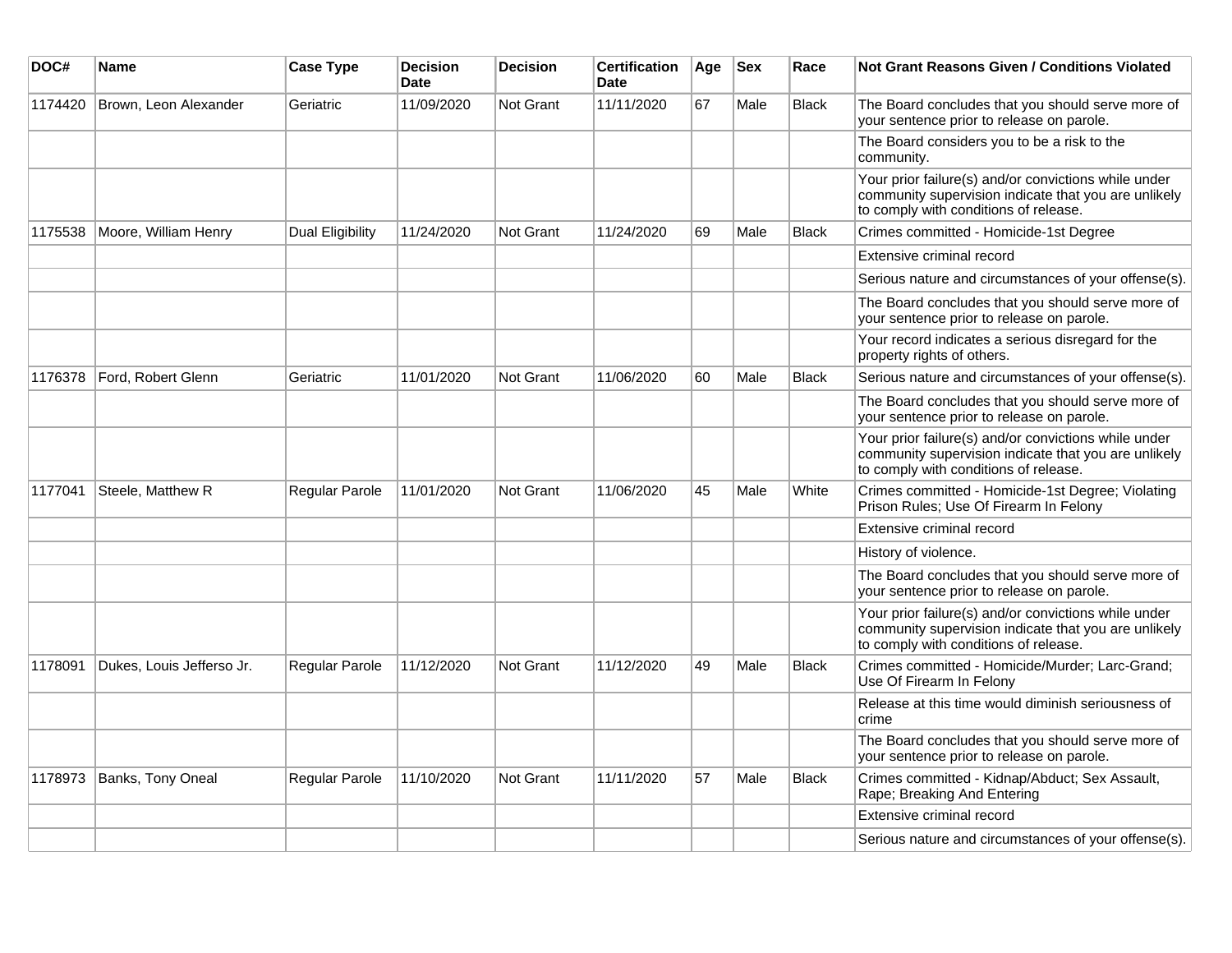| DOC#    | Name                     | <b>Case Type</b> | <b>Decision</b><br>Date | <b>Decision</b> | <b>Certification</b><br><b>Date</b> | Age | <b>Sex</b>   | Race         | Not Grant Reasons Given / Conditions Violated                                                                                                               |
|---------|--------------------------|------------------|-------------------------|-----------------|-------------------------------------|-----|--------------|--------------|-------------------------------------------------------------------------------------------------------------------------------------------------------------|
| 1178973 | Banks, Tony Oneal        | Regular Parole   | 11/10/2020              | Not Grant       | 11/11/2020                          | 57  | Male         | <b>Black</b> | You need further participation in institutional work<br>and/or educational programs to indicate your positive<br>progression towards re-entry into society. |
| 1181196 | Odell, Lauren T          | Regular Parole   | 11/01/2020              | Not Grant       | 11/02/2020                          | 52  | Female White |              | Release at this time would diminish seriousness of<br>crime                                                                                                 |
|         |                          |                  |                         |                 |                                     |     |              |              | Serious nature and circumstances of your offense(s).                                                                                                        |
|         |                          |                  |                         |                 |                                     |     |              |              | The Board concludes that you should serve more of<br>your sentence prior to release on parole.                                                              |
| 1182516 | Stephenson, Mack         | Geriatric        | 11/01/2020              | Not Grant       | 11/06/2020                          | 78  | Male         | <b>Black</b> | Crimes committed - Aggravated Sexual Battery;<br>Aggravated Sexual Battery; Penetrate W/Inanimate<br>Object                                                 |
|         |                          |                  |                         |                 |                                     |     |              |              | Serious nature and circumstances of your offense(s).                                                                                                        |
|         |                          |                  |                         |                 |                                     |     |              |              | The Board concludes that you should serve more of<br>your sentence prior to release on parole.                                                              |
| 1182517 | Hunt, Calvin Bernard     | Geriatric        | 11/01/2020              | Not Grant       | 11/06/2020                          | 67  | Male         | <b>Black</b> | Crimes committed - Sex Assault, Rape; Sex Assault,<br>Rape; Sex Assault, Rape                                                                               |
|         |                          |                  |                         |                 |                                     |     |              |              | Serious nature and circumstances of your offense(s).                                                                                                        |
|         |                          |                  |                         |                 |                                     |     |              |              | The Board concludes that you should serve more of<br>your sentence prior to release on parole.                                                              |
|         |                          |                  |                         |                 |                                     |     |              |              | The Board considers you to be a risk to the<br>community.                                                                                                   |
| 1184197 | Obremski, Michael Andrew | Dual Eligibility | 11/01/2020              | Not Grant       | 11/06/2020                          | 66  | Male         | White        | Crimes committed - Kidnap - Attempted; Kidnap -<br>Attempted; Kidnap - Attempted                                                                            |
|         |                          |                  |                         |                 |                                     |     |              |              | Release at this time would diminish seriousness of<br>crime                                                                                                 |
|         |                          |                  |                         |                 |                                     |     |              |              | Serious nature and circumstances of your offense(s).                                                                                                        |
|         |                          |                  |                         |                 |                                     |     |              |              | The Board concludes that you should serve more of<br>your sentence prior to release on parole.                                                              |
| 1186203 | Harlow, Timothy Robert   | Geriatric        | 11/08/2020              | Not Grant       | 11/11/2020                          | 61  | Male         | White        | Crimes committed - Homicide-1st Degree; Use Of<br>Firearm In Felony                                                                                         |
|         |                          |                  |                         |                 |                                     |     |              |              | Extensive criminal record                                                                                                                                   |
|         |                          |                  |                         |                 |                                     |     |              |              | Release at this time would diminish seriousness of<br>crime                                                                                                 |
|         |                          |                  |                         |                 |                                     |     |              |              | The Board concludes that you should serve more of<br>your sentence prior to release on parole.                                                              |
|         |                          |                  |                         |                 |                                     |     |              |              | The Board considers you to be a risk to the<br>community.                                                                                                   |
| 1188332 | Hairston, Jeffrey        | Geriatric        | 11/12/2020              | Not Grant       | 11/13/2020                          | 61  | Male         | <b>Black</b> | Serious nature and circumstances of your offense(s).                                                                                                        |
|         |                          |                  |                         |                 |                                     |     |              |              | The Board concludes that you should serve more of<br>your sentence prior to release on parole.                                                              |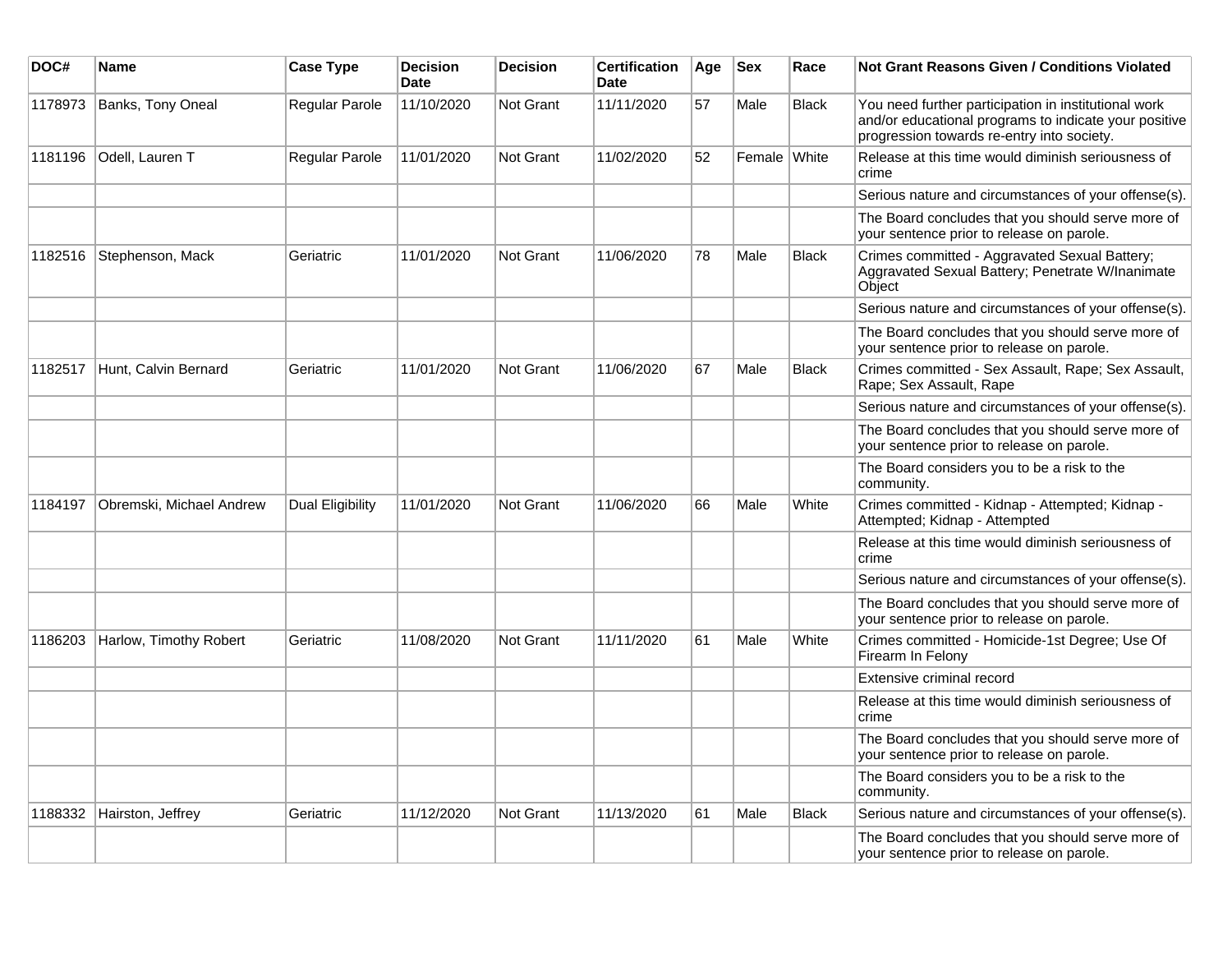| DOC#    | Name                    | <b>Case Type</b> | <b>Decision</b><br>Date | <b>Decision</b> | <b>Certification</b><br>Date | Age | <b>Sex</b> | Race         | <b>Not Grant Reasons Given / Conditions Violated</b>                                                                                                                       |
|---------|-------------------------|------------------|-------------------------|-----------------|------------------------------|-----|------------|--------------|----------------------------------------------------------------------------------------------------------------------------------------------------------------------------|
| 1189030 | Kirby, Earl Kruger III  | Geriatric        | 11/11/2020              | Not Grant       | 11/12/2020                   | 61  | Male       | White        | Crimes committed - Murder: 1st Degree; Firearm:<br>Use In Commission Of Felony, 1st Off                                                                                    |
|         |                         |                  |                         |                 |                              |     |            |              | Serious nature and circumstances of your offense(s).                                                                                                                       |
|         |                         |                  |                         |                 |                              |     |            |              | The Board concludes that you should serve more of<br>your sentence prior to release on parole.                                                                             |
| 1189806 | Barnett, Edger          | Geriatric        | 11/16/2020              | Not Grant       | 11/17/2020                   | 65  | Male       | <b>Black</b> | Extensive criminal record                                                                                                                                                  |
|         |                         |                  |                         |                 |                              |     |            |              | The Board concludes that you should serve more of<br>your sentence prior to release on parole.                                                                             |
|         |                         |                  |                         |                 |                              |     |            |              | You need further participation in institutional work<br>and/or educational programs to indicate your positive<br>progression towards re-entry into society.                |
| 1193347 | Warren, Earl Dawson Jr. | Geriatric        | 11/09/2020              | Not Grant       | 11/11/2020                   | 66  | Male       | White        | Crimes committed - Murder: 1st Degree;<br>(Conspiracy)Murder: 1st Degree;<br>(Attempted)Malicious Wounding                                                                 |
|         |                         |                  |                         |                 |                              |     |            |              | Serious nature and circumstances of your offense(s).                                                                                                                       |
|         |                         |                  |                         |                 |                              |     |            |              | The Board concludes that you should serve more of<br>your sentence prior to release on parole.                                                                             |
|         |                         |                  |                         |                 |                              |     |            |              | You need further participation in institutional work<br>and/or educational programs to indicate your positive<br>progression towards re-entry into society.                |
| 1193656 | Christopher, Lenny      | Geriatric        | 11/08/2020              | Not Grant       | 11/11/2020                   | 70  | Male       | Black        | Crimes committed -                                                                                                                                                         |
|         |                         |                  |                         |                 |                              |     |            |              | History of substance abuse.                                                                                                                                                |
|         |                         |                  |                         |                 |                              |     |            |              | Release at this time would diminish seriousness of<br>crime                                                                                                                |
|         |                         |                  |                         |                 |                              |     |            |              | Serious nature and circumstances of your offense(s).                                                                                                                       |
| 1194788 | Hall, Jerry Lee         | Geriatric        | 11/21/2020              | Not Grant       | 11/23/2020                   | 63  | Male       | White        | Serious nature and circumstances of your offense(s).                                                                                                                       |
|         |                         |                  |                         |                 |                              |     |            |              | The Board concludes that you should serve more of<br>your sentence prior to release on parole.                                                                             |
|         |                         |                  |                         |                 |                              |     |            |              | The Board considers you to be a risk to the<br>community.                                                                                                                  |
|         |                         |                  |                         |                 |                              |     |            |              | You need further participation in institutional work<br>and/or educational programs to indicate your positive<br>progression towards re-entry into society.                |
| 1196264 | Blansett, Charles E     | Regular Parole   | 11/16/2020              | Not Grant       | 11/17/2020                   | 48  | Male       | White        | Extensive criminal record                                                                                                                                                  |
|         |                         |                  |                         |                 |                              |     |            |              | Serious nature and circumstances of your offense(s).                                                                                                                       |
|         |                         |                  |                         |                 |                              |     |            |              | The Board concludes that you should serve more of<br>your sentence prior to release on parole.                                                                             |
| 1197563 | Jacob, Curumulathu      | Geriatric        | 11/15/2020              | Not Grant       | 11/16/2020                   | 65  | Male       | White        | Crimes committed - Rape: Intercourse By<br>Force/Threat/Intimidation; Rape: Intercourse By<br>Force/Threat/Intimidation; Rape: Intercourse By<br>Force/Threat/Intimidation |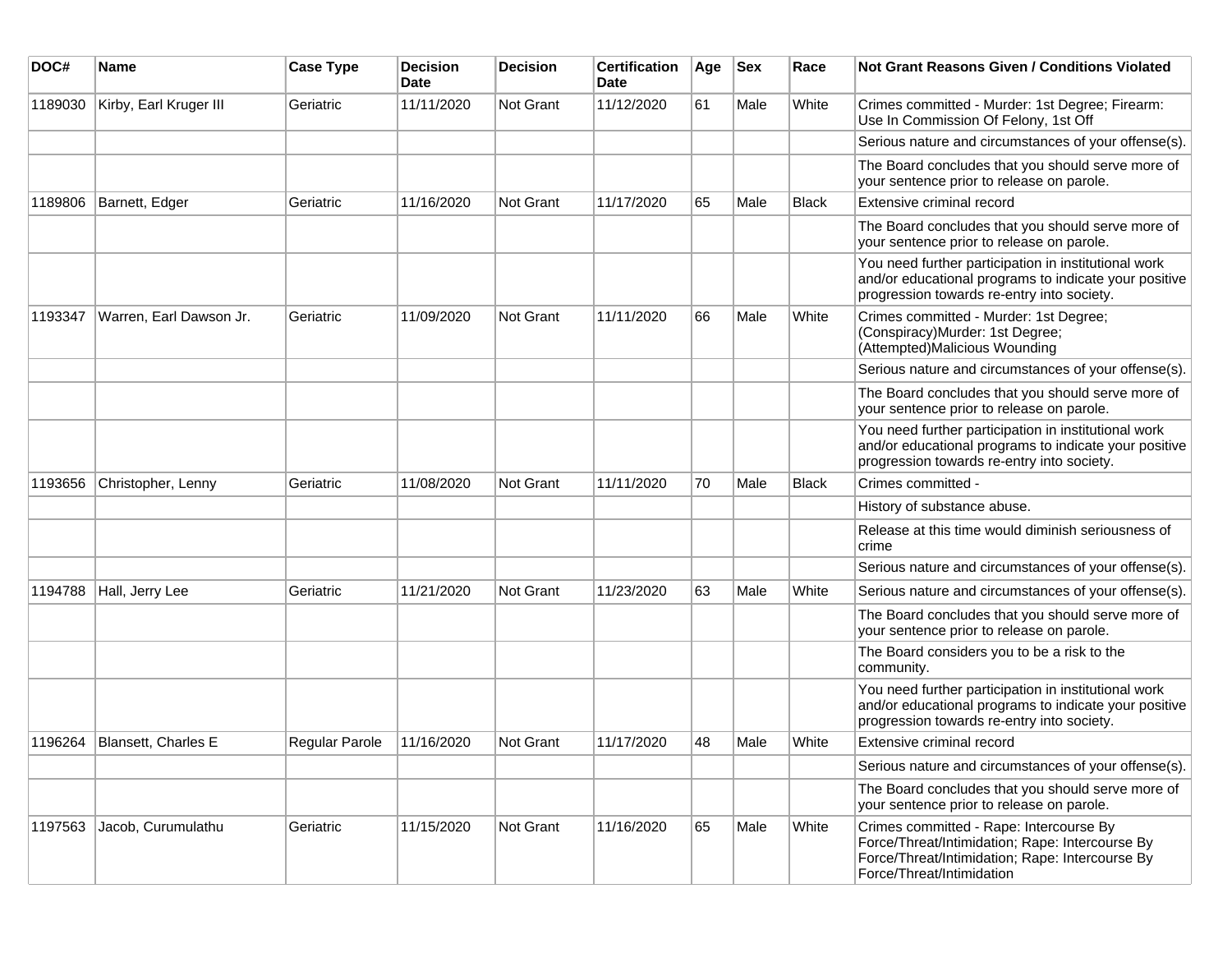| DOC#    | <b>Name</b>                   | <b>Case Type</b> | <b>Decision</b><br><b>Date</b> | <b>Decision</b>  | <b>Certification</b><br><b>Date</b> | Age | <b>Sex</b> | Race         | <b>Not Grant Reasons Given / Conditions Violated</b>                                                                                                                |
|---------|-------------------------------|------------------|--------------------------------|------------------|-------------------------------------|-----|------------|--------------|---------------------------------------------------------------------------------------------------------------------------------------------------------------------|
| 1197563 | Jacob, Curumulathu            | Geriatric        | 11/15/2020                     | <b>Not Grant</b> | 11/16/2020                          | 65  | Male       | White        | Extensive criminal record                                                                                                                                           |
|         |                               |                  |                                |                  |                                     |     |            |              | Serious nature and circumstances of your offense(s).                                                                                                                |
| 1200103 | Lucas, Henry Johnson Jr.      | Geriatric        | 11/08/2020                     | Not Grant        | 11/11/2020                          | 61  | Male       | <b>Black</b> | Crimes committed - Abduction: By Force,<br>Intimidation Or Deception; Rape: Intercourse By<br>Force/Threat/Intimidation; Sodomy: By Force Or<br>Victim Helplessness |
|         |                               |                  |                                |                  |                                     |     |            |              | Serious nature and circumstances of your offense(s).                                                                                                                |
|         |                               |                  |                                |                  |                                     |     |            |              | The Board concludes that you should serve more of<br>your sentence prior to release on parole.                                                                      |
|         |                               |                  |                                |                  |                                     |     |            |              | You need further participation in institutional work<br>and/or educational programs to indicate your positive<br>progression towards re-entry into society.         |
| 1201774 | Laws, Lonzo Pucci             | Dual Eligibility | 11/19/2020                     | <b>Not Grant</b> | 11/23/2020                          | 57  | Male       | <b>Black</b> | Release at this time would diminish seriousness of<br>crime                                                                                                         |
|         |                               |                  |                                |                  |                                     |     |            |              | Serious nature and circumstances of your offense(s).                                                                                                                |
| 1203396 | Henson, Gary Rex              | Geriatric        | 11/01/2020                     | <b>Not Grant</b> | 11/06/2020                          | 60  | Male       | White        | Crimes committed - Murder: 1st Degree;<br>(Conspiracy) Robbery: On Or Near Street; Robbery:<br>On Or Near Street                                                    |
|         |                               |                  |                                |                  |                                     |     |            |              | Serious nature and circumstances of your offense(s).                                                                                                                |
|         |                               |                  |                                |                  |                                     |     |            |              | The Board concludes that you should serve more of<br>your sentence prior to release on parole.                                                                      |
| 1206144 | Cones, Oscar Alcibiog         | Geriatric        | 11/11/2020                     | <b>Not Grant</b> | 11/12/2020                          | 61  | Male       | White        | Release at this time would diminish seriousness of<br>crime                                                                                                         |
|         |                               |                  |                                |                  |                                     |     |            |              | Serious nature and circumstances of your offense(s).                                                                                                                |
|         |                               |                  |                                |                  |                                     |     |            |              | The Board concludes that you should serve more of<br>your sentence prior to release on parole.                                                                      |
| 1245894 | <b>Bullock, Donald Curtis</b> | Geriatric        | 11/19/2020                     | <b>Not Grant</b> | 11/23/2020                          | 62  | Male       | Black        | History of substance abuse.                                                                                                                                         |
|         |                               |                  |                                |                  |                                     |     |            |              | Release at this time would diminish seriousness of<br>crime                                                                                                         |
|         |                               |                  |                                |                  |                                     |     |            |              | The Board concludes that you should serve more of<br>your sentence prior to release on parole.                                                                      |
|         |                               |                  |                                |                  |                                     |     |            |              | You need further participation in institutional work<br>and/or educational programs to indicate your positive<br>progression towards re-entry into society.         |
| 1377070 | McCloud, Robert Jonathan      | Geriatric        | 11/08/2020                     | <b>Not Grant</b> | 11/11/2020                          | 69  | Male       | White        | Serious nature and circumstances of your offense(s).                                                                                                                |
|         |                               |                  |                                |                  |                                     |     |            |              | The Board concludes that you should serve more of<br>your sentence prior to release on parole.                                                                      |
|         |                               |                  |                                |                  |                                     |     |            |              | The Board considers you to be a risk to the<br>community.                                                                                                           |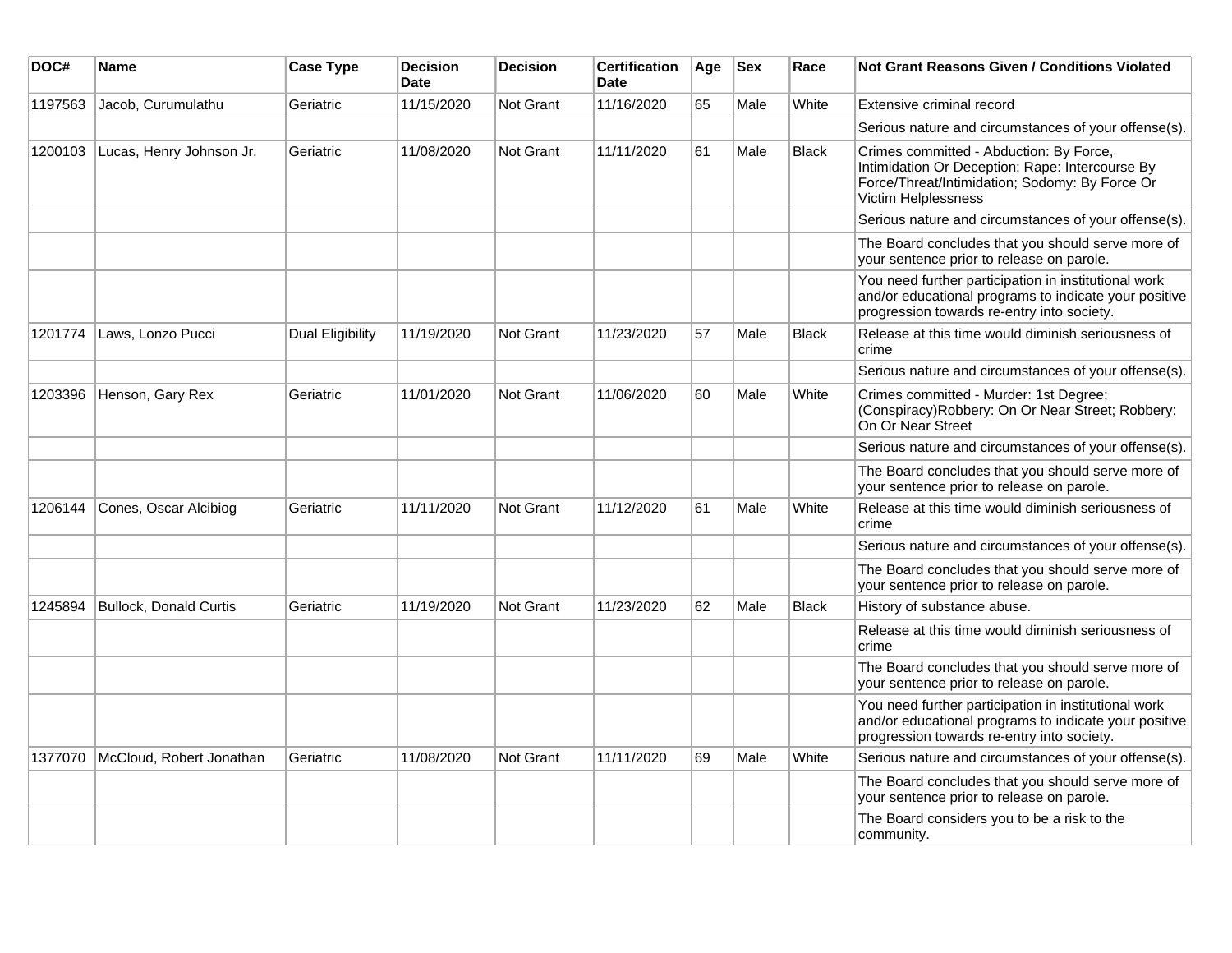| DOC#    | <b>Name</b>                | <b>Case Type</b> | <b>Decision</b><br><b>Date</b> | <b>Decision</b>  | <b>Certification</b><br><b>Date</b> | Age | <b>Sex</b> | Race         | <b>Not Grant Reasons Given / Conditions Violated</b>                                                                                                                  |
|---------|----------------------------|------------------|--------------------------------|------------------|-------------------------------------|-----|------------|--------------|-----------------------------------------------------------------------------------------------------------------------------------------------------------------------|
| 1405123 | Walker, Marshall Alexander | Geriatric        | 11/07/2020                     | Not Grant        | 11/11/2020                          | 72  | Male       | <b>Black</b> | Crimes committed - Object Sexual Penetration: By<br>Force Or Helpless; Sodomy: By Force Or Victim<br>Helplessness; Object Sexual Penetration: By Force<br>Or Helpless |
|         |                            |                  |                                |                  |                                     |     |            |              | Serious nature and circumstances of your offense(s).                                                                                                                  |
|         |                            |                  |                                |                  |                                     |     |            |              | The Board concludes that you should serve more of<br>your sentence prior to release on parole.                                                                        |
|         |                            |                  |                                |                  |                                     |     |            |              | The Board considers you to be a risk to the<br>community.                                                                                                             |
|         |                            |                  |                                |                  |                                     |     |            |              | You need further participation in institutional work<br>and/or educational programs to indicate your positive<br>progression towards re-entry into society.           |
| 1422923 | Markham, Bobby Allen       | Geriatric        | 11/15/2020                     | Not Grant        | 11/16/2020                          | 64  | Male       | White        | Release at this time would diminish seriousness of<br>crime                                                                                                           |
|         |                            |                  |                                |                  |                                     |     |            |              | Serious nature and circumstances of your offense(s).                                                                                                                  |
|         |                            |                  |                                |                  |                                     |     |            |              | The Board concludes that you should serve more of<br>your sentence prior to release on parole.                                                                        |
| 1426322 | Barrier, Rodney Yates      | Geriatric        | 11/11/2020                     | Not Grant        | 11/12/2020                          | 60  | Male       | White        | Release at this time would diminish seriousness of<br>crime                                                                                                           |
|         |                            |                  |                                |                  |                                     |     |            |              | Serious nature and circumstances of your offense(s).                                                                                                                  |
|         |                            |                  |                                |                  |                                     |     |            |              | You need further participation in institutional work<br>and/or educational programs to indicate your positive<br>progression towards re-entry into society.           |
| 1429614 | Tello Castello, Felix      | Geriatric        | 11/13/2020                     | Not Grant        | 11/16/2020                          | 62  | Male       | White        | Crimes committed - Rape: Victim Mental<br>Incapacity/Helplessness                                                                                                     |
|         |                            |                  |                                |                  |                                     |     |            |              | The Board concludes that you should serve more of<br>your sentence prior to release on parole.                                                                        |
| 1437496 | Washington, Ernest Donald  | Geriatric        | 11/04/2020                     | <b>Not Grant</b> | 11/06/2020                          | 71  | Male       | <b>Black</b> | Crimes committed - (Attempted)Indecent Liberties:<br>W/Child <15Y; (Attempted)Indecent Liberties:<br>W/Child <15Y; (Attempted)Indecent Liberties:<br>W/Child <15Y     |
|         |                            |                  |                                |                  |                                     |     |            |              | Extensive criminal record                                                                                                                                             |
|         |                            |                  |                                |                  |                                     |     |            |              | Release at this time would diminish seriousness of<br>crime                                                                                                           |
|         |                            |                  |                                |                  |                                     |     |            |              | The Board concludes that you should serve more of<br>your sentence prior to release on parole.                                                                        |
| 1437624 | Parker, Richard Earl       | Geriatric        | 11/20/2020                     | <b>Not Grant</b> | 11/23/2020                          | 67  | Male       | White        | Crimes committed - Murder: 2nd Degree; Assault:<br>Malicious, Victim Severely Injured                                                                                 |
|         |                            |                  |                                |                  |                                     |     |            |              | Release at this time would diminish seriousness of<br>crime                                                                                                           |
|         |                            |                  |                                |                  |                                     |     |            |              | Serious nature and circumstances of your offense(s).                                                                                                                  |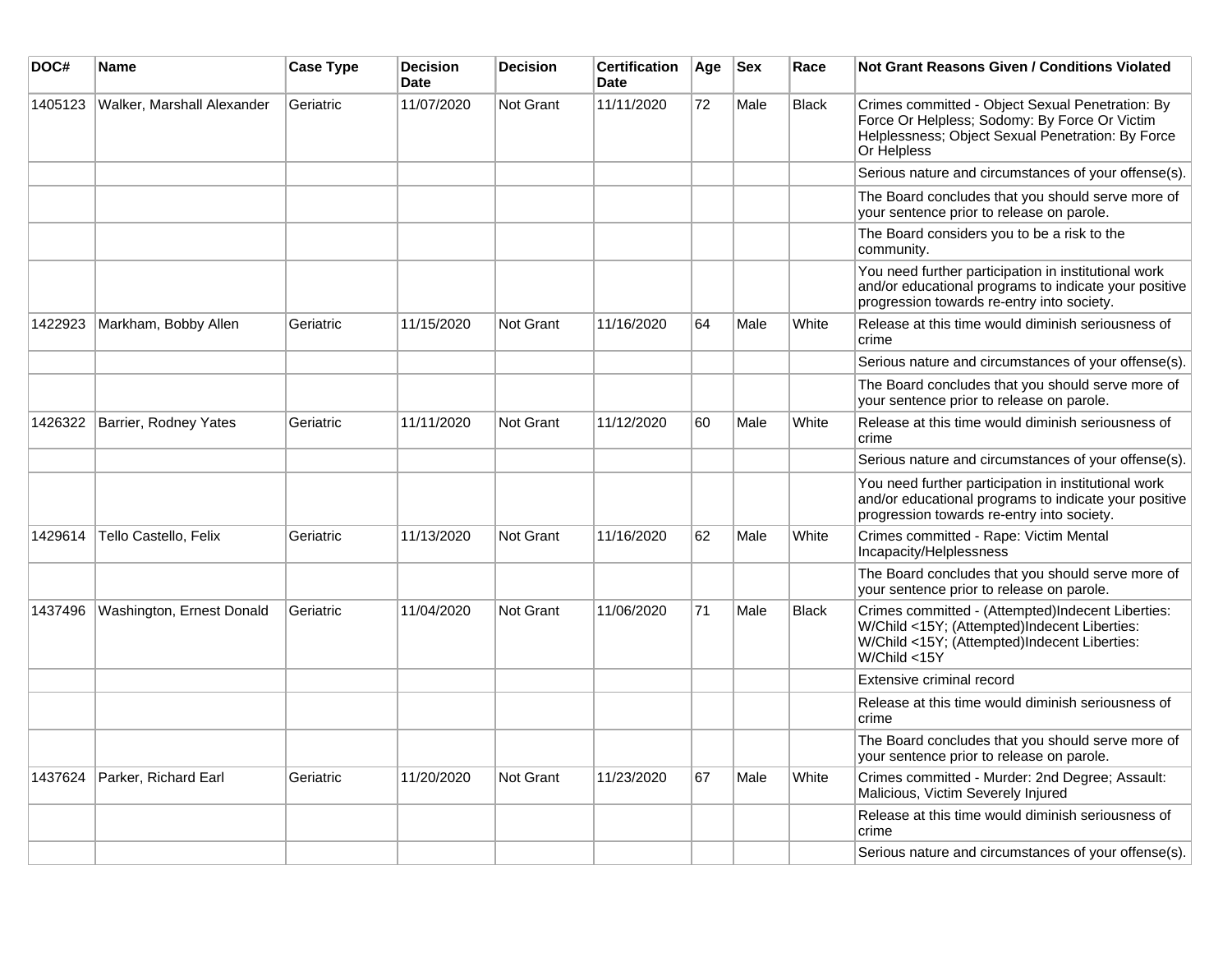| DOC#    | Name                     | <b>Case Type</b> | <b>Decision</b><br><b>Date</b> | <b>Decision</b>  | <b>Certification</b><br><b>Date</b> | Age | <b>Sex</b> | Race         | <b>Not Grant Reasons Given / Conditions Violated</b>                                                                                                                          |
|---------|--------------------------|------------------|--------------------------------|------------------|-------------------------------------|-----|------------|--------------|-------------------------------------------------------------------------------------------------------------------------------------------------------------------------------|
| 1437624 | Parker, Richard Earl     | Geriatric        | 11/20/2020                     | Not Grant        | 11/23/2020                          | 67  | Male       | White        | The Board concludes that you should serve more of<br>your sentence prior to release on parole.                                                                                |
|         |                          |                  |                                |                  |                                     |     |            |              | You need further participation in institutional work<br>and/or educational programs to indicate your positive<br>progression towards re-entry into society.                   |
| 1461554 | Brown, Charles Leonard   | Geriatric        | 11/09/2020                     | <b>Not Grant</b> | 11/11/2020                          | 71  | Male       | <b>Black</b> | Crimes committed - Aggravated Sexual Battery:<br>Victim <13 Yrs; Aggravated Sexual Battery: Victim<br><13 Yrs; Aggravated Sexual Battery: Victim <13 Yrs                      |
|         |                          |                  |                                |                  |                                     |     |            |              | Release at this time would diminish seriousness of<br>crime                                                                                                                   |
|         |                          |                  |                                |                  |                                     |     |            |              | Serious nature and circumstances of your offense(s).                                                                                                                          |
|         |                          |                  |                                |                  |                                     |     |            |              | The Board concludes that you should serve more of<br>your sentence prior to release on parole.                                                                                |
| 1476424 | Mitchell, David Leon     | Geriatric        | 11/10/2020                     | <b>Not Grant</b> | 11/11/2020                          | 72  | Male       | White        | Release at this time would diminish seriousness of<br>crime                                                                                                                   |
|         |                          |                  |                                |                  |                                     |     |            |              | Serious nature and circumstances of your offense(s).                                                                                                                          |
|         |                          |                  |                                |                  |                                     |     |            |              | You need further participation in institutional work<br>and/or educational programs to indicate your positive<br>progression towards re-entry into society.                   |
| 1479093 | Kindoll, Robert Elmer    | Geriatric        | 11/08/2020                     | Not Grant        | 11/11/2020                          | 67  | Male       | White        | Crimes committed - Object Sexual Penetration: By<br>Force Or Helpless; Object Sexual Penetration: By<br>Force Or Helpless: Object Sexual Penetration: By<br>Force Or Helpless |
|         |                          |                  |                                |                  |                                     |     |            |              | Release at this time would diminish seriousness of<br>crime                                                                                                                   |
|         |                          |                  |                                |                  |                                     |     |            |              | Serious nature and circumstances of your offense(s).                                                                                                                          |
|         |                          |                  |                                |                  |                                     |     |            |              | You need further participation in institutional work<br>and/or educational programs to indicate your positive<br>progression towards re-entry into society.                   |
| 1505124 | Burke, Charles Edward    | Geriatric        | 11/04/2020                     | <b>Not Grant</b> | 11/06/2020                          | 65  | Male       | White        | Crimes committed - Rape: Intercourse By<br>Force/Threat/Intimidation                                                                                                          |
|         |                          |                  |                                |                  |                                     |     |            |              | Release at this time would diminish seriousness of<br>crime                                                                                                                   |
|         |                          |                  |                                |                  |                                     |     |            |              | The Board concludes that you should serve more of<br>your sentence prior to release on parole.                                                                                |
| 1539934 | Richardson, William Earl | Geriatric        | 11/13/2020                     | <b>Not Grant</b> | 11/16/2020                          | 66  | Male       | White        | Crimes committed - Rape: Intercourse W/ Victim <13<br>Yrs                                                                                                                     |
|         |                          |                  |                                |                  |                                     |     |            |              | Serious nature and circumstances of your offense(s).                                                                                                                          |
|         |                          |                  |                                |                  |                                     |     |            |              | The Board considers you to be a risk to the<br>community.                                                                                                                     |
| 1554057 | Johnson, Benjamin Butch  | Geriatric        | 11/01/2020                     | Not Grant        | 11/02/2020                          | 60  | Male       | <b>Black</b> | Crimes committed - Murder: 1st Degree                                                                                                                                         |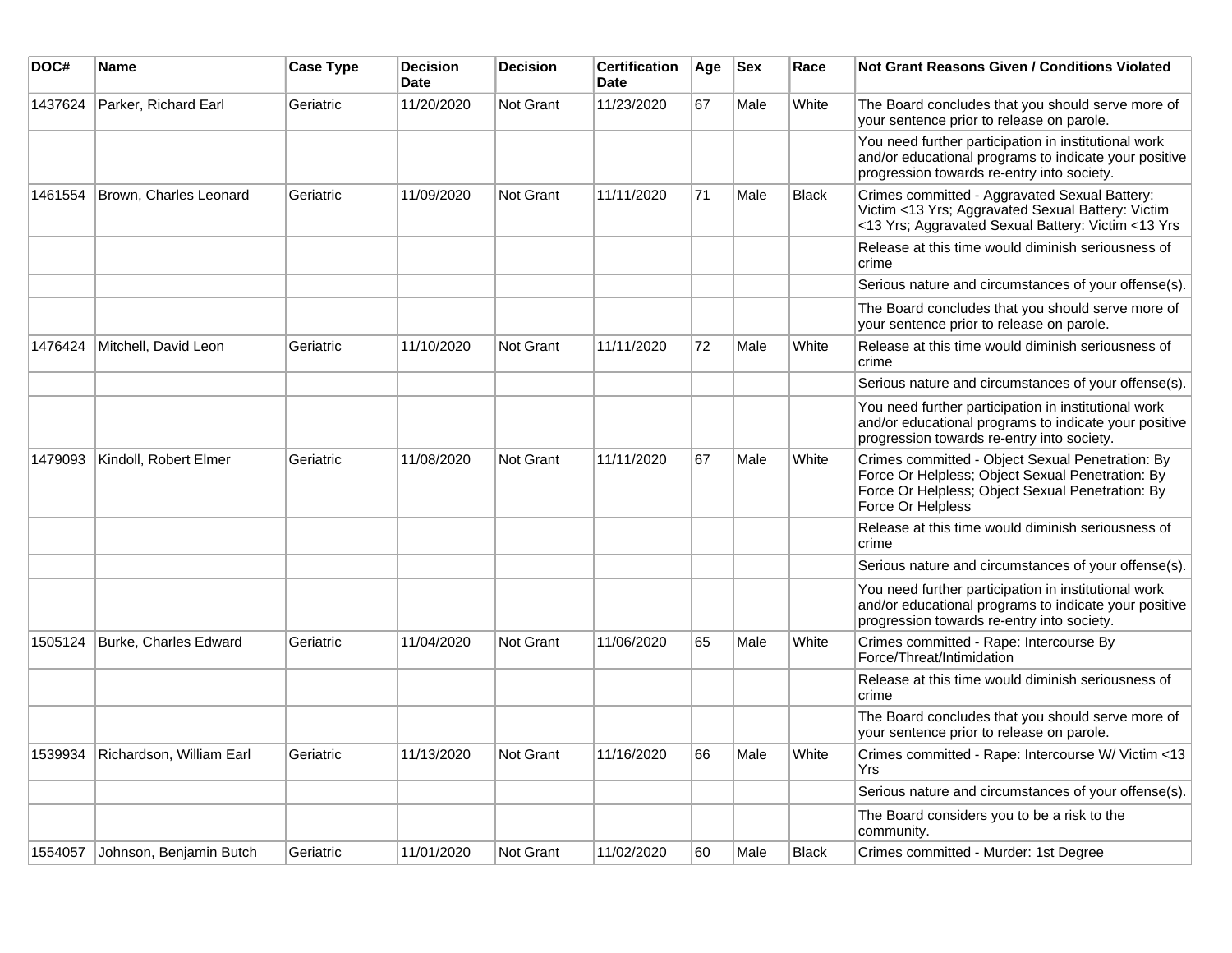| DOC#    | <b>Name</b>                | <b>Case Type</b>    | <b>Decision</b><br><b>Date</b> | <b>Decision</b> | <b>Certification</b><br>Date | Age | Sex  | Race         | Not Grant Reasons Given / Conditions Violated                                                                                                               |
|---------|----------------------------|---------------------|--------------------------------|-----------------|------------------------------|-----|------|--------------|-------------------------------------------------------------------------------------------------------------------------------------------------------------|
| 1554057 | Johnson, Benjamin Butch    | Geriatric           | 11/01/2020                     | Not Grant       | 11/02/2020                   | 60  | Male | <b>Black</b> | Release at this time would diminish seriousness of<br>crime                                                                                                 |
|         |                            |                     |                                |                 |                              |     |      |              | The Board concludes that you should serve more of<br>your sentence prior to release on parole.                                                              |
| 1564597 | Lawrence, Richard Earl Jr. | <b>Board Review</b> | 11/26/2020                     | Not Grant       | 11/30/2020                   | 65  | Male | White        | Release at this time would diminish seriousness of<br>crime                                                                                                 |
|         |                            |                     |                                |                 |                              |     |      |              | The Board concludes that you should serve more of<br>your sentence prior to release on parole.                                                              |
| 1600399 | Mullins, Gary Wayne        | Geriatric           | 11/01/2020                     | Not Grant       | 11/06/2020                   | 67  | Male | White        | Release at this time would diminish seriousness of<br>crime                                                                                                 |
|         |                            |                     |                                |                 |                              |     |      |              | Serious nature and circumstances of your offense(s).                                                                                                        |
|         |                            |                     |                                |                 |                              |     |      |              | The Board concludes that you should serve more of<br>your sentence prior to release on parole.                                                              |
| 1614571 | Leary, Jack E              | Geriatric           | 11/09/2020                     | Not Grant       | 11/11/2020                   | 70  | Male | White        | Crimes committed - Object Sexual Penetration:<br>Victim <13 Yrs; Object Sexual Penetration: Victim<br><13 Yrs                                               |
|         |                            |                     |                                |                 |                              |     |      |              | Serious nature and circumstances of your offense(s).                                                                                                        |
| 1695011 | Mullins, Jerry Wayne Sr.   | Geriatric           | 11/15/2020                     | Not Grant       | 11/17/2020                   | 75  | Male | White        | Release at this time would diminish seriousness of<br>crime                                                                                                 |
|         |                            |                     |                                |                 |                              |     |      |              | Serious nature and circumstances of your offense(s).                                                                                                        |
|         |                            |                     |                                |                 |                              |     |      |              | The Board concludes that you should serve more of<br>your sentence prior to release on parole.                                                              |
|         |                            |                     |                                |                 |                              |     |      |              | The Board considers you to be a risk to the<br>community.                                                                                                   |
| 1809030 | Payne, John Reed           | Geriatric           | 11/13/2020                     | Not Grant       | 11/16/2020                   | 67  | Male | White        | Crimes committed - Aggravated Sexual Battery:<br>Victim <13 Yrs; Aggravated Sexual Battery: Victim<br><13 Yrs; Aggravated Sexual Battery: Victim <13 Yrs    |
|         |                            |                     |                                |                 |                              |     |      |              | Release at this time would diminish seriousness of<br>crime                                                                                                 |
|         |                            |                     |                                |                 |                              |     |      |              | Serious nature and circumstances of your offense(s).                                                                                                        |
|         |                            |                     |                                |                 |                              |     |      |              | The Board concludes that you should serve more of<br>your sentence prior to release on parole.                                                              |
|         |                            |                     |                                |                 |                              |     |      |              | The Board considers you to be a risk to the<br>community.                                                                                                   |
|         |                            |                     |                                |                 |                              |     |      |              | You need further participation in institutional work<br>and/or educational programs to indicate your positive<br>progression towards re-entry into society. |
| 1843413 | Baugher, Gerald Alvin      | Geriatric           | 11/01/2020                     | Not Grant       | 11/06/2020                   | 65  | Male | White        | Crimes committed - Arson: Dwelling Unoccupied                                                                                                               |
|         |                            |                     |                                |                 |                              |     |      |              | Release at this time would diminish seriousness of<br>crime                                                                                                 |
|         |                            |                     |                                |                 |                              |     |      |              | The Board concludes that you should serve more of<br>your sentence prior to release on parole.                                                              |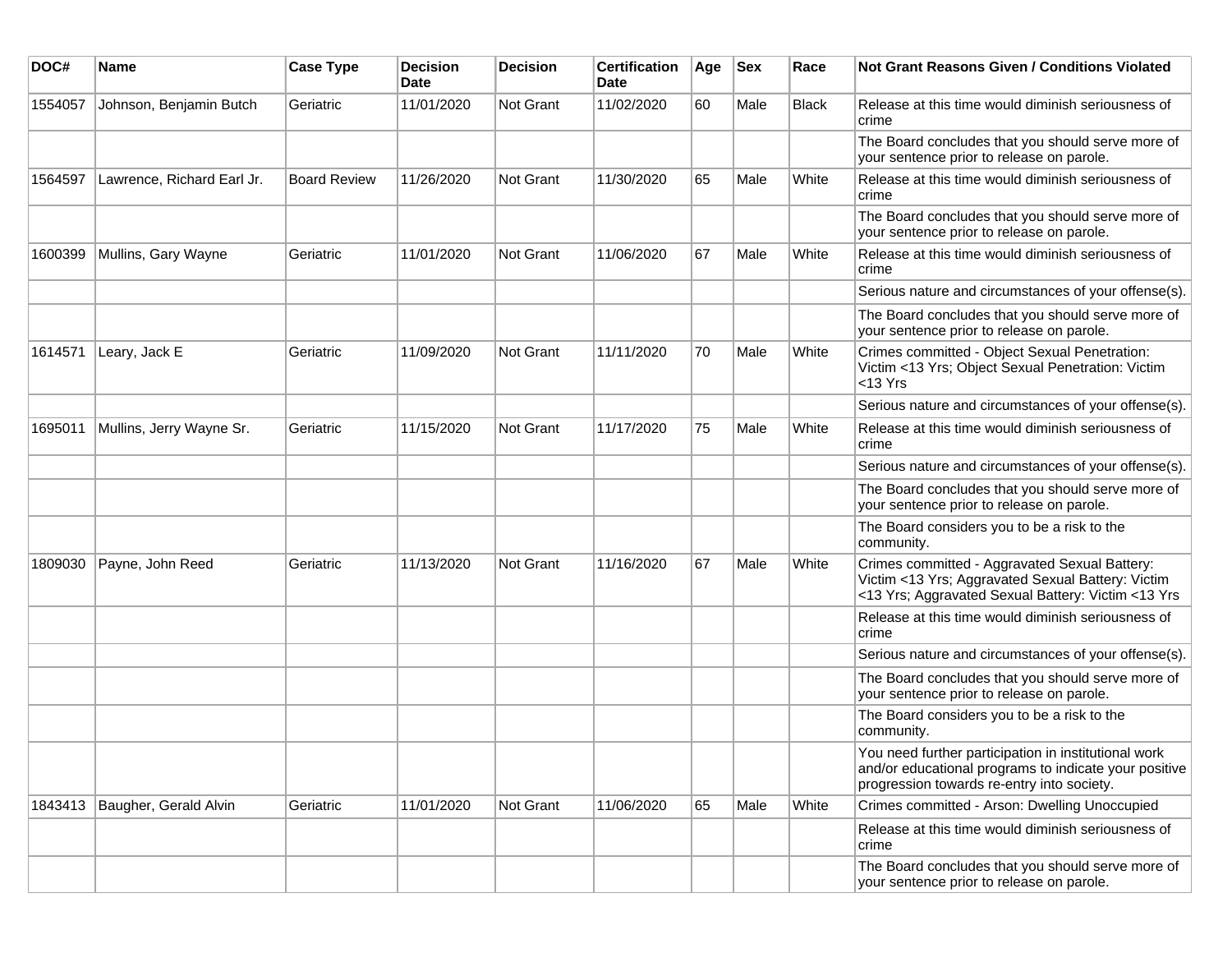| DOC#    | Name                     | <b>Case Type</b>      | <b>Decision</b><br><b>Date</b> | <b>Decision</b>  | <b>Certification</b><br><b>Date</b> | Age | <b>Sex</b> | Race         | <b>Not Grant Reasons Given / Conditions Violated</b>                                                                                                                          |
|---------|--------------------------|-----------------------|--------------------------------|------------------|-------------------------------------|-----|------------|--------------|-------------------------------------------------------------------------------------------------------------------------------------------------------------------------------|
| 1843413 | Baugher, Gerald Alvin    | Geriatric             | 11/01/2020                     | Not Grant        | 11/06/2020                          | 65  | Male       | White        | You need to show a longer period of stable<br>adjustment.                                                                                                                     |
|         |                          |                       |                                |                  |                                     |     |            |              | Your record of institutional infractions indicates a<br>disregard for rules and that you are not ready to<br>conform to society.                                              |
| 1886158 | Jackson, Rayquan Malik   | Regular Parole        | 11/08/2020                     | Not Grant        | 11/11/2020                          | 22  | Male       | <b>Black</b> | Considering your offense and your institutional<br>records, the Board concludes that you should serve<br>more of your sentence before being paroled.                          |
|         |                          |                       |                                |                  |                                     |     |            |              | Extensive criminal record                                                                                                                                                     |
|         |                          |                       |                                |                  |                                     |     |            |              | Serious nature and circumstances of your offense(s).                                                                                                                          |
|         |                          |                       |                                |                  |                                     |     |            |              | The Board concludes that you should serve more of<br>your sentence prior to release on parole.                                                                                |
| 1948439 | Green, Damont Jarhean    | <b>Regular Parole</b> | 11/01/2020                     | <b>Not Grant</b> | 11/06/2020                          | 21  | Male       | <b>Black</b> | Poor institutional adjustment (for example,<br>motivation/attitude, unfavorable reports, lack of<br>program involvement, etc.)                                                |
|         |                          |                       |                                |                  |                                     |     |            |              | You need further participation in institutional work<br>and/or educational programs to indicate your positive<br>progression towards re-entry into society.                   |
|         |                          |                       |                                |                  |                                     |     |            |              | You need to show a longer period of stable<br>adjustment.                                                                                                                     |
| 1958241 | Brown, Brian Michael     | Regular Parole        | 11/25/2020                     | Not Grant        | 11/30/2020                          | 20  | Male       | White        | Crimes committed - Burglary: Enter House To<br>Commit Larceny/A&B/Etc; Burglary: Enter House To<br>Commit Larceny/A&B/Etc; Burglary: Enter House To<br>Commit Larceny/A&B/Etc |
|         |                          |                       |                                |                  |                                     |     |            |              | The Board concludes that you should serve more of<br>your sentence prior to release on parole.                                                                                |
|         |                          |                       |                                |                  |                                     |     |            |              | You need further participation in institutional work<br>and/or educational programs to indicate your positive<br>progression towards re-entry into society.                   |
| 1980606 | Frazier, Rakim Marquiz   | <b>Regular Parole</b> | 11/20/2020                     | Not Grant        | 11/23/2020                          | 20  | Male       | <b>Black</b> | Serious nature and circumstances of your offense(s).                                                                                                                          |
|         |                          |                       |                                |                  |                                     |     |            |              | You need further participation in institutional work<br>and/or educational programs to indicate your positive<br>progression towards re-entry into society.                   |
|         |                          |                       |                                |                  |                                     |     |            |              | You need to show a longer period of stable<br>adjustment.                                                                                                                     |
| 1983819 | Tweed-Figueroa, Davonn A | Regular Parole        | 11/15/2020                     | Not Grant        | 11/17/2020                          | 20  | Male       | White        | Crimes committed - Robbery: Residence;<br>(Conspiracy)Robbery: Residence;<br>(Conspiracy) Unlawful Wounding                                                                   |
|         |                          |                       |                                |                  |                                     |     |            |              | Poor institutional adjustment (for example,<br>motivation/attitude, unfavorable reports, lack of<br>program involvement, etc.)                                                |
|         |                          |                       |                                |                  |                                     |     |            |              | Serious nature and circumstances of your offense(s).                                                                                                                          |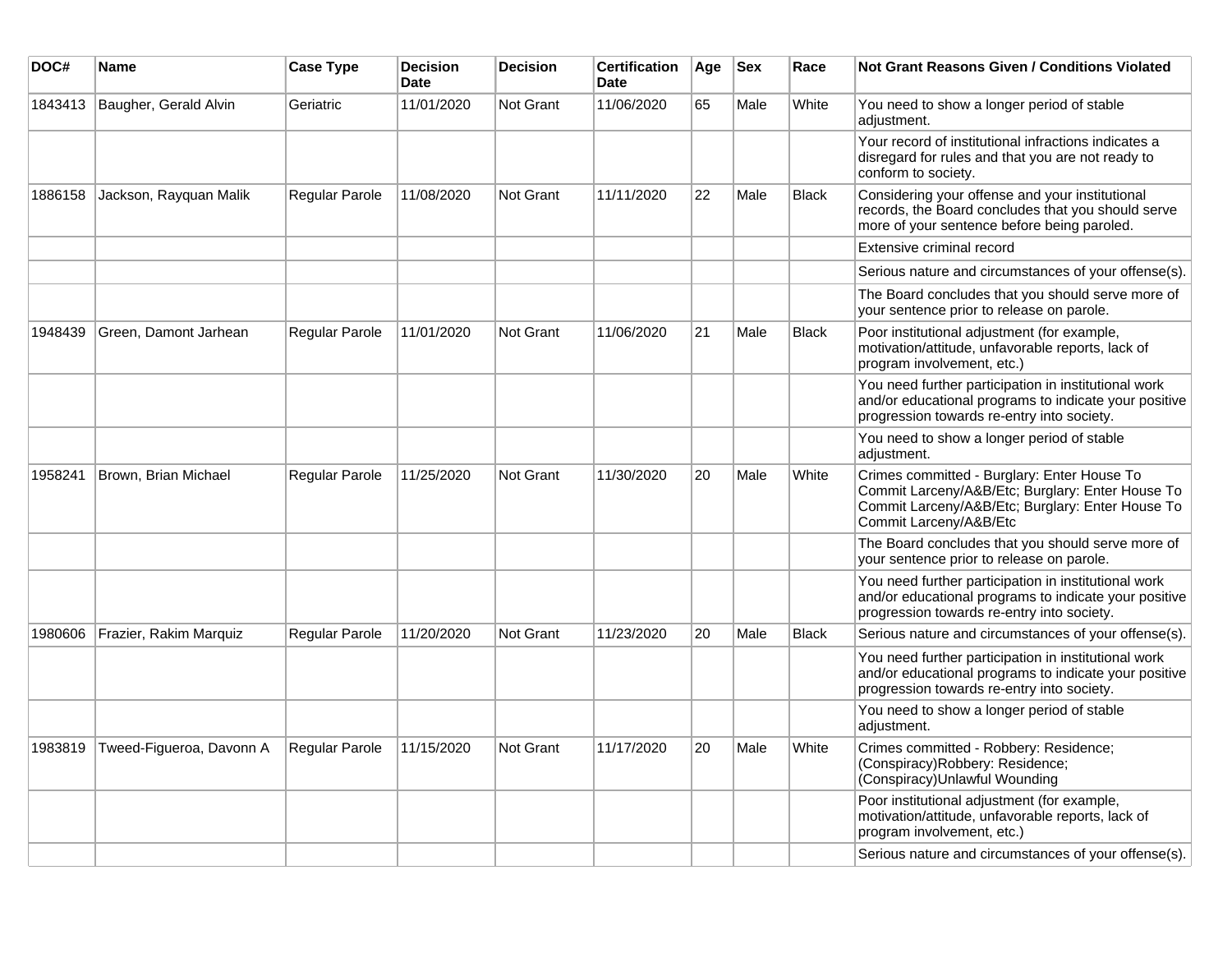| DOC#    | <b>Name</b>                | <b>Case Type</b>     | <b>Decision</b><br><b>Date</b> | <b>Decision</b>  | <b>Certification</b><br>Date | Age | <b>Sex</b> | Race         | <b>Not Grant Reasons Given / Conditions Violated</b>                                                                                                                                                                                                                                         |
|---------|----------------------------|----------------------|--------------------------------|------------------|------------------------------|-----|------------|--------------|----------------------------------------------------------------------------------------------------------------------------------------------------------------------------------------------------------------------------------------------------------------------------------------------|
| 1983819 | Tweed-Figueroa, Davonn A   | Regular Parole       | 11/15/2020                     | Not Grant        | 11/17/2020                   | 20  | Male       | White        | The Board concludes that you should serve more of<br>your sentence prior to release on parole.                                                                                                                                                                                               |
|         |                            |                      |                                |                  |                              |     |            |              | You need further participation in institutional work<br>and/or educational programs to indicate your positive<br>progression towards re-entry into society.                                                                                                                                  |
| 1988228 | Kelley, Michael Lee        | Regular Parole       | 11/10/2020                     | Not Grant        | 11/11/2020                   | 20  | Male       | White        | Considering your offense and your institutional<br>records, the Board concludes that you should serve<br>more of your sentence before being paroled.                                                                                                                                         |
|         |                            |                      |                                |                  |                              |     |            |              | You need further participation in institutional work<br>and/or educational programs to indicate your positive<br>progression towards re-entry into society.                                                                                                                                  |
|         |                            |                      |                                |                  |                              |     |            |              | You need to show a longer period of stable<br>adjustment.                                                                                                                                                                                                                                    |
| 2003859 | Bell, Keith Gregory        | Regular Parole       | 11/11/2020                     | <b>Not Grant</b> | 11/12/2020                   | 22  | Male       | Black        | The Board concludes that you should serve more of<br>your sentence prior to release on parole.                                                                                                                                                                                               |
|         |                            |                      |                                |                  |                              |     |            |              | You need further participation in institutional work<br>and/or educational programs to indicate your positive<br>progression towards re-entry into society.                                                                                                                                  |
| 1051547 | Stokes, Duane Allen        | Violation<br>Hearing | 11/17/2020                     | Revoke           | 11/17/2020                   | 51  | Male       | <b>Black</b> | 06. I will follow the Probation and Parole Officer's<br>instructions and will be truthful, cooperative, and<br>report as instructed.                                                                                                                                                         |
|         |                            |                      |                                |                  |                              |     |            |              | 11. I will not abscond from supervision. I understand<br>I will be considered an absconder when my<br>whereabouts are no longer known to my supervising<br>officer. I freely, voluntarily and intelligently waive any<br>right I may have to extradition if arrested outside of<br>Virginia. |
|         |                            |                      |                                |                  |                              |     |            |              | 13. I will comply with Global Positioning by Satellite<br>or other technical monitoring requirements and pay<br>any associated fees on an ability to pay basis as<br>directed by my Probation and Parole Officer.                                                                            |
| 1056802 | Adams, Russell Rufus       | Violation<br>Hearing | 11/02/2020                     | Revoke           | 11/02/2020                   | 59  | Male       | White        |                                                                                                                                                                                                                                                                                              |
|         |                            |                      |                                |                  |                              |     |            |              | 06. I will follow the Probation and Parole Officer's<br>instructions and will be truthful, cooperative, and<br>report as instructed.                                                                                                                                                         |
|         |                            |                      |                                |                  |                              |     |            |              | 08. I will not unlawfully use, possess or distribute<br>controlled substances or related paraphernalia.                                                                                                                                                                                      |
| 1116463 | Vier, William Bramwell Jr. | Violation<br>Hearing | 11/19/2020                     | Revoke           | 11/20/2020                   | 59  | Male       | White        | 13. I will comply with Global Positioning by Satellite<br>or other technical monitoring requirements and pay<br>any associated fees on an ability to pay basis as<br>directed by my Probation and Parole Officer.                                                                            |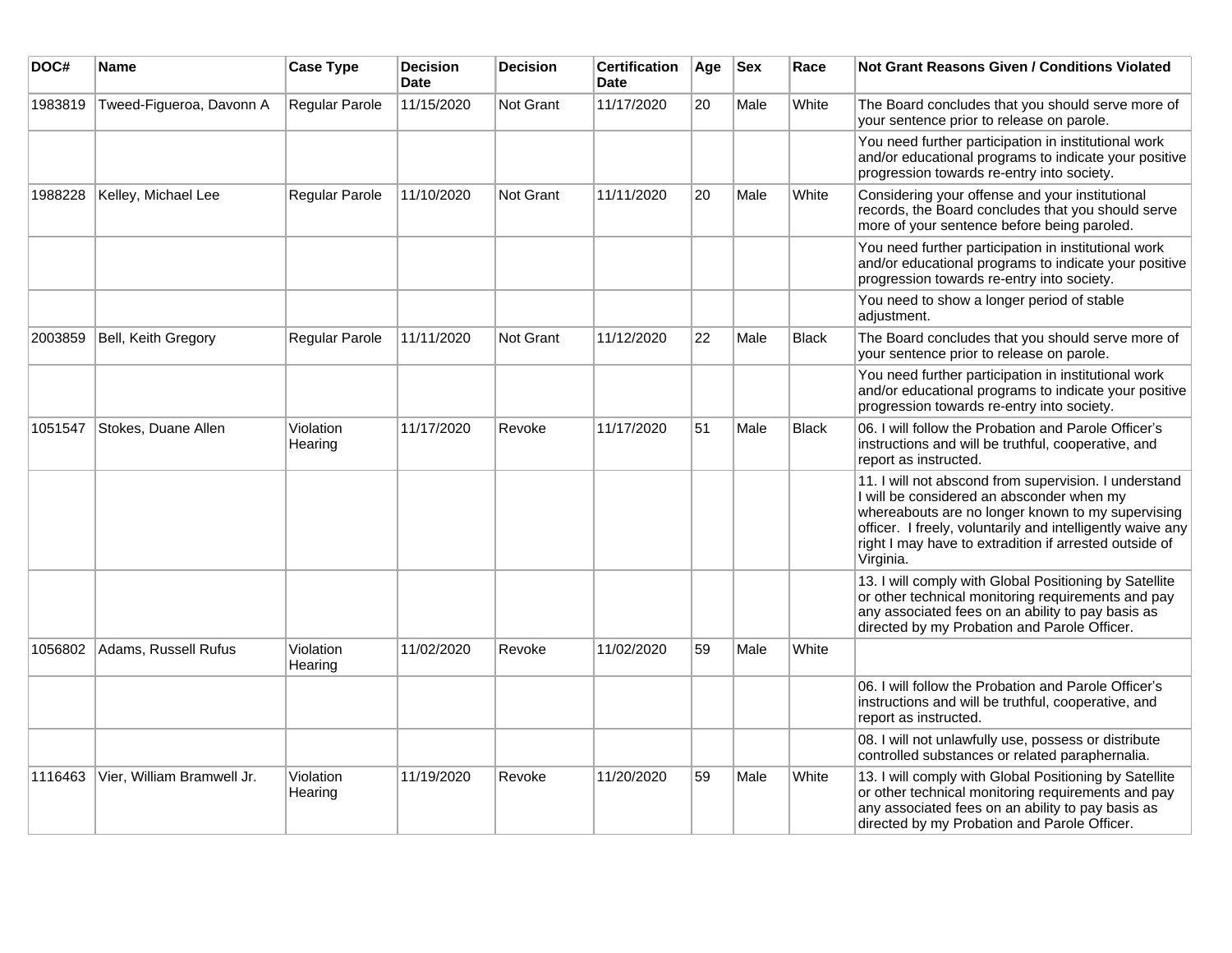| DOC#    | <b>Name</b>                | <b>Case Type</b>     | <b>Decision</b><br><b>Date</b> | <b>Decision</b> | <b>Certification</b><br><b>Date</b> | Age | <b>Sex</b> | Race  | <b>Not Grant Reasons Given / Conditions Violated</b>                                                                                                                                                                                                                                                                                                                                                                                                                                                                                                                                                                                                                                                                                                                                                                                                                                                                                                                                                                                                                                                                                                                                                                                                                                                                                                                                                                                                       |
|---------|----------------------------|----------------------|--------------------------------|-----------------|-------------------------------------|-----|------------|-------|------------------------------------------------------------------------------------------------------------------------------------------------------------------------------------------------------------------------------------------------------------------------------------------------------------------------------------------------------------------------------------------------------------------------------------------------------------------------------------------------------------------------------------------------------------------------------------------------------------------------------------------------------------------------------------------------------------------------------------------------------------------------------------------------------------------------------------------------------------------------------------------------------------------------------------------------------------------------------------------------------------------------------------------------------------------------------------------------------------------------------------------------------------------------------------------------------------------------------------------------------------------------------------------------------------------------------------------------------------------------------------------------------------------------------------------------------------|
| 1116463 | Vier, William Bramwell Jr. | Violation<br>Hearing | 11/19/2020                     | Revoke          | 11/20/2020                          | 59  | Male       | White | Special Condition (Specify) Virginia Parole Board's<br>mandatory parole conditions upon release on<br>mandatory parole:                                                                                                                                                                                                                                                                                                                                                                                                                                                                                                                                                                                                                                                                                                                                                                                                                                                                                                                                                                                                                                                                                                                                                                                                                                                                                                                                    |
|         |                            |                      |                                |                 |                                     |     |            |       | 1. Sex offender assessment, not at the discretion of<br>the PO, and follow any treatment recommendations<br>treatment:<br>2. No contact with victims, neither directly, indirectly,<br>through third parties, or electronic means;<br>3. No unsupervised contact with any minor child<br>younger than age 18 including family members;<br>4. Forever prohibited from going within 100 feet of<br>the premises of any place owned or operated by a<br>locality or private entity that he knows or should<br>know is a school, daycare center, playground,<br>athletic field or facility, gymnasium or any other<br>facility or business known to accommodate children<br>younger than age 18;<br>5. May not be in possession of pornography or any<br>obscene materials;<br>6. May not patronize any establishment in the sex<br>industry, to include but not limited to houses of<br>prostitution; topless bars; X-rated stores or<br>bookstores;<br>7. No alcohol;<br>8. Substance abuse assessment and treatment, if<br>deemed necessary by your parole officer;<br>9. May not be in possession of any electronic devise<br>with internet access without prior approval from your<br>supervising parole officer;<br>10. You must abide by any and all other conditions of<br>release imposed by your supervising parole officer.<br>The supervising parole officer may petition the Board<br>at any time for modification of any mandatory<br>condition. |
| 1132663 | Kenny, Jeffrey M           | Violation<br>Hearing | 11/19/2020                     | Revoke          | 11/20/2020                          | 49  | Male       | White |                                                                                                                                                                                                                                                                                                                                                                                                                                                                                                                                                                                                                                                                                                                                                                                                                                                                                                                                                                                                                                                                                                                                                                                                                                                                                                                                                                                                                                                            |
|         |                            |                      |                                |                 |                                     |     |            |       | 01. I will obey all Federal, State and local laws and<br>ordinances.                                                                                                                                                                                                                                                                                                                                                                                                                                                                                                                                                                                                                                                                                                                                                                                                                                                                                                                                                                                                                                                                                                                                                                                                                                                                                                                                                                                       |
|         |                            |                      |                                |                 |                                     |     |            |       | 06. I will follow the Probation and Parole Officer's<br>instructions and will be truthful, cooperative, and<br>report as instructed.                                                                                                                                                                                                                                                                                                                                                                                                                                                                                                                                                                                                                                                                                                                                                                                                                                                                                                                                                                                                                                                                                                                                                                                                                                                                                                                       |